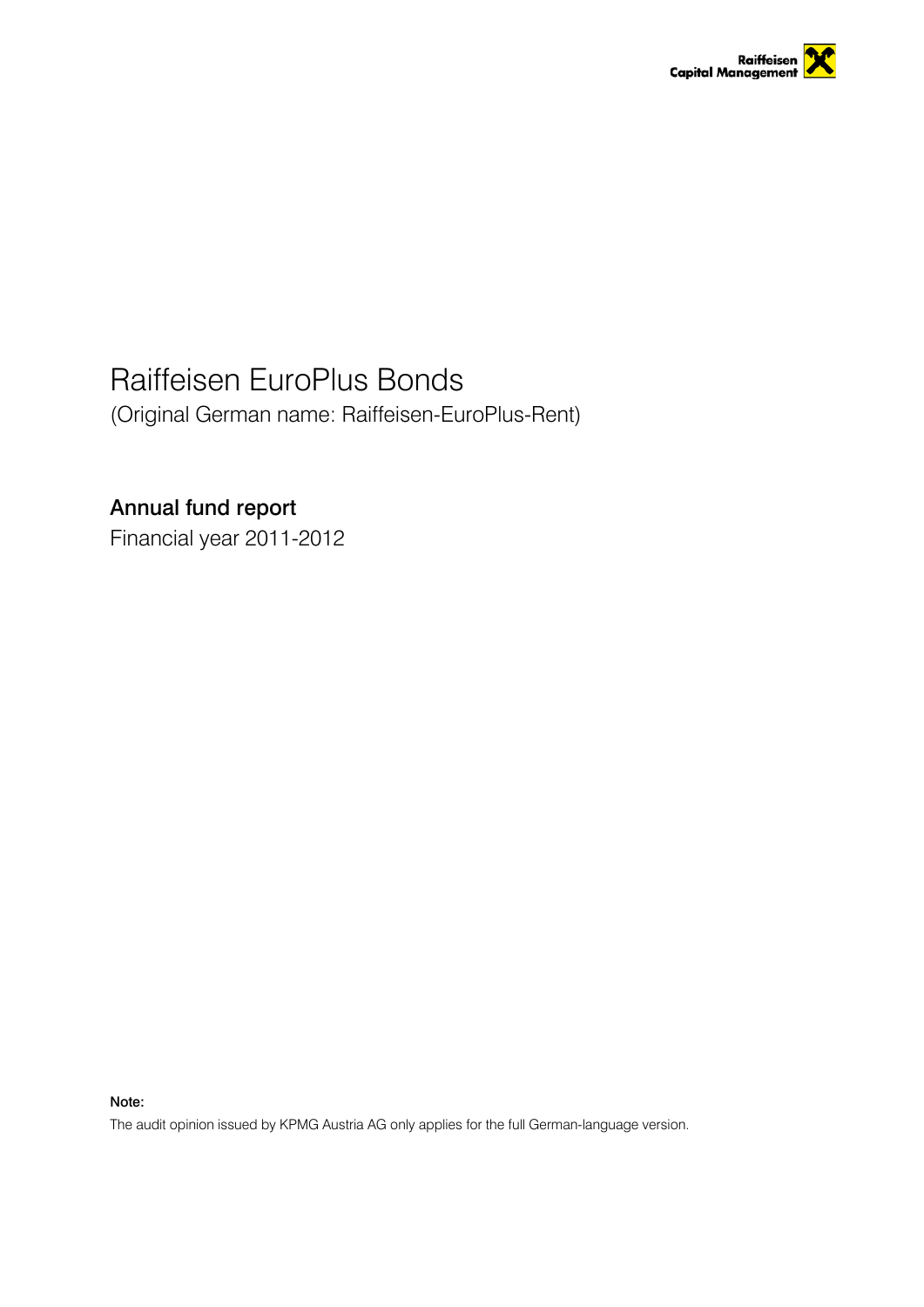## Table of contents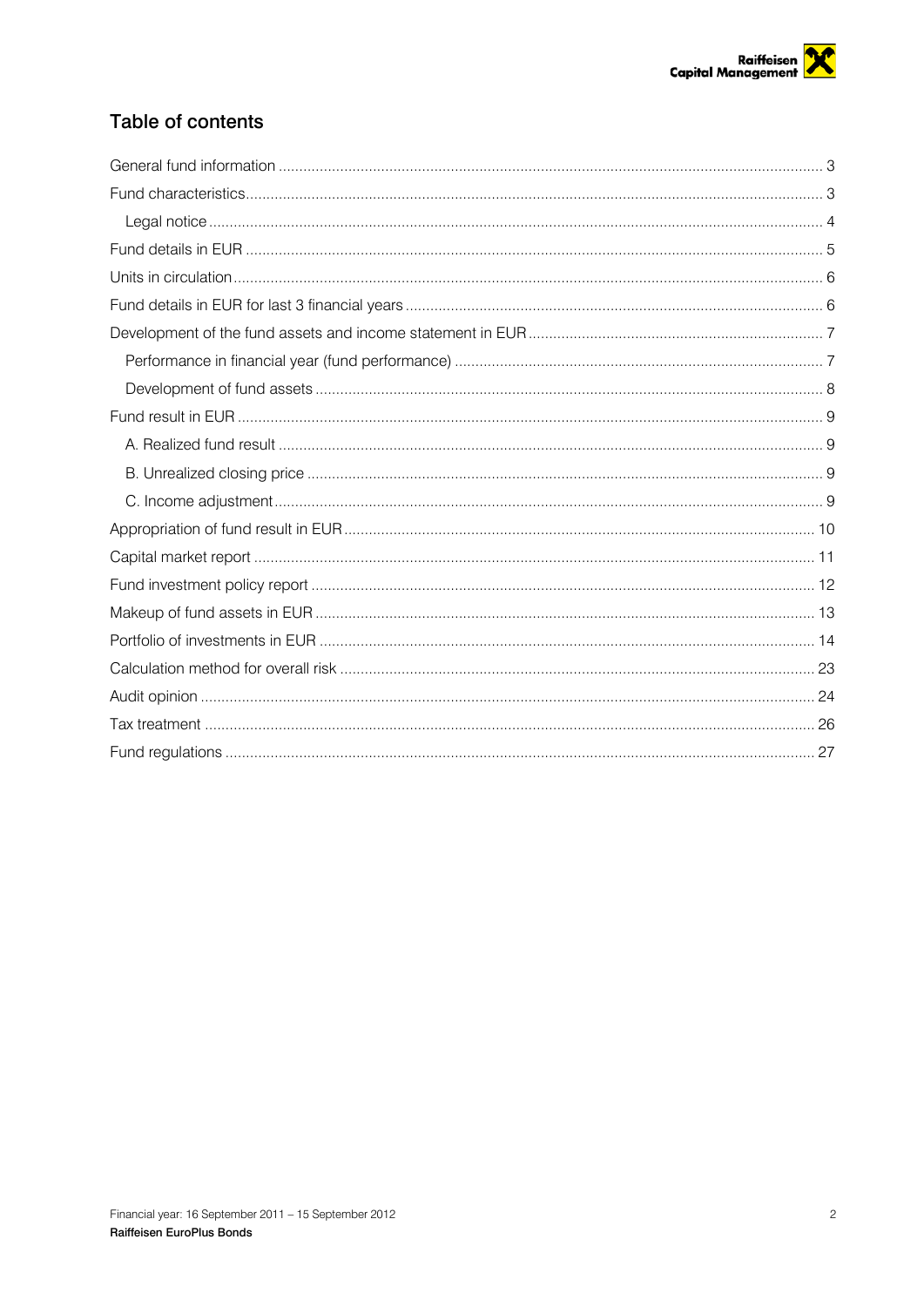# Report for the financial year from 16 September 2011 to 15 September 2012

Raiffeisen EuroPlus Bonds is a bond fund whose investment goal is regular income. The fund mainly invests (at least 51 per cent of its fund assets) in bonds denominated in euro or other European currencies. The investment fund may invest more than 35 % of its fund assets in securities/money market instruments issued by the following issuers: Austria, Germany, Belgium, Finland, France and the Netherlands.

## <span id="page-2-0"></span>General fund information

| Tranche                                                | Launch date | <b>ISIN</b>  |
|--------------------------------------------------------|-------------|--------------|
| ISIN income-distributing (R) (A)                       | 17/12/1985  | AT0000859509 |
| ISIN income-retaining (S) (A)                          | 1/8/2011    | AT0000A0PG34 |
| ISIN income-retaining (R) (T)                          | 26/3/1999   | AT0000805221 |
| ISIN full income-retaining (outside Austria) (R) (VTA) | 24/5/2002   | AT0000689971 |
| ISIN full income-retaining (outside Austria) (I) (VTA) | 1/2/2011    | AT0000A0LNJ1 |
| ISIN savings fund income-distributing (R) (A)          | 17/12/1985  | AT0000962113 |
| ISIN savings fund income-retaining (R) (T)             | 26/3/1999   | AT0000805239 |

## <span id="page-2-1"></span>Fund characteristics

| Fund currency:                          | <b>EUR</b>                                                |
|-----------------------------------------|-----------------------------------------------------------|
| Financial year:                         | 16 September - 15 September                               |
| Distribution/payment/reinvestment date: | 15 November                                               |
| EU directive compliance:                | EU directive-compliant                                    |
|                                         | investment fund pursuant to InvFG (UCITS)                 |
| Fund type:                              | Target fund (up to 10 % subfunds)                         |
| Max. management fee for the fund:       | R tranche: 0.60 % (excluding any performance-related fee) |
|                                         | I tranche: 0.30 % (excluding any performance-related fee) |
|                                         | S tranche: 1.00 % (excluding any performance-related fee) |
| Max. management fee for subfunds:       | 1.50 % (excluding any performance-related fee)            |
| Target group:                           | Public fund                                               |
| Custodian bank:                         | Raiffeisen Bank International AG                          |
| Management company:                     | Raiffeisen Kapitalanlage-Gesellschaft m.b.H.              |
|                                         | Schwarzenbergplatz 3, A-1010 Vienna                       |
|                                         | Tel. +43 1 71170-0, Fax +43 1 71170-1092                  |
|                                         | www.rcm.at                                                |
|                                         | Companies register number: 83517 w                        |
| Fund management:                        | Raiffeisen Kapitalanlage-Gesellschaft m.b.H.              |
| Auditor:                                | <b>KPMG Austria AG</b>                                    |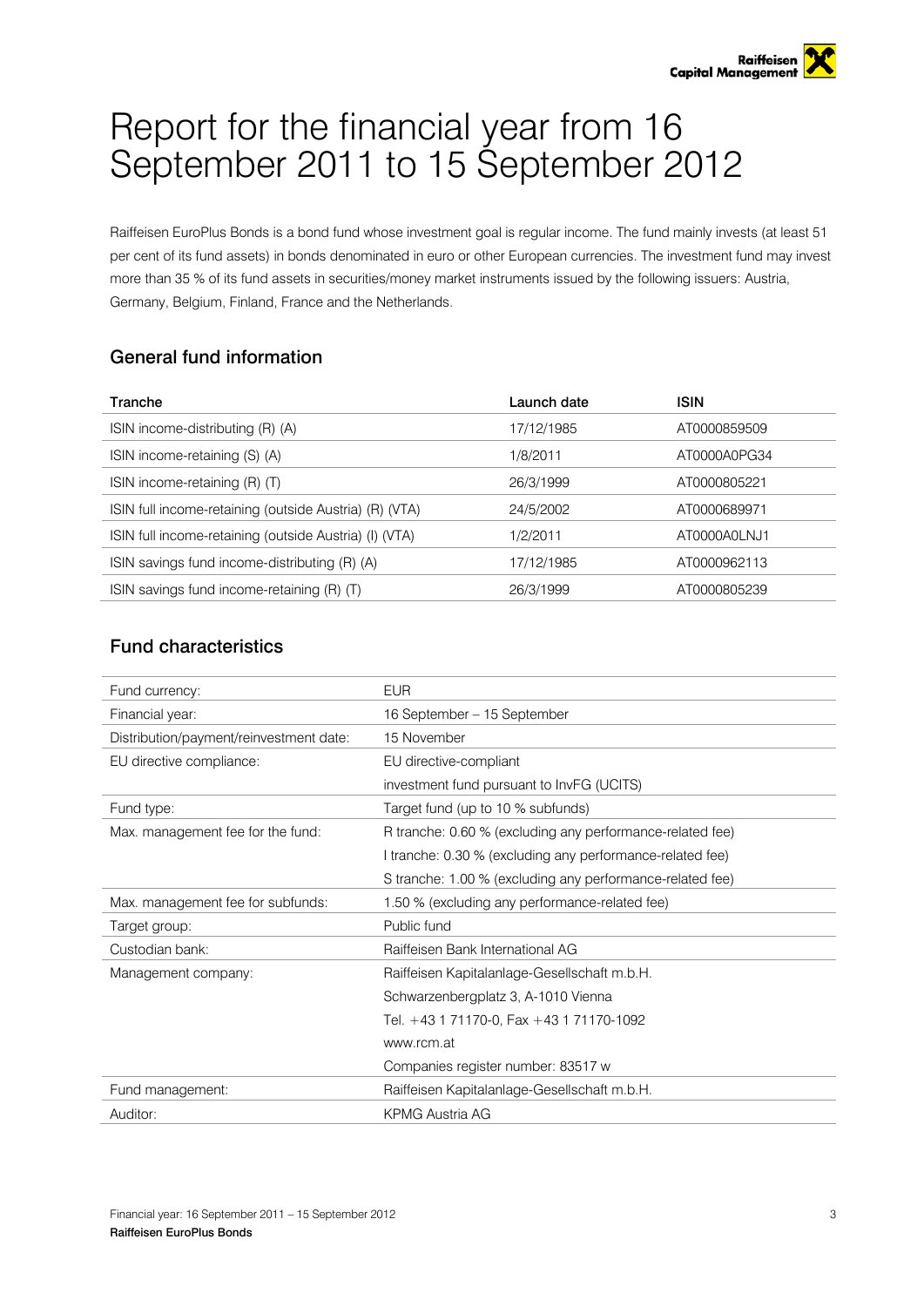## <span id="page-3-0"></span>Legal notice

All data and information has been compiled and checked with the greatest care. No liability or guarantee can be assumed for the recentness, correctness and completeness of the information provided. We consider the sources used to be reliable. The software used performs calculations on the basis of more than the two decimal places displayed. Minor discrepancies cannot be ruled out due to further calculations using published results.

The value of a unit is calculated by dividing the entire value of the investment fund inclusive of its income by the number of units. The total value of the investment fund is calculated on the basis of the current market prices of the securities, money market instruments and subscription rights in the fund plus the value of the fund's financial investments, cash holdings, credit balances, receivables and other rights net of its payables. That value will be calculated by the custodian bank.

The net assets are calculated in accordance with the following principles:

- a) In principle, the value of assets quoted or traded on a stock market or on another regulated market will be determined on the basis of the most recently available price.
- b) Where an asset is not quoted or traded on a stock market or another regulated market or where the price for an asset quoted or traded on a stock market or another regulated market does not appropriately reflect its actual market value, the prices provided by reliable data providers or, alternatively, market prices for equivalent securities or other recognized valuation methods shall be used.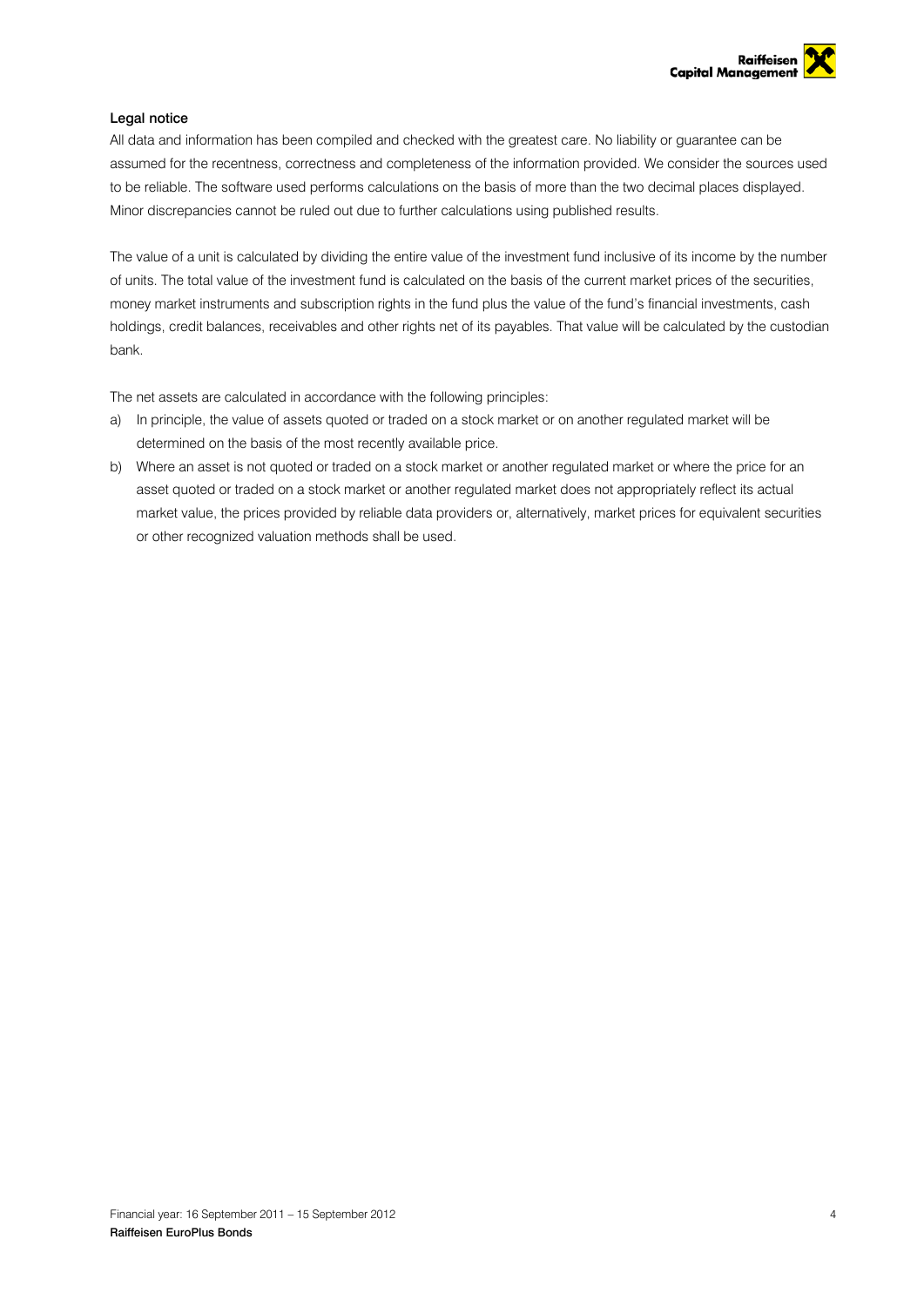

## Dear unitholder,

Raiffeisen Kapitalanlage-Gesellschaft m.b.H. is pleased to present its annual fund report for Raiffeisen EuroPlus Bonds for the financial year from 16 September 2011 to 15 September 2012.

## <span id="page-4-0"></span>Fund details in EUR

|                                | 15/9/2011      | 15/9/2012      |
|--------------------------------|----------------|----------------|
| Fund assets                    | 779,859,999.99 | 760,582,331.51 |
| Net asset value/unit (R) (A)   | 7.34           | 7.62           |
| Issue price/unit (R) (A)       | 7.52           | 7.81           |
| Net asset value/unit (S) (A)   | 7.33           | 7.60           |
| Issue price/unit (S) (A)       | 7.43           | 7.70           |
| Net asset value/unit (R) (T)   | 11.04          | 11.76          |
| Issue price/unit (R) (T)       | 11.32          | 12.05          |
| Net asset value/unit (R) (VTA) | 11.96          | 12.85          |
| Issue price/unit (R) (VTA)     | 12.26          | 13.17          |
| Net asset value/unit (I) (VTA) | 11.98          | 12.91          |
| Issue price/unit (I) (VTA))    | 12.28          | 13.23          |
|                                |                |                |
|                                | 15/11/2011     | 15/11/2012     |
| Distribution/unit (R) (A)      | 0.24           | 0.23           |
| Outpayment/unit (R) (T)        | 0.09           | 0.09           |
| Reinvestment/unit (R) (T)      | 0.27           | 0.31           |
| Reinvestment/unit (R) (VTA)    | 0.39           | 0.44           |
| Reinvestment/unit (I) (VTA)    | 0.24           | 0.48           |
| Distribution/unit (S) (A)      | 15/11/2011     | 0.02           |
|                                | 15/12/2011     | 0.02           |
|                                | 16/1/2012      | 0.02           |
|                                | 15/2/2012      | 0.02           |
|                                | 15/3/2012      | 0.02           |
|                                | 16/4/2012      | 0.02           |
|                                | 15/5/2012      | 0.02           |
|                                | 15/6/2012      | 0.02           |
|                                | 16/7/2012      | 0.02           |
|                                | 16/8/2012      | 0.02           |

The distribution will occur free-of-charge at the fund's paying agents. Payment will be made by the custodian banks,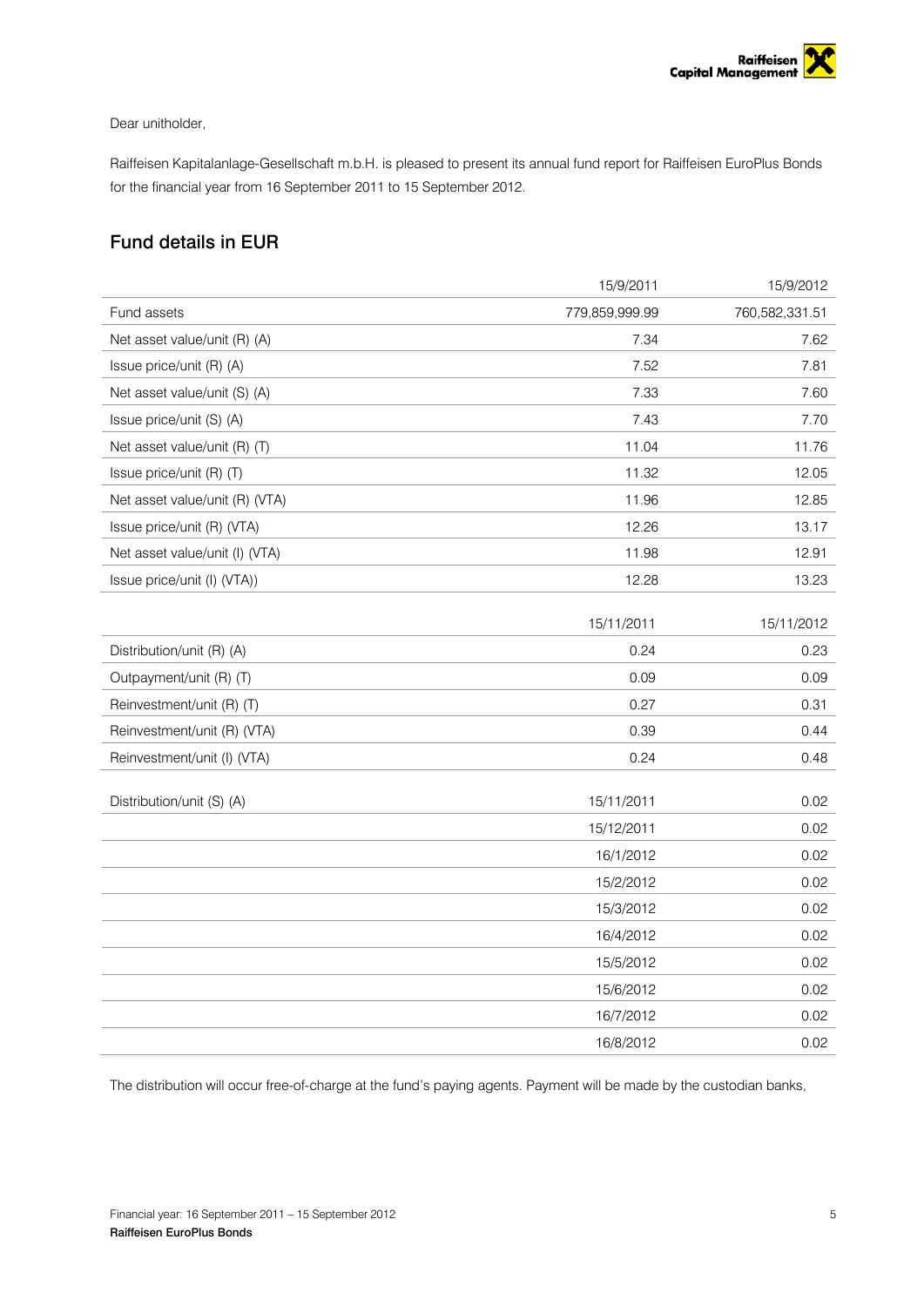

## <span id="page-5-0"></span>Units in circulation

|                                   | (R) A           | $(S)$ A    | $(R)$ T         | (R) VTA         |
|-----------------------------------|-----------------|------------|-----------------|-----------------|
| Units in circulation on 15/9/2011 | 66,701,970.141  | 25.000     | 24.333.671.968  | 1,769,741.373   |
| Sales                             | 762.880.999     | 52.413.635 | 922.965.476     | 1.053.691.924   |
| Repurchases                       | - 5.149.297.039 | - 85.196   | - 2,764,081.782 | - 1,265,290.713 |
| Units in circulation              | 62,315,554.101  | 52.353.439 | 22,492,555.662  | 1,558,142.584   |

| Total units in circulation on 15/9/2012 | 86,418,615.786 |
|-----------------------------------------|----------------|
| Units in circulation                    | 10.000         |
| Repurchases                             | 0.000          |
| Sales                                   | 0.000          |
| Units in circulation on 15/9/2011       | 10.000         |
|                                         | (I) VTA        |

## <span id="page-5-1"></span>Fund details in EUR for last 3 financial years

| Distributing units (R)     | 15/9/2010      | 15/9/2011      | 15/9/2012      |
|----------------------------|----------------|----------------|----------------|
| Total fund assets          | 892,369,814.76 | 779,859,999.99 | 760,582,331.51 |
| Net asset value/unit       | 7.45           | 7.34           | 7.62           |
|                            |                |                |                |
| Distributing units (S)     |                | 15/9/2011      | 15/9/2012      |
| Total fund assets          |                | 779,859,999.99 | 760,582,331.51 |
| Net asset value/unit       |                | 7.33           | 7.60           |
|                            |                |                |                |
| Reinvested units (R)       | 15/9/2010      | 15/9/2011      | 15/9/2012      |
| Total fund assets          | 892,369,814.76 | 779.859.999.99 | 760,582,331.51 |
| Net asset value/unit       | 10.92          | 11.04          | 11.76          |
|                            |                |                |                |
| Fully reinvested units (R) | 15/9/2010      | 15/9/2011      | 15/9/2012      |
| Total fund assets          | 892,369,814.76 | 779,859,999.99 | 760,582,331.51 |
| Net asset value/unit       | 11.75          | 11.96          | 12.85          |
|                            |                |                |                |
| Fully reinvested units (I) |                | 15/9/2011      | 15/9/2012      |
| Total fund assets          |                | 779,859,999.99 | 760,582,331.51 |
| Net asset value/unit       |                | 11.98          | 12.91          |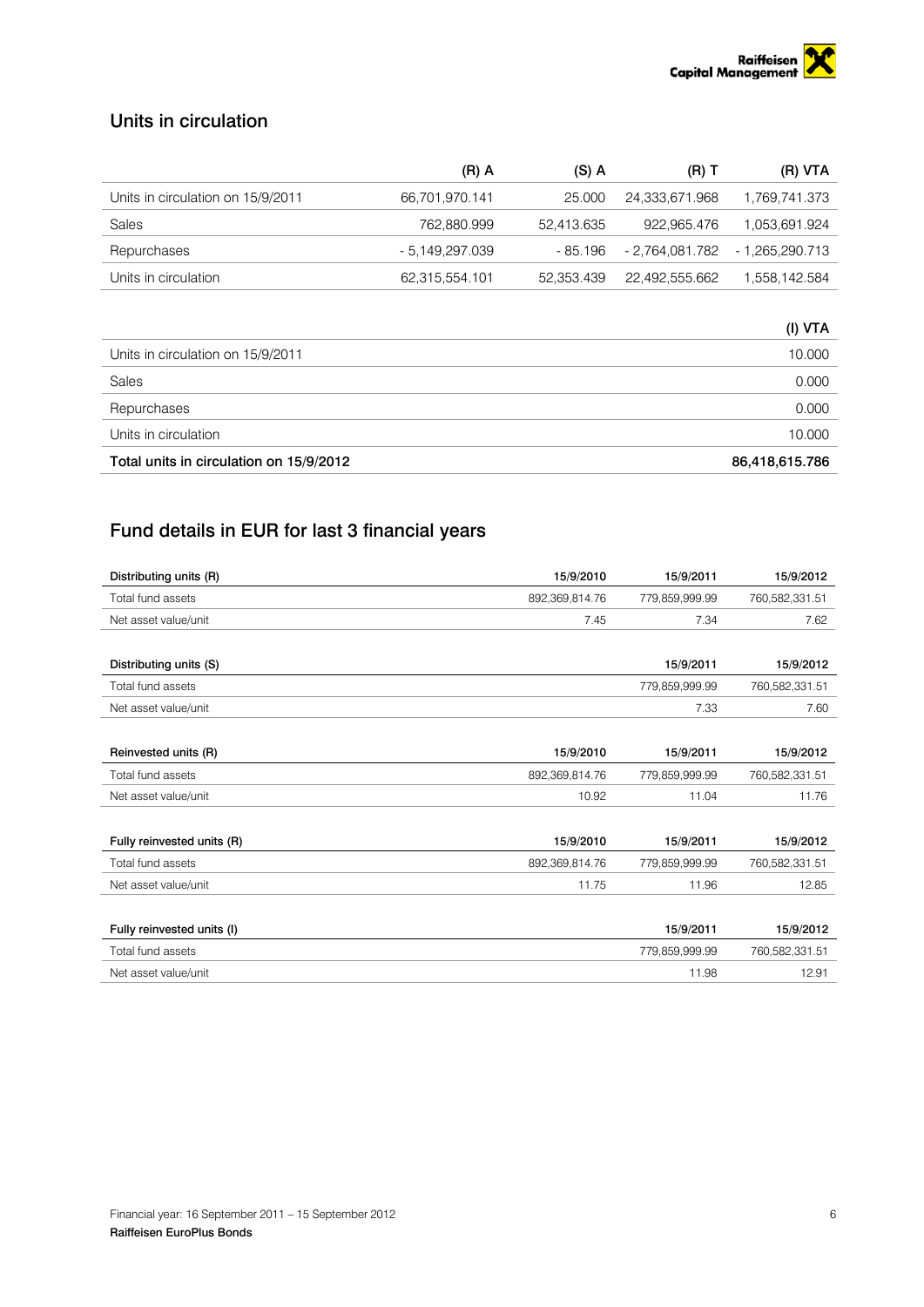## <span id="page-6-0"></span>Development of the fund assets and income statement in EUR

## <span id="page-6-1"></span>Performance in financial year (fund performance)

| Distributing units (R)                                                                                               |       |
|----------------------------------------------------------------------------------------------------------------------|-------|
| Net asset value per unit at start of financial year                                                                  | 7.34  |
| Distribution on 15/11/2011 (net asset value: EUR 6.98) of EUR 0.24, corresponds to 0.034384 units                    |       |
| Net asset value per unit at end of financial year                                                                    | 7.62  |
| Total value incl. units purchased through distribution (1.034384 x 7.62)                                             | 7.88  |
| Net income/net reduction per unit                                                                                    | 0.54  |
|                                                                                                                      |       |
| Performance of one unit during the financial year as %                                                               | 7.38  |
|                                                                                                                      |       |
| Distributing units (S)                                                                                               |       |
| Net asset value per unit at start of financial year                                                                  | 7.33  |
| Distribution on 15/11/2011 (net asset value: EUR 7.18) of EUR 0.02, corresponds to 0.002786 units                    |       |
| Distribution on 15/12/2011 (net asset value: EUR 7.21) of EUR 0.02, corresponds to 0.002774 units                    |       |
| Distribution on 16/1/2012 (net asset value: EUR 7.26) of EUR 0.02, corresponds to 0.002755 units                     |       |
| Distribution on 15/2/2012 (net asset value: EUR 7.39) of EUR 0.02, corresponds to 0.002706 units                     |       |
| Distribution on 15/3/2012 (net asset value: EUR 7.41) of EUR 0.02, corresponds to 0.002699 units                     |       |
| Distribution on 16/4/2012 (net asset value: EUR 7.38) of EUR 0.02, corresponds to 0.002710 units                     |       |
| Distribution on 15/5/2012 (net asset value: EUR 7.41) of EUR 0.02, corresponds to 0.002699 units                     |       |
| Distribution on 15/6/2012 (net asset value: EUR 7.40) of EUR 0.02, corresponds to 0.002703 units                     |       |
| Distribution on 16/7/2012 (net asset value: EUR 7.54) of EUR 0.02, corresponds to 0.002653 units                     |       |
| Distribution on 16/8/2012 (net asset value: EUR 7.58) of EUR 0.02, corresponds to 0.002639 units                     |       |
| Net asset value per unit at end of financial year                                                                    | 7.60  |
| Total value incl. units purchased through distribution                                                               |       |
| (1.002786 x 1.002774 x 1.002755 x 1.002706 x 1.002699 x 1.002710 x 1.002699 x 1.002703 x 1.002653 x 1.002639 x 7.60) | 7.81  |
| Net income/net reduction per unit                                                                                    | 0.48  |
|                                                                                                                      |       |
| Performance of one unit during the financial year as %                                                               | 6.53  |
|                                                                                                                      |       |
| Reinvested units (R)                                                                                                 |       |
| Net asset value per unit at start of financial year                                                                  | 11.04 |
| Outpayment on 15/11/2011 (net asset value: EUR 10.77) of EUR 0.09, corresponds to 0.008357 units                     |       |
| Net asset value per unit at end of financial year                                                                    | 11.76 |
| Total value incl. units purchased through outpayment (1.008357 x 11.76)                                              | 11.86 |
| Net income/net reduction per unit                                                                                    | 0.82  |
|                                                                                                                      |       |
| Performance of one unit during the financial year as %                                                               | 7.41  |
|                                                                                                                      |       |
| Fully reinvested units (R)                                                                                           |       |
| Net asset value per unit at start of financial year                                                                  | 11.96 |
| Net asset value per unit at end of financial year                                                                    | 12.85 |
| Net income/net reduction per unit                                                                                    | 0.89  |
|                                                                                                                      |       |
| Performance of one unit during the financial year as %                                                               | 7.44  |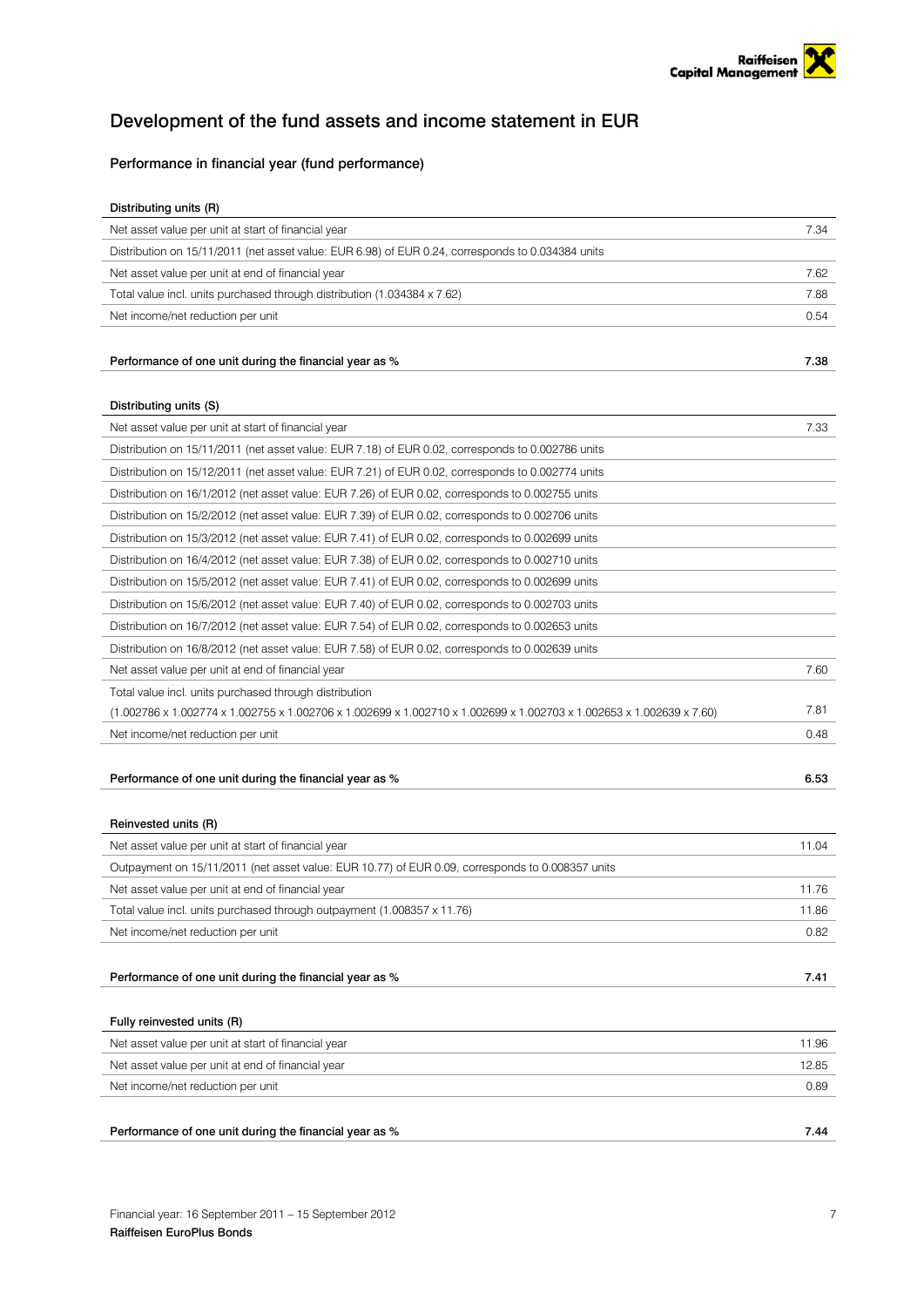

## Fully reinvested units (I)

| Net asset value per unit at start of financial year | 11.98 |
|-----------------------------------------------------|-------|
| Net asset value per unit at end of financial year   | 12.91 |
| Net income/net reduction per unit                   | 0.93  |
|                                                     |       |

### Performance of one unit during the financial year as % 7.76

The performance is calculated assuming wholesale reinvestment of distributed/paid-out amounts at their net asset value on the distribution/payment date.

The custodian bank calculates the unit value separately for each unit certificate class. Discrepancies may arise in the annual performance figures for individual unit certificate classes.

The performance is calculated by Raiffeisen Kapitalanlage-Gesellschaft m. b. H. using the method developed by OeKB (Österreichische Kontrollbank AG), on the basis of data supplied by the custodian bank (where outpayment of the redemption price is suspended, with use of indicative values). Some costs – the subscription fee (not exceeding 2.50 % of the invested amount) and any redemption fee (not exceeding 0.00 % of the sold amount) – are not included in the performance calculation. The follows applies for units sold outside of Austria: Some costs – the subscription fee (not exceeding 2.50 % of the invested amount) and any redemption fee (not exceeding 2.50 % of the sold amount) or a combination of the subscription fee and the redemption fee (not exceeding 2.50 % overall) – are not included in the performance calculation. Where included in any calculation, they will accordingly result in a lower performance. Past results do not permit any reliable inferences as to the future performance of the fund.

### <span id="page-7-0"></span>Development of fund assets

| Fund assets on 15/9/2011 (92,805,418.482 units)                                 |                  | 779,859,999.99  |
|---------------------------------------------------------------------------------|------------------|-----------------|
| Distribution on $15/11/2011$ (EUR 0.24 x 65,782,699.218 distributing units (R)) |                  | - 15,787,847.81 |
| Distribution on 15/11/2011 (EUR 0.02 x 150.000 distributing units (S))          |                  | $-3.00$         |
| Distribution on 15/12/2011 (EUR 0.02 x 150.000 distributing units (S))          |                  | $-3.00$         |
| Distribution on 16/1/2012 (EUR 0.02 x 4,290.193 distributing units (S))         |                  | $-85.80$        |
| Distribution on 15/2/2012 (EUR 0.02 x 4,290.193 distributing units (S))         |                  | $-85.80$        |
| Distribution on 15/3/2012 (EUR 0.02 x 5,346.032 distributing units (S))         |                  | $-106.92$       |
| Distribution on $16/4/2012$ (EUR 0.02 x 17,012.708 distributing units (S))      |                  | $-340.25$       |
| Distribution on $15/5/2012$ (EUR 0.02 x 21,068.686 distributing units (S))      |                  | $-421.37$       |
| Distribution on 15/6/2012 (EUR 0.02 x 26,504.909 distributing units (S))        |                  | $-530.10$       |
| Distribution on $16/7/2012$ (EUR 0.02 x 44,456.745 distributing units (S))      |                  | $-889.13$       |
| Distribution on $16/8/2012$ (EUR 0.02 x 52,314.783 distributing units (S))      |                  | $-1,046.30$     |
| Outpayment on 15/11/2011 (EUR 0.09 x 23,540,976.897 reinvested units (R))       |                  | $-2,118,687.92$ |
| Issuance of units                                                               | 29,196,096.39    |                 |
| Redemption of units                                                             | $-83,591,405.58$ |                 |
| Pro rata income adjustment                                                      | 4,116,068.99     | - 50,279,240.20 |
| Overall fund result                                                             |                  | 48,911,619.12   |
| Fund assets on 15/9/2012 (86,418,615.786 units)                                 |                  | 760,582,331.51  |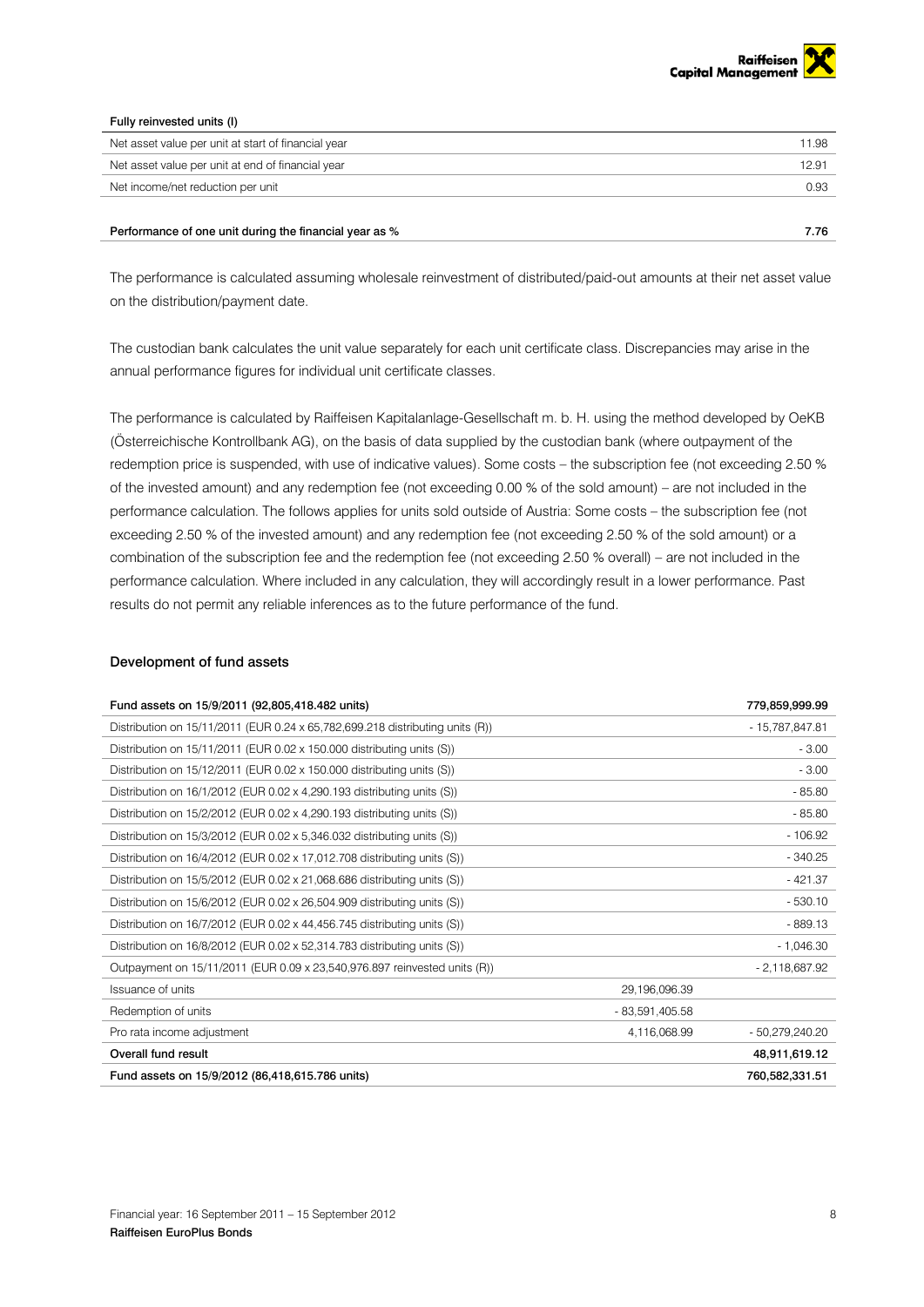

## <span id="page-8-0"></span>Fund result in EUR

## <span id="page-8-1"></span>A. Realized fund result

| Ordinary fund result                                          |                 |                 |
|---------------------------------------------------------------|-----------------|-----------------|
| Income (excl. closing price)                                  |                 |                 |
| Interest income <sup>1</sup>                                  | 27,412,760.93   |                 |
| Inflation-linked interest income                              | 165,791.99      |                 |
| Interest expenses                                             | $-8,869.53$     |                 |
| Income from subfunds (incl. actual distributions)             | 114,318.01      |                 |
| Other income (incl. tax reclaim)                              | 194,051.02      | 27,878,052.42   |
|                                                               |                 |                 |
| <b>Expenses</b>                                               |                 |                 |
| Management fees                                               | $-4,460,891.11$ |                 |
| Custodian bank fees                                           | $-372,697.19$   |                 |
| Auditing expenses                                             | $-19,320.00$    |                 |
| Tax consulting fees                                           | $-2,400.00$     |                 |
| Custodian fee                                                 | $-263,160.33$   |                 |
| Statutory/publication expenses                                | $-8,391.48$     |                 |
| Fees for swaps                                                | $-2,535.00$     | $-5,129,395.11$ |
| Ordinary fund result (excl. income adjustment)                |                 | 22,748,657.31   |
|                                                               |                 |                 |
| Realized closing price                                        |                 |                 |
| Profits realized from securities                              | 13,578,086.56   |                 |
| Profits realized from derivative instruments                  | 10,228,874.12   |                 |
| Losses realized from securities                               | $-6,798,122.03$ |                 |
| Losses realized from derivative instruments                   | - 12,945,710.29 |                 |
| Realized closing price (excl. income adjustment)              |                 | 4,063,128.36    |
| Realized fund result (excl. income adjustment)                |                 | 26,811,785.67   |
|                                                               |                 |                 |
| B. Unrealized closing price                                   |                 |                 |
|                                                               |                 |                 |
| Change in unrealized closing price                            |                 | 26,215,902.44   |
|                                                               |                 |                 |
| C. Income adjustment                                          |                 |                 |
|                                                               |                 |                 |
| Income adjustment for income during financial year            | $-635,893.44$   |                 |
| Income adjustment during financial year for profit carryovers | $-3,480,175.55$ | -4,116,068.99   |
|                                                               |                 |                 |
| Overall fund result                                           |                 | 48,911,619.12   |

<span id="page-8-3"></span><span id="page-8-2"></span>The result for the past accounting year includes explicitly reported transaction costs in the amount of EUR 294,069.61.

1 The fund's reporting of interest income has been amended on account of tax regulations revised as of 1 April 2012. This has not affected the fund's net asset value.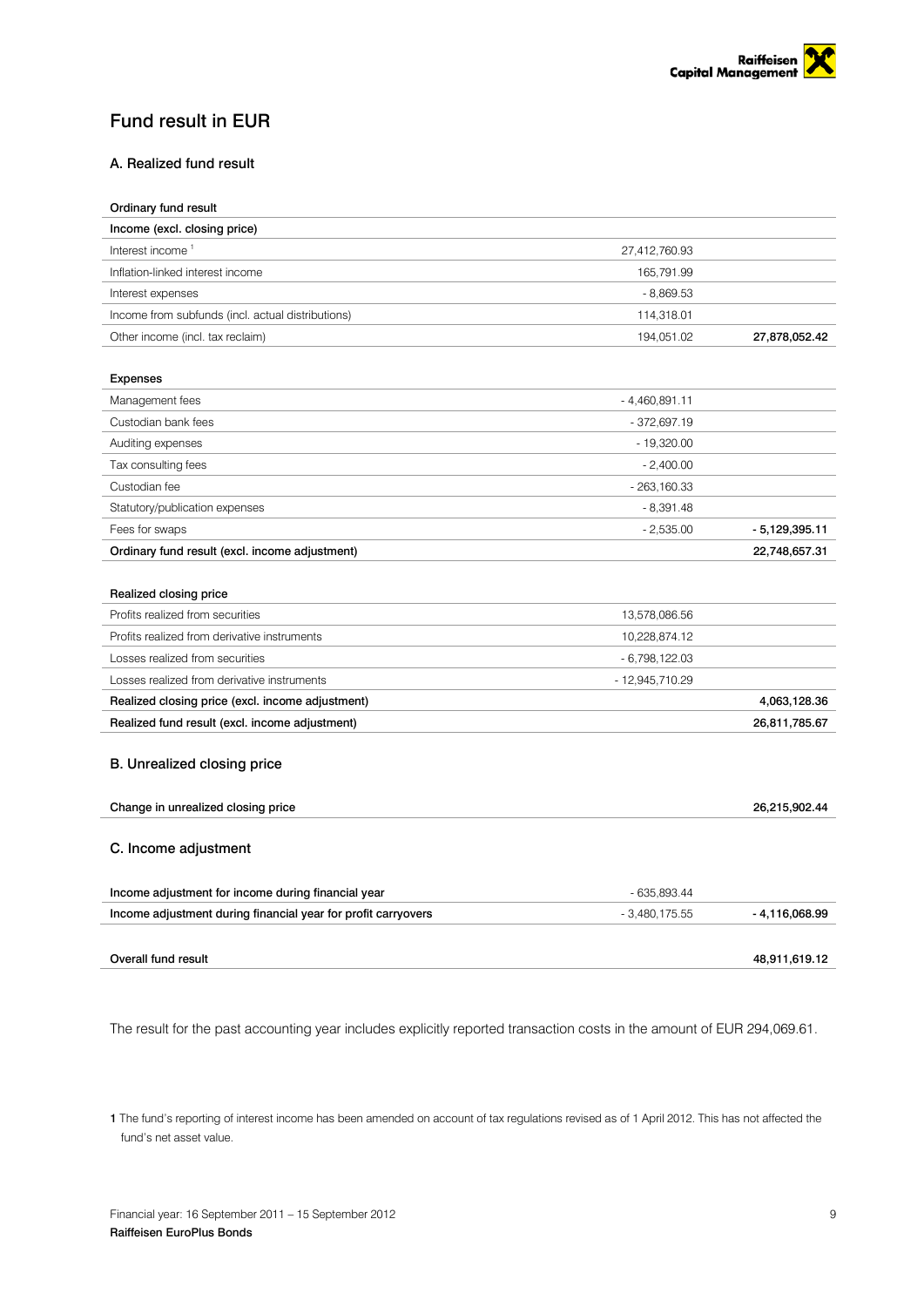

## <span id="page-9-0"></span>Appropriation of fund result in EUR

| Distribution (EUR $0.23 \times 62,315,554.101$ distributing units (R))                    | 14,332,577.44 |
|-------------------------------------------------------------------------------------------|---------------|
| Distribution on 15/12/2011 (EUR 0.02 x 150.000 distributing units (S))                    | 3.00          |
| Distribution on 16/1/2012 (EUR 0.02 x 4,290.193 distributing units (S))                   | 85.80         |
| Distribution on 15/2/2012 (EUR 0.02 x 4,290.193 distributing units (S))                   | 85.80         |
| Distribution on 15/3/2012 (EUR 0.02 x 5,346.032 distributing units (S))                   | 106.92        |
| Distribution on $16/4/2012$ (EUR $0.02 \times 17.012.708$ distributing units (S))         | 340.25        |
| Distribution on $15/5/2012$ (EUR $0.02 \times 21,068.686$ distributing units (S))         | 421.37        |
| Distribution on 15/6/2012 (EUR 0.02 x 26,504.909 distributing units (S))                  | 530.10        |
| Distribution on 16/7/2012 (EUR 0.02 x 44,456.745 distributing units (S))                  | 889.13        |
| Distribution on 16/8/2012 (EUR 0.02 x 52,314.783 distributing units (S))                  | 1,046.30      |
| Outpayment pursuant to $\S$ 58 (2) InvFG (EUR 0.09 x 22,492,555.662 reinvested units (R)) | 2,024,330.01  |
| Reinvested amount (reinvestment (R))                                                      | 7,077,684.74  |
| Reinvested amount (full reinvestment (R))                                                 | 689,656.80    |
| Reinvested amount (full reinvestment (I))                                                 | 4.82          |
| Total                                                                                     | 24,127,762.48 |
|                                                                                           |               |
| Realized fund result (incl. income adjustment)                                            | 22,695,716.68 |

| Profit carryover from previous year                                       | 52.921.237.69 |               |
|---------------------------------------------------------------------------|---------------|---------------|
| Profit carryover into following period                                    | 51.483.301.64 |               |
| Profit carryover into following period (S) (A)                            | 1.461.07      |               |
| Carryover into following period of non-distributed taxable income (S) (A) | 4.429.18      | 1,432,045.80  |
| Total                                                                     |               | 24,127,762.48 |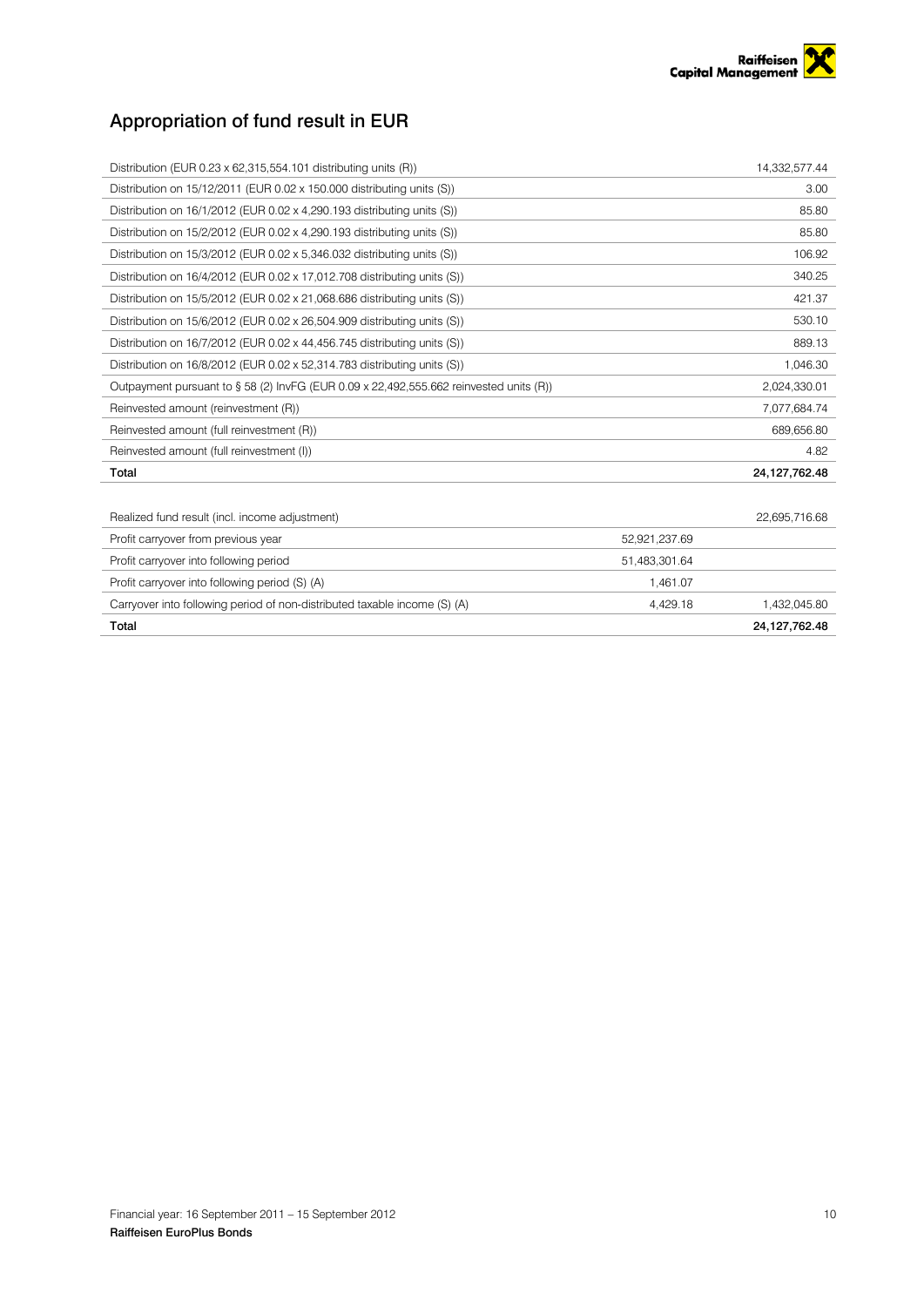

## <span id="page-10-0"></span>Capital market report

Despite a continuing debt crisis and recession in the Eurozone as well as a declining economic trend in most parts of the world, to date 2012 has been highly successful for most asset classes. This is particularly true for the major established stock markets in Germany (DAX + 22.3 %) and the USA (S&P 500 + 14.6 %). However, this trend was by no means even and nor did it apply for all of the markets: In particular, stock and government bond markets in the southern part of the Eurozone and stock markets in many emerging markets (e.g. China and Brazil) came under serious pressure in the 1<sup>st</sup> half of 2012. On the whole, these markets closed the 1<sup>st</sup> half of the year below the levels seen at the start of the year. In general, following the correction in the autumn of 2011 the first few months of 2012 (up to April) saw a clear recovery on almost all stock markets, even though some of the feared consequences of the Eurozone's debt crisis materialized in this period (such as the haircut for Greece's private bond holders in March 2012). A series of measures (e.g. widening of the Eurozone's bailout scheme, huge expansion of lending by the European Central Bank (ECB)) contained the threat of contagion for other Eurozone members. By March 2012 the DAX had almost regained the peak levels which it had reached in the previous year, while in March US stock indexes consistently recorded their highest levels since 2008. Several stock markets in Eastern Europe were also among the top performers; Russia in particular benefited from the high price of oil. However, in April 2012 the general price rally began to run out of steam (further fears over the periphery, poorer economic data) and by early June 2012 many equity indexes had reverted to their levels at the start of the year. From the starting-point of their lows in early June, the international stock markets then enjoyed a very favorable summer. The price recovery was buoyed even further from late July 2012 when the head of the ECB, Mr. Draghi, announced that he would do whatever was necessary to defend the euro. In September 2012 this trend culminated in large-scale support measures from the world's key central banks. In the USA a scheme along the lines of "QE3+" was established, with extensive purchasing of securities, while the ECB calmed investors with its announcement of unlimited buying of bonds issued by peripheral countries (this measure strongly reduced the short-term default risk for these countries' securities). Subsequently, prestigious stock indexes such as the DAX and the S&P 500 very rapidly reached annual or even several-year highs. Yields on 10-year German bonds (which in the summer were still a safe haven, at less than 1.2 % – an all-time low) rose again and in some cases clearly exceeded 1.5 %. EUR/USD shot up from around 1.20 in July 2012 to almost 1.32. Stock and bond markets on the Eurozone's periphery also benefited from this trend. However, in the 2<sup>nd</sup> half of September the supply of good news largely dried up and the capital markets consolidated at their new levels. To date in 2012, corporate bonds have recorded further spread narrowings in a context of continuing low money market interest rates, high liquidity and (in the 3<sup>rd</sup> quarter of 2012 especially) reduced risk aversion. High-yield bonds stood out particularly positively.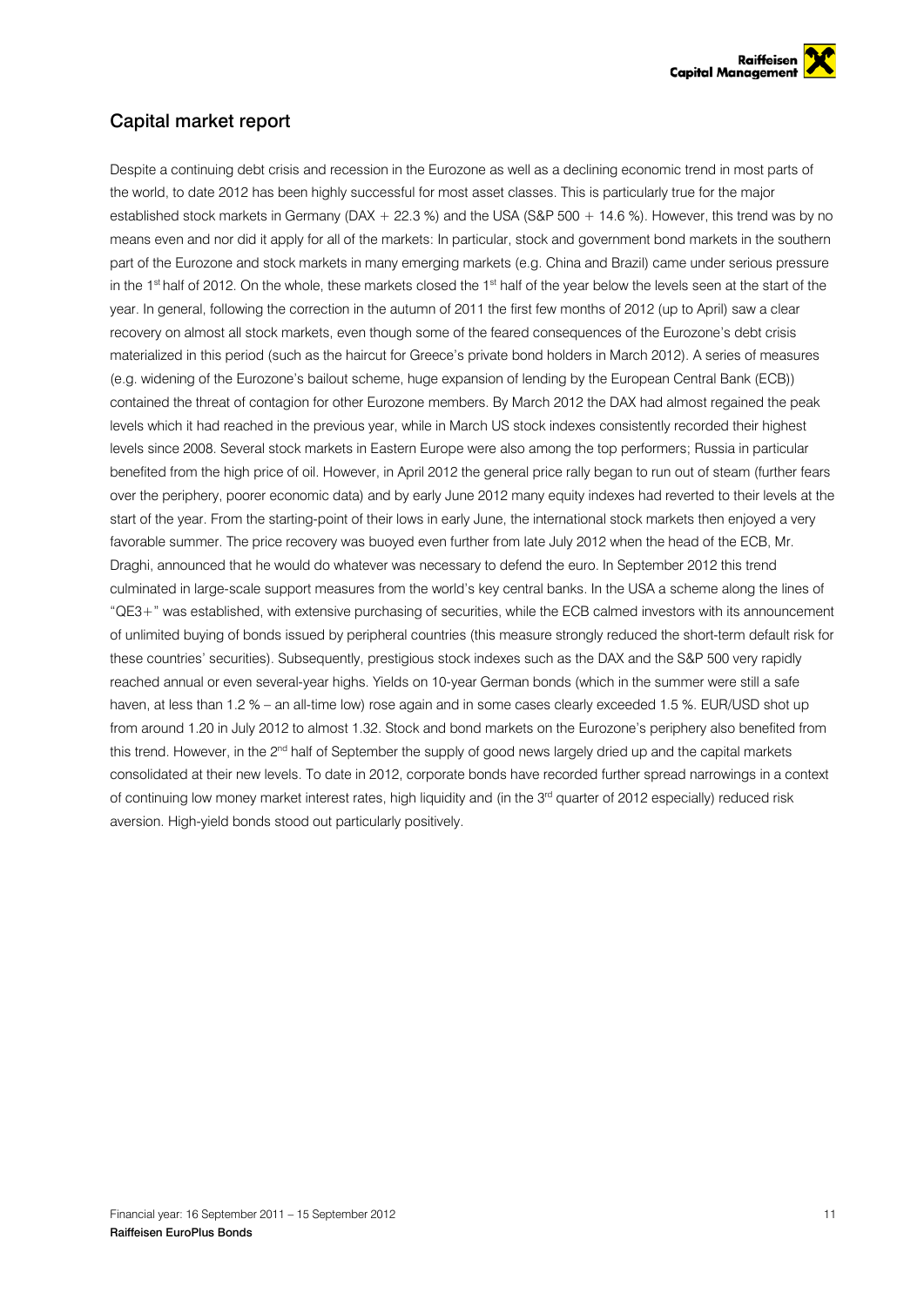

## <span id="page-11-0"></span>Fund investment policy report

In the period under review the fund invested in government bonds with high credit ratings. Bonds issued by "core" European countries such as Germany as well as Austria – which accounted for the fund's strongest weighting – realized clear gains. Government bonds from "peripheral" countries such as Italy and Spain fluctuated strongly. The fund benefited here from having cut back on its holdings of these bonds in the 1<sup>st</sup> half of 2012 and from its re-entry at significantly more attractive yield levels in the middle of the year. The fund also benefited from its corporate bond holdings, which profited from increased buying interest. The fund's performance also clearly benefited from its holdings of bonds on Central and Eastern European markets. In some cases, the fund invested through subfunds in inflationindexed bonds and covered bonds. Securities lending transactions were entered into in order to generate additional income. In overall terms the fund realized a clearly positive performance in the period.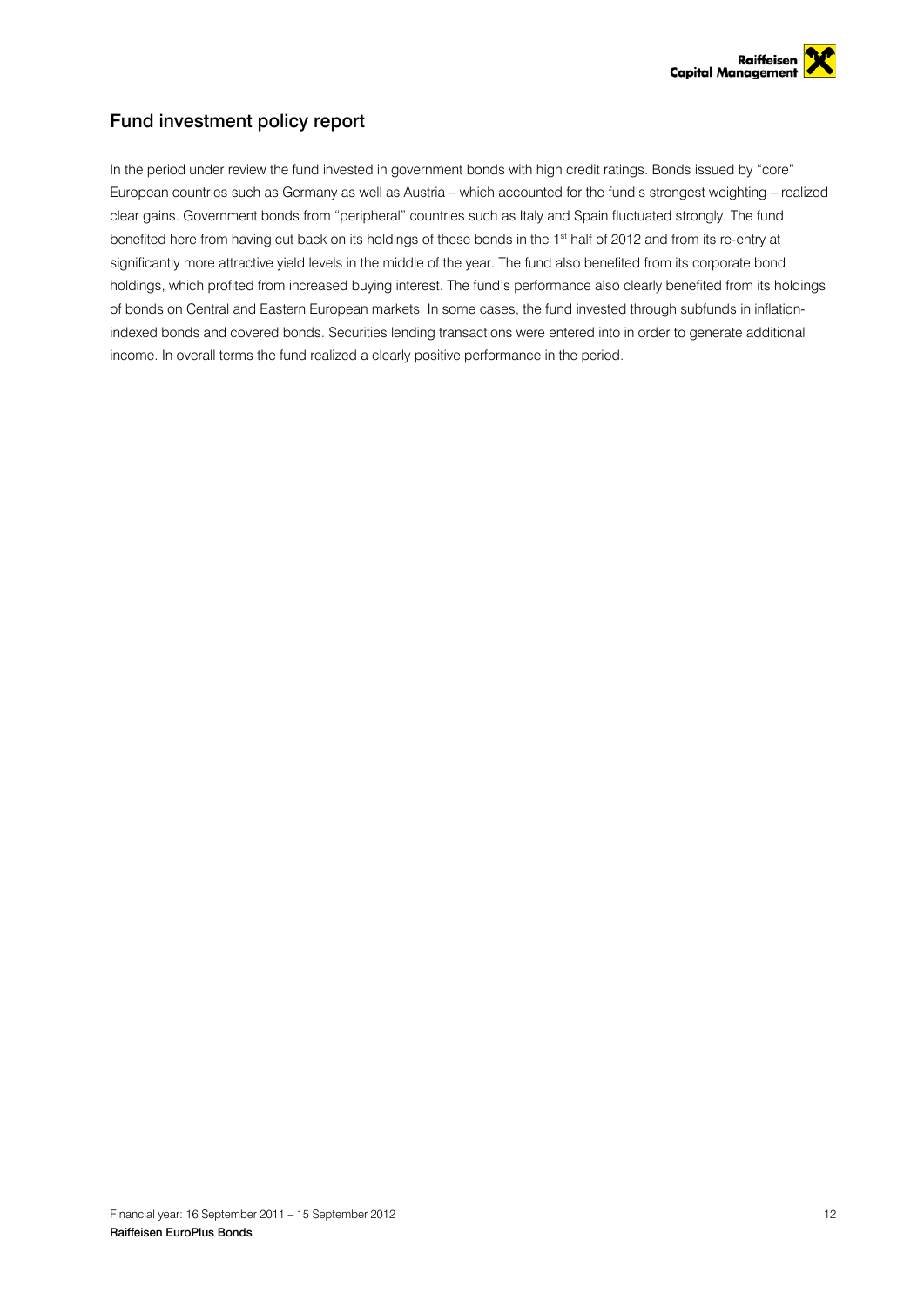

## <span id="page-12-0"></span>Makeup of fund assets in EUR

| <b>Securities</b>                                 | Market value   | $\%$   |
|---------------------------------------------------|----------------|--------|
|                                                   |                |        |
| Structured products - inflation-linked bonds:     |                |        |
| <b>TRY</b>                                        | 533,210.26     | 0.07   |
| Structured products:                              |                |        |
| <b>USD</b>                                        | 203,765.40     | 0.03   |
| Total structured products                         | 736,975.66     | 0.10   |
| Investment certificates:                          |                |        |
| <b>EUR</b>                                        | 9,627,564.00   | 1.27   |
|                                                   |                |        |
| Bonds:                                            |                |        |
| <b>EUR</b>                                        | 593,581,165.83 | 78.04  |
| <b>NOK</b>                                        | 36,811,036.95  | 4.84   |
| <b>SEK</b>                                        | 34,991,663.91  | 4.60   |
| PLN                                               | 24,877,164.68  | 3.27   |
| <b>TRY</b>                                        | 9,437,379.60   | 1.24   |
| <b>USD</b>                                        | 7,674,565.35   | 1.01   |
| CZK                                               | 6,737,439.75   | 0.89   |
| <b>RUB</b>                                        | 5,479,700.98   | 0.72   |
| <b>HUF</b>                                        | 4,227,256.33   | 0.55   |
| <b>GBP</b>                                        | 1,344,471.50   | 0.18   |
| <b>RON</b>                                        | 773,871.22     | 0.10   |
| <b>Total bonds</b>                                | 725,935,716.10 | 95.44  |
| <b>Total securities</b>                           | 736,300,255.76 | 96.81  |
|                                                   |                |        |
| Derivative products                               |                |        |
| Valuation of financial futures                    | 57,673.78      | 0.01   |
| Valuation of forward exchange transactions        | 501,675.58     | 0.06   |
| Total derivative products                         | 559,349.36     | 0.07   |
|                                                   |                |        |
| <b>Bank balances</b>                              |                |        |
|                                                   |                |        |
| Bank balances in fund currency                    | 10,470,231.39  | 1.38   |
| Bank balances in foreign currency                 | 1,461,773.99   | 0.19   |
| <b>Total bank balances</b>                        | 11,932,005.38  | 1.57   |
| Accruals and deferrals                            |                |        |
|                                                   | 11,790,721.01  |        |
| Interest claims (on securities and bank balances) |                | 1.55   |
| <b>Total fund assets</b>                          | 760,582,331.51 | 100.00 |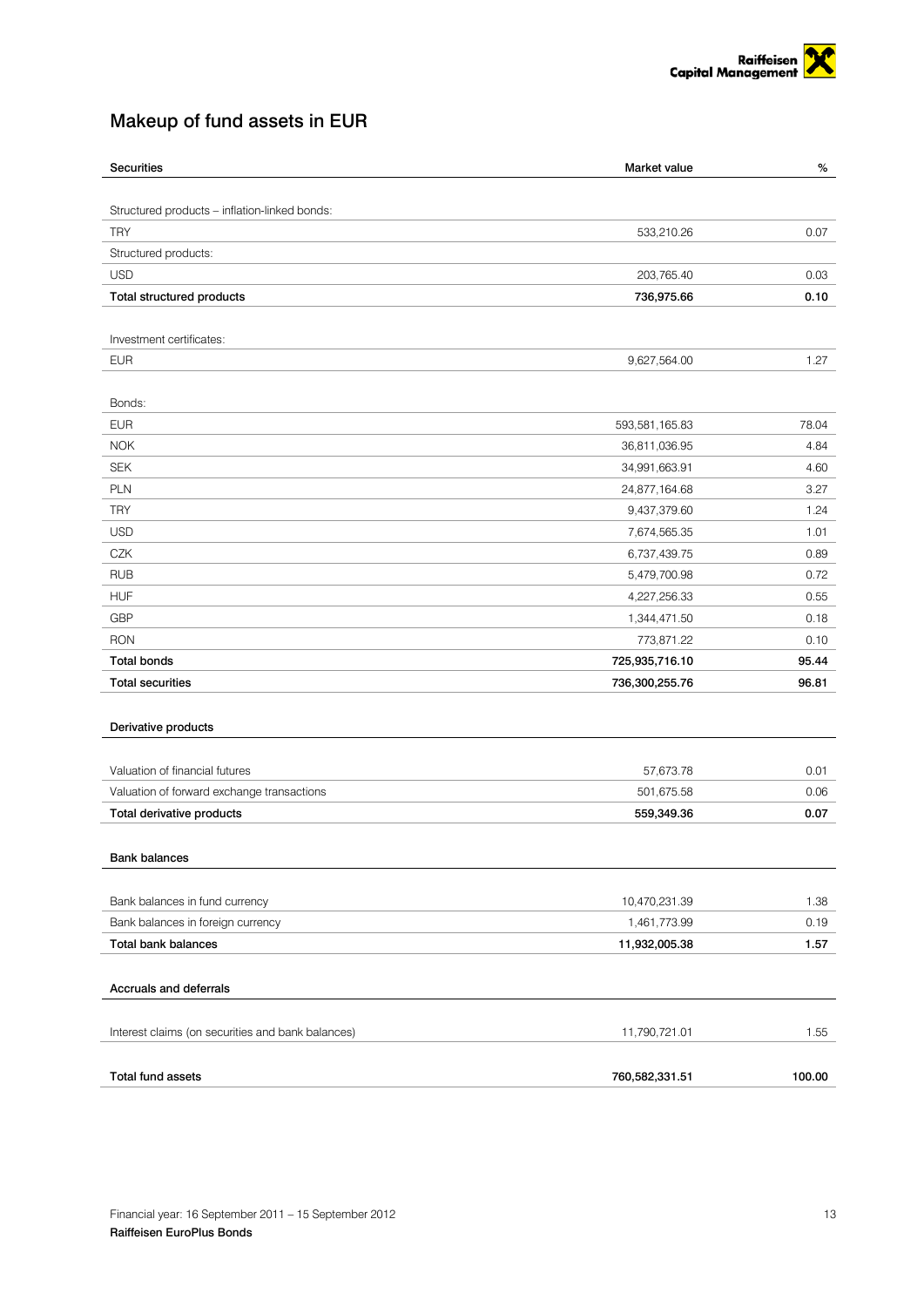## <span id="page-13-0"></span>Portfolio of investments in EUR

Dates indicated for securities refer to the issue and redemption dates. An issuer's right of premature redemption (where applicable) is not specified. The securities marked with a "Y" have an open-ended maturity.

| <b>ISIN</b>                  |                  | <b>SECURITY TITLE</b>                                                     | 14/9/2012<br>UNITS/NOM. | <b>VOLUME PURCHASES</b><br><b>ADDITIONS</b><br>IN PERIOD UNDER REVIEW<br>UNITS/NOM. | <b>SALES</b><br><b>DISPOSALS</b> | ILB/<br><b>POOL</b><br><b>FACTOR</b> | <b>PRICE</b>             | <b>MARKET</b><br>VALUE<br>IN EUR | % SHARE<br>OF FUND<br><b>ASSETS</b> |
|------------------------------|------------------|---------------------------------------------------------------------------|-------------------------|-------------------------------------------------------------------------------------|----------------------------------|--------------------------------------|--------------------------|----------------------------------|-------------------------------------|
|                              |                  |                                                                           |                         |                                                                                     |                                  |                                      |                          |                                  |                                     |
|                              |                  | STRUCTURED PRODUCTS: INFLATION-LINKED BONDS IN TURKISH LIRA               |                         |                                                                                     |                                  |                                      |                          |                                  |                                     |
| TRT011014T19                 |                  | 7.0000 TURKEY 09-14 FLR                                                   | 900.000                 |                                                                                     |                                  | 1.249694                             | 110.750000               | 533,210.26                       | 0.07                                |
|                              |                  |                                                                           |                         |                                                                                     |                                  |                                      |                          |                                  |                                     |
|                              |                  | STRUCTURED PRODUCTS IN US DOLLARS                                         |                         |                                                                                     |                                  |                                      |                          |                                  |                                     |
| XS0214240482                 |                  | 6.7500 SERBIA 05/24                                                       | 320,000                 | 150,000                                                                             |                                  | 0.833333                             | 98.625000                | 203,765.40                       | 0.03                                |
|                              |                  |                                                                           |                         |                                                                                     |                                  |                                      |                          |                                  |                                     |
|                              |                  |                                                                           |                         |                                                                                     |                                  |                                      |                          |                                  |                                     |
|                              |                  | <b>INVESTMENT CERTIFICATES IN EURO FOR OTHER ORGANIZED MARKETS</b>        |                         |                                                                                     |                                  |                                      |                          |                                  |                                     |
| AT0000613989                 |                  | RAIFFEISEN 314 - EURO INFLATION LINKED (T)                                | 30,000                  |                                                                                     |                                  |                                      | 129.590000               | 3,887,700.00                     | 0.51                                |
| AT0000A0SG15                 |                  | RAIFFEISEN-COVERED-BONDS (T)                                              | 24,500                  | 24,500                                                                              |                                  |                                      | 104.310000               | 2,555,595.00                     | 0.34                                |
| AT0000A0U4S4<br>AT0000A0PJ98 |                  | RAIFFEISEN-INFLATION-FLEX (T)<br>RAIFFEISEN-LAUFZEITEN-STRATEGIE 2015 (A) | 9,700<br>20,000         | 9,700                                                                               |                                  |                                      | 104.770000<br>108.400000 | 1,016,269.00<br>2,168,000.00     | 0.13<br>0.29                        |
|                              |                  |                                                                           |                         |                                                                                     |                                  |                                      |                          |                                  |                                     |
|                              |                  |                                                                           |                         |                                                                                     |                                  |                                      |                          |                                  |                                     |
| <b>BONDS IN CZECH CROWNS</b> |                  |                                                                           |                         |                                                                                     |                                  |                                      |                          |                                  |                                     |
| XS0162727878                 | 0.0000           | EIB EUR, INV, BK03/28ZOMTN                                                | 10,000,000              |                                                                                     |                                  |                                      | 63.573000                | 259,783.83                       | 0.03                                |
| AT0000492996                 | 2.4300           | ATRIUM EUROP, REAL E, 05/15                                               | 12,000,000              |                                                                                     |                                  |                                      | 90.500000                | 443,781.54                       | 0.06                                |
| CZ0001002729                 | 2.8000           | CZECH REP, 2013                                                           | 13,000,000              | 20,000,000                                                                          | 12,600,000                       |                                      | 102.317000               | 543,538.81                       | 0.07                                |
| CZ0001001317                 | 3.7500           | CZECH REP, 202046                                                         | 12,250,000              | 19,000,000                                                                          | 15,000,000                       |                                      | 111.555500               | 558,427.10                       | 0.07                                |
| CZ0001001143                 | 3.8000           | <b>CZECH REP, 201544</b>                                                  | 32,300,000              | 44,400,000                                                                          | 17,300,000                       |                                      | 108.052500               | 1,426,187.91                     | 0.19                                |
| XS0219645222                 | 3.8700           | KBC IFIMA 05/16 MTN                                                       | 13,500,000              |                                                                                     |                                  |                                      | 92.083000                | 507,987.05                       | 0.07                                |
| CZ0001001903                 | 4.0000           | CZECH REP, 201751                                                         | 2,700,000               | 1,400,000                                                                           | 8,500,000                        |                                      | 112.100000               | 123,682.65                       | 0.02                                |
| CZ0001000822                 | 4.6000           | CZECH REP, 2018                                                           | 6,800,000               |                                                                                     |                                  |                                      | 116.600000               | 324,001.39                       | 0.04                                |
| XS0305574682                 | 4.6230           | TELEFONICA EM, 07/14 MTN                                                  | 10,000,000              |                                                                                     |                                  |                                      | 99.804000                | 407,837.69                       | 0.05                                |
| CZ0001001945                 | 4.7000           | CZECH REP, 202252                                                         | 8,500,000               | 14,500,000                                                                          | 17,000,000                       |                                      | 119.851500               | 416,295.59                       | 0.06                                |
| CZ0001002471                 | 5.0000           | CZECH REP, 201956                                                         | 23,000,000              | 18,500,000                                                                          |                                  |                                      | 118.850000               | 1,117,034.10                     | 0.15                                |
| CZ0001002547                 | 5.7000           | CZECH REP, 202458                                                         | 11,600,000              | 1,100,000                                                                           | 5,000,000                        |                                      | 128.450500               | 608,882.09                       | 0.08                                |
| <b>BONDS IN EURO</b>         |                  |                                                                           |                         |                                                                                     |                                  |                                      |                          |                                  |                                     |
| DE0001141620                 | 0.7500           | BUNDESOBL, V, 12/17 S, 162                                                | 10,000,000              | 19,500,000                                                                          | 9,500,000                        |                                      | 101.312228               | 10,131,222.80                    | 1.33                                |
| DE0003933511                 | 1.3770           | DT,BANK 04/14 MTN VAR                                                     | 1,720,000               |                                                                                     |                                  |                                      | 98.438000                | 1,693,133.60                     | 0.22                                |
| FR0011261890                 | 1.5000           | GDF SUEZ S,A, 12/16 MTN                                                   | 3,300,000               | 3,300,000                                                                           |                                  |                                      | 101.037200               | 3,334,227.60                     | 0.44                                |
| XS0538703843                 | 1.7500           | BAWAG PSK BOND 10-13/28                                                   | 1,955,000               |                                                                                     |                                  |                                      | 101.173300               | 1,977,938.02                     | 0.26                                |
| DE0001141588                 | 1.7500           | BUNDESOBL, V, 10/15 S, 158                                                | 3,000,000               | 5,000,000                                                                           | 3,400,000                        |                                      | 104.892060               | 3,146,761.80                     | 0.41                                |
| DE0001135473                 | 1.7500           | BUNDANL, V, 12/22                                                         | 6,000,000               | 6,000,000                                                                           |                                  |                                      | 102.005511               | 6,120,330.66                     | 0.80                                |
| XS0795872901                 | 1.8750           | DT, POST FIN, 12/17 MTN                                                   | 1,400,000               | 1,400,000                                                                           |                                  |                                      | 101.758800               | 1,424,623.20                     | 0.19                                |
| AT0000A0VRF9                 | 1.9500           | REP, AUSTRIA 12-19/3/144A                                                 | 13,100,000              | 13,100,000                                                                          |                                  |                                      | 103.468870               | 13,554,421.97                    | 1.78                                |
| XS0494543175                 | 2.0000           | TERRA BOLIGKREDITT 10/12                                                  | 1,150,000               |                                                                                     |                                  |                                      | 100.000000               | 1,150,000.00                     | 0.15                                |
| XS0750684929                 | 2.0000           | GE CAP, EUROP, 12/15 MTN                                                  | 730,000                 | 730,000                                                                             |                                  |                                      | 102.234610               | 746,312.65                       | 0.10                                |
| DE0001135465                 | 2.0000           | BUNDANL, V, 11/22                                                         | 5,000,000               | 8,000,000                                                                           | 3,000,000                        |                                      | 104.779435               | 5,238,971.75                     | 0.69                                |
| XS0537088899                 | 2.1250           | TERRA BOLIGKREDITT 10/15                                                  | 1,450,000               |                                                                                     |                                  |                                      | 103.825690               | 1,505,472.51                     | 0.20                                |
| XS0729046051                 | 2.1250           | BMW FIN, NV 12/15 MTN                                                     | 5,650,000               | 5,650,000                                                                           |                                  |                                      | 102.662770               | 5,800,446.51                     | 0.76                                |
| XS0747743937                 | 2.1770           | BP CAPITAL MKTS 12/16 MTN                                                 | 1,150,000               | 1,150,000                                                                           |                                  |                                      | 103.223560               | 1,187,070.94                     | 0.16                                |
| XS0451759012                 | 2.2500           | OEVAG GUAR.NTS 09-12                                                      | 2,800,000               |                                                                                     |                                  |                                      | 100.000000               | 2,800,000.00                     | 0.37                                |
| XS0537421736                 | 2.2500           | ING BK NV 10/15 MTN                                                       | 3,000,000               |                                                                                     |                                  |                                      | 104.696490               | 3,140,894.70                     | 0.41                                |
| DE0001141547<br>NL0010060257 | 2.2500<br>2.2500 | BUNDESOBL.V.09/14 S.154<br>NEDERLD 12-22                                  | 3.000.000<br>4,000,000  | 3,000,000<br>4,000,000                                                              |                                  |                                      | 103.467617<br>103.903901 | 3,104,028.51                     | 0.41<br>0.55                        |
| DE0001135457                 | 2.2500           | BUNDANL.V. 11/21                                                          | 3,000,000               | 8,000,000                                                                           | 10,000,000                       |                                      | 107.315064               | 4,156,156.04<br>3,219,451.92     | 0.42                                |
| XS0520522201                 | 2.3750           | VOLKSWAGEN BK. MTN 10/13                                                  | 870,000                 |                                                                                     |                                  |                                      | 101.389000               | 882,084.30                       | 0.12                                |
| XS0558847579                 | 2.5000           | B.N.G. 10/17 MTN                                                          | 200,000                 |                                                                                     |                                  |                                      | 106.288000               | 212,576.00                       | 0.03                                |
| DE0001135424                 | 2.5000           | BUNDANL.V. 10/21                                                          | 1,000,000               |                                                                                     | 3,500,000                        |                                      | 109.760776               | 1,097,607.76                     | 0.14                                |
| IT0004805070                 | 2.5000           | B.T.P. 12-15                                                              | 10,000,000              | 10,000,000                                                                          |                                  |                                      | 99.777778                | 9,977,777.80                     | 1.31                                |
| FR0010998872                 | 2.6250           | CA HOME LOAN SFH 11/14MTN                                                 | 1,400,000               |                                                                                     |                                  |                                      | 102.771930               | 1,438,807.02                     | 0.19                                |
| FR0010888420                 | 2.7500           | DEXIA MUN.AGEN. 10/15 MTN                                                 | 2,450,000               |                                                                                     |                                  |                                      | 102.118630               | 2,501,906.44                     | 0.33                                |
| XS0576107519                 | 2.7500           | VOLKSWAGEN LEASING 11/15                                                  | 2,150,000               |                                                                                     |                                  |                                      | 104.275550               | 2,241,924.32                     | 0.30                                |
| XS0493511603                 | 3.0000           | AKTIA BK 10/15 MTN                                                        | 1,600,000               |                                                                                     |                                  |                                      | 104.996530               | 1,679,944.48                     | 0.22                                |
| IT0004615917                 | 3.0000           | B.T.P. 10-15                                                              | 7,000,000               | 10,500,000                                                                          | 3,500,000                        |                                      | 100.844917               | 7,059,144.19                     | 0.93                                |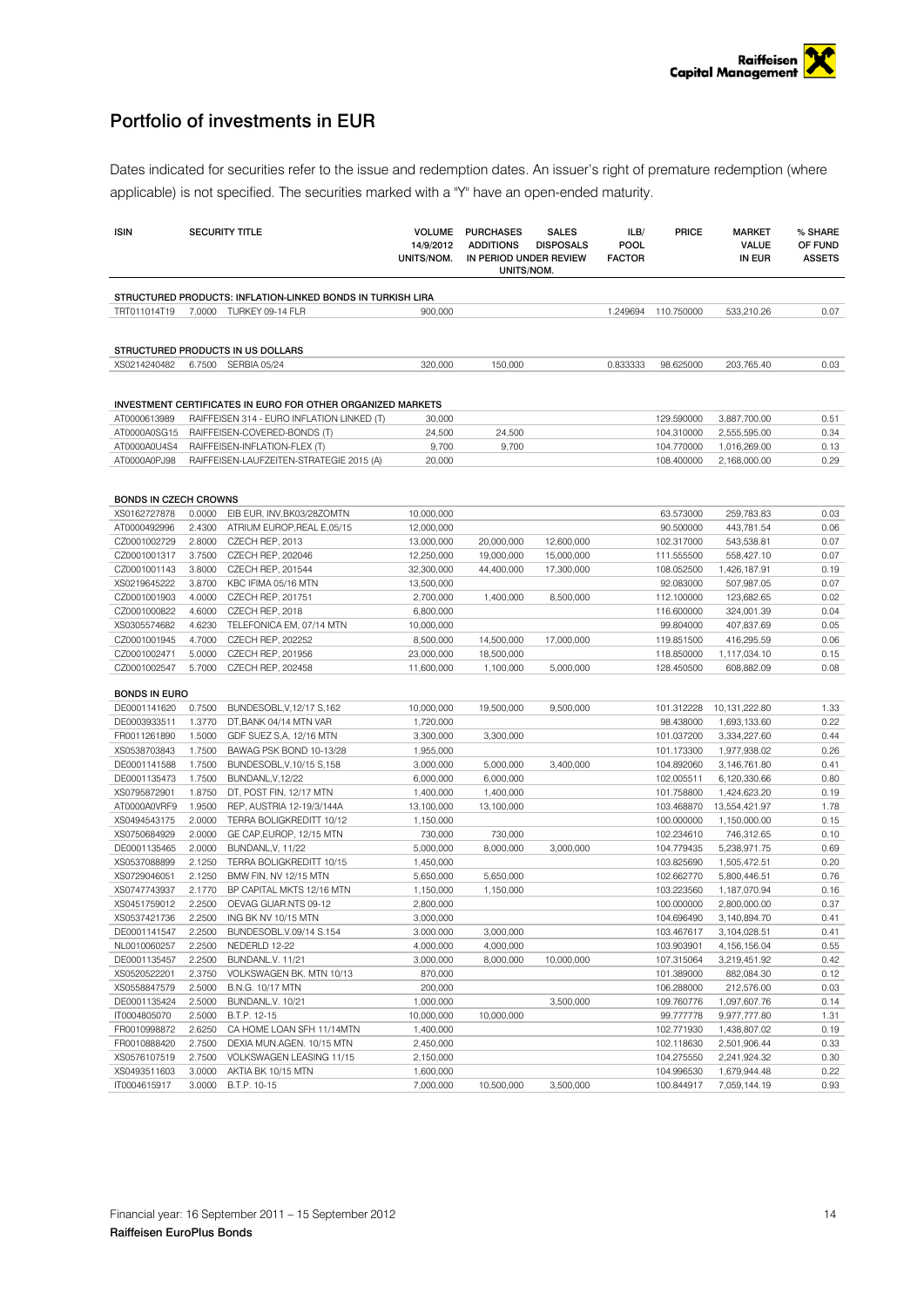

| <b>ISIN</b>                  |                  | <b>SECURITY TITLE</b>                            | <b>VOLUME</b><br>14/9/2012 | <b>PURCHASES</b><br><b>ADDITIONS</b> | SALES<br><b>DISPOSALS</b> | PRICE                    | <b>MARKET</b><br><b>VALUE</b> | % SHARE<br>OF FUND |
|------------------------------|------------------|--------------------------------------------------|----------------------------|--------------------------------------|---------------------------|--------------------------|-------------------------------|--------------------|
|                              |                  |                                                  |                            | IN PERIOD UNDER REVIEW               |                           |                          | IN EUR                        | <b>ASSETS</b>      |
| <b>BONDS IN EURO</b>         |                  |                                                  |                            |                                      |                           |                          |                               |                    |
| DE0001135408                 | 3.0000           | BUNDANL.V. 10/20                                 | 2,000,000                  |                                      | 1,000,000                 | 113.664271               | 2,273,285.42                  | 0.30               |
| BE0000327362                 | 3.0000           | BELGIQUE 12-19 67                                | 4,500,000                  | 4,500,000                            |                           | 106.959719               | 4,813,187.36                  | 0.63               |
| XS0504108118                 | 3.1250           | PERMANENT TSB 10/13 MTN                          | 1,200,000                  |                                      |                           | 98.385000                | 1,180,620.00                  | 0.16               |
| XS0467956529<br>FI0001006462 | 3.1250<br>3.1250 | OP-ASUNTOLUOTTOP.09/14MTN<br><b>FINLD 09-14</b>  | 1,650,000<br>2,000,000     | 5,000,000                            | 4,000,000                 | 105.687990<br>106.077261 | 1,743,851.84                  | 0.23<br>0.28       |
| XS0437341307                 | 3.1250           | KOMM.KR. NTS 09-13                               | 1,880,000                  |                                      |                           | 102.265000               | 2,121,545.22<br>1,922,582.00  | 0.25               |
| XS0732496194                 | 3.1250           | UBS AG LONDON 12/16 MTN                          | 1,650,000                  | 4,790,000                            | 3,140,000                 | 105.443650               | 1,739,820.23                  | 0.23               |
| AT0000A0GLY4                 | 3.2000           | REP. AUSTRIA 10-17/1/144A                        | 35,000,000                 |                                      | 18,000,000                | 110.642877               | 38,725,006.95                 | 5.09               |
| XS0484576813                 | 3.2500           | ALLIED IRISH 10/13 MTN                           | 1,400,000                  |                                      |                           | 99.865000                | 1,398,110.00                  | 0.18               |
| ES00000122X5                 | 3.2500           | SPAIN 10-16                                      | 3,500,000                  | 9,500,000                            | 9,500,000                 | 97.504700                | 3,412,664.50                  | 0.45               |
| NL0000102242                 | 3.2500           | NEDERLD 05-15                                    | 3,000,000                  | 3,000,000                            | 1,000,000                 | 108.455165               | 3,253,654.95                  | 0.43               |
| DE0001135390                 | 3.2500           | BUNDANL.V. 09/20                                 | 6,000,000                  | 13,000,000                           | 11,000,000                | 115.301684               | 6,918,101.04                  | 0.91               |
| BE0000307166                 | 3.2500           | BELGIQUE 06-16 47                                | 1,000,000                  | 1,000,000                            |                           | 109.270067               | 1,092,700.67                  | 0.14               |
| XS0415072098<br>FI4000010848 | 3.3750<br>3.3750 | ING BK NV 09/14 MTN<br><b>FINLD 10-20</b>        | 3,200,000<br>6,000,000     |                                      |                           | 104.460000<br>114.002460 | 3,342,720.00<br>6,840,147.60  | 0.44<br>0.90       |
| XS0550978364                 | 3.3750           | ABBEY NATL TREAS.10/15MTN                        | 700,000                    |                                      |                           | 103.818340               | 726,728.38                    | 0.10               |
| IT0004619109                 | 3.3750           | UBI BANCA 10/17                                  | 1,850,000                  |                                      |                           | 96.397800                | 1,783,359.30                  | 0.23               |
| ES0414100026                 | 3.3750           | KUTXABANK 09-14                                  | 1,300,000                  |                                      |                           | 97.888460                | 1,272,549.98                  | 0.17               |
| XS0428611973                 | 3.3750           | ABN AMRO BANK 09/14 MTN                          | 1,650,000                  |                                      |                           | 105.210000               | 1,735,965.00                  | 0.23               |
| AT0000A0U3T4                 | 3.4000           | REP. AUSTRIA 12-22/2/144A                        | 9,450,000                  | 9,450,000                            |                           | 112.115813               | 10,594,944.33                 | 1.39               |
| AT0000A0CL73                 | 3.4000           | REP. AUSTRIA 09-14/144A                          | 33,000,000                 |                                      | 25,000,000                | 106.790820               | 35,240,970.60                 | 4.63               |
| FR0010781047                 | 3.5000           | CA HOME LOAN SFH 09/14MTN                        | 1,200,000                  |                                      |                           | 105.186650               | 1,262,239.80                  | 0.17               |
| DE0001135382                 | 3.5000           | BUNDANL.V. 09/19                                 | 6,500,000                  | 11,000,000                           | 12,000,000                | 116.658323               | 7,582,791.00                  | 1.00               |
| XS0592235187<br>BE0000323320 | 3.5000<br>3.5000 | KOMMUNAL. SCHV. 11-16<br>BELGIQUE 11-17 63       | 1,400,000<br>2,000,000     | 7,400,000                            | 5,400,000                 | 107.571310<br>110.610000 | 1,505,998.34<br>2,212,200.00  | 0.20<br>0.29       |
| FI4000020961                 | 3.5000           | <b>FINLD 11-21</b>                               | 1,000,000                  | 1,000,000                            |                           | 115.045369               | 1,150,453.69                  | 0.15               |
| XS0425446712                 | 3.5000           | OEKB GUARANT.MTN 09/14                           | 820,000                    |                                      |                           | 105.004000               | 861,032.80                    | 0.11               |
| AT0000A001X2                 | 3.5000           | REP. AUSTRIA 06-21/1/144A                        | 23,500,000                 | 26,000,000                           | 4,500,000                 | 113.427570               | 26,655,478.95                 | 3.50               |
| AT0000386198                 | 3.5000           | REP. AUSTRIA 05-15/2/144A                        | 21,000,000                 | 8,000,000                            | 3,000,000                 | 109.075401               | 22,905,834.21                 | 3.01               |
| NL0009348242                 | 3.5000           | NEDERLD 10-20                                    | 1,000,000                  | 2,500,000                            | 1,500,000                 | 114.983660               | 1,149,836.60                  | 0.15               |
| XS0432069747                 | 3.6250           | PFIZER INC. 09/13                                | 2,050,000                  |                                      |                           | 102.408000               | 2,099,364.00                  | 0.28               |
| IT0004533896                 | 3.6250           | UBI BANCA 09/16                                  | 1,500,000                  |                                      |                           | 99.040530                | 1,485,607.95                  | 0.20               |
| XS0590179692<br>AT0000A0N9A0 | 3.6250<br>3.6500 | NORDEA BK 11/16 MTN<br>REP. AUSTRIA 11-22/1/144A | 2,200,000<br>7,000,000     | 10,000,000                           | 3,000,000                 | 107.834750<br>114.514169 | 2,372,364.50<br>8,015,991.83  | 0.31<br>1.05       |
| IT0004019581                 | 3.7500           | B.T.P. 06-16                                     | 1,000,000                  | 13,300,000                           | 12,300,000                | 101.638491               | 1,016,384.91                  | 0.13               |
| XS0498285351                 | 3.7500           | POLAND 10/17 MTN                                 | 50,000                     | 250,000                              | 520,000                   | 109.325000               | 54,662.50                     | 0.01               |
| XS0612837657                 | 3.7500           | GE CAP.EUROP. 11/16 MTN                          | 1,820,000                  |                                      | 1,480,000                 | 107.636240               | 1,958,979.57                  | 0.26               |
| DE0001135267                 | 3.7500           | BUNDANL.V. 04/15                                 | 3,000,000                  |                                      | 3,000,000                 | 108.456326               | 3,253,689.78                  | 0.43               |
| XS0794399674                 | 3.7500           | POLAND 12/23 MTN                                 | 230,000                    | 350,000                              | 120,000                   | 106.198000               | 244,255.40                    | 0.03               |
| BE0000306150                 | 3.7500           | BELGIQUE 05-15 46                                | 1,000,000                  |                                      |                           | 109.493500               | 1,094,935.00                  | 0.14               |
| XS0212170939                 | 3.7500           | LITHUANIA 05/16                                  | 220,000                    | 220,000                              | 300,000                   | 104.460000               | 229,812.00                    | 0.03               |
| IT0004712748<br>ES00000120J8 | 3.7500<br>3.8000 | B.T.P. 11-16<br>SPAIN 06-17                      | 7,000,000<br>6,000,000     | 7,000,000<br>12,500,000              | 9,500,000                 | 102.285566<br>97.775000  | 7,159,989.62<br>5,866,500.00  | 0.94<br>0.77       |
| AT0000385992                 | 3.8000           | REP. AUSTRIA BUNDANL.03-13                       | 12,000,000                 |                                      | 13,000,000                | 104.097446               | 12,491,693.52                 | 1.64               |
| FI0001006066                 | 3.8750           | <b>FINLD 06/17</b>                               | 4,000,000                  |                                      | 5,000,000                 | 115.280866               | 4,611,234.64                  | 0.61               |
| IT0004680648                 | 3.8750           | BCO POP.SOC. 11/14 MTN                           | 2,100,000                  |                                      |                           | 100.176140               | 2,103,698.94                  | 0.28               |
| DE0007009482                 | 3.8750           | DEPFA ACS BK 03/13 REGS                          | 1,800,000                  |                                      |                           | 101.755000               | 1,831,590.00                  | 0.24               |
| AT0000386115                 | 3.9000           | REP. AUSTRIA 05-20/1/144A                        | 37,000,000                 | 4,750,000                            | 13,250,000                | 116.175174               | 42,984,814.38                 | 5.65               |
| FR0010604983                 | 4.0000           | REP. FSE 08-18 O.A.T.                            | 3,600,000                  | 5,000,000                            | 1,400,000                 | 115.382854               | 4,153,782.74                  | 0.55               |
| XS0490069266                 | 4.0000           | EBS LTD. 10/15 MTN                               | 2,000,000                  |                                      |                           | 98.195000                | 1,963,900.00                  | 0.26               |
| FI4000006176                 | 4.0000           | <b>FINLD 09-25</b>                               | 1,000,000                  | 1,000,000                            |                           | 120.581723               | 1,205,817.23                  | 0.16               |
| NL0000102283<br>DE0001135341 | 4.0000<br>4.0000 | NEDERLD 06-16<br>BUNDANL.V. 07/18                | 3,000,000<br>1,000,000     | 3,000,000<br>8,000,000               | 14,000,000                | 113.270621<br>117.413055 | 3,398,118.63<br>1,174,130.55  | 0.45<br>0.15       |
| BE0000315243                 | 4.0000           | BELGIQUE 09-19 55                                | 6,000,000                  | 6,000,000                            |                           | 113.915459               | 6,834,927.54                  | 0.90               |
| BE0000308172                 | 4.0000           | BELGIQUE 06-22 48                                | 2,500,000                  | 7,000,000                            | 4,500,000                 | 113.432848               | 2,835,821.20                  | 0.37               |
| AT0000A011T9                 | 4.0000           | BUND 06-16/2/144A                                | 21,000,000                 |                                      | 8,000,000                 | 113.387531               | 23,811,381.51                 | 3.13               |
| NL0009086115                 | 4.0000           | NEDERLD 09-19                                    | 1,000,000                  | 1,000,000                            | 2,000,000                 | 117.772630               | 1,177,726.30                  | 0.16               |
| XS0210314299                 | 4.2000           | POLAND 05/20 MTN                                 | 200,000                    | 100,000                              |                           | 111.122000               | 222,244.00                    | 0.03               |
| IT0003493258                 | 4.2500           | B.T.P. 2019 01.02                                | 7,000,000                  | 10,000,000                           | 3,000,000                 | 100.404455               | 7,028,311.85                  | 0.92               |
| IT0003719918                 | 4.2500           | B.T.P. 04-15                                     | 3,000,000                  | 8,000,000                            | 5,000,000                 | 104.103249               | 3,123,097.47                  | 0.41               |
| IT0004489610                 | 4.2500           | B.T.P. 09-19                                     | 3,000,000                  | 3,000,000                            |                           | 99.784841                | 2,993,545.23                  | 0.39               |
| IT0004511959<br>ES00000121H0 | 4.2500<br>4.2500 | UNICREDIT 09/16 MTN<br>SPAIN 08-14               | 2,700,000<br>5,000,000     | 5,000,000                            |                           | 103.937310<br>102.063686 | 2,806,307.37<br>5,103,184.30  | 0.37<br>0.67       |
| DE0001135358                 | 4.2500           | BUNDANL.V. 08/18                                 | 1,000,000                  | 4,000,000                            | 6,000,000                 | 119.757436               | 1,197,574.36                  | 0.16               |
| XS0802005289                 | 4.2500           | BULGARIA 12/17                                   | 500,000                    | 600,000                              | 100,000                   | 107.215000               | 536,075.00                    | 0.07               |
| BE0000303124                 | 4.2500           | BELGIQUE 04-14                                   | 2,000,000                  |                                      | 2,500,000                 | 107.970750               | 2,159,415.00                  | 0.28               |
| AT0000A0DRQ4                 | 4.2500           | KRANKENAN. ANL 09-14                             | 2,250,000                  |                                      |                           | 106.090000               | 2,387,025.00                  | 0.31               |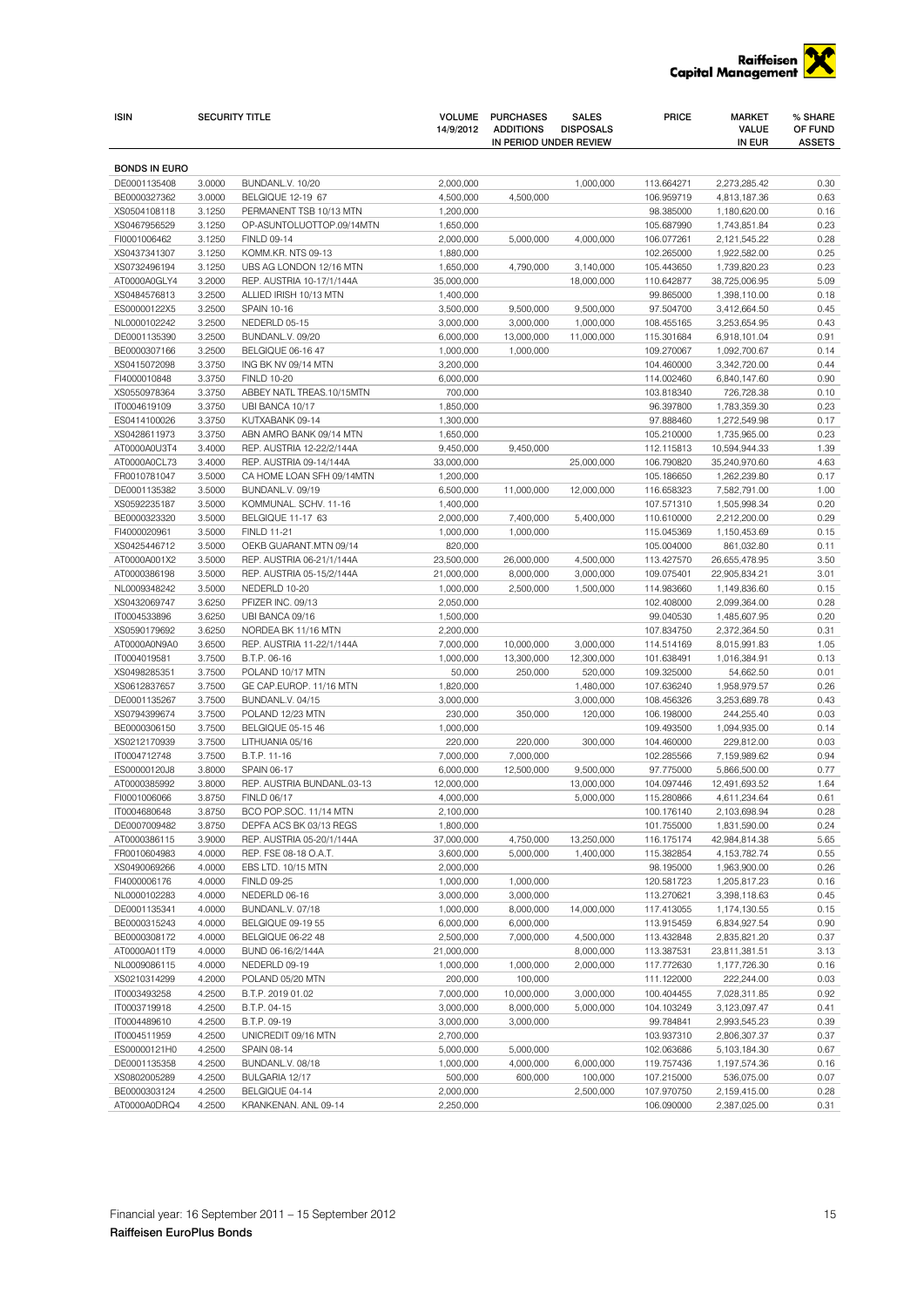

| <b>ISIN</b>                          |        | <b>SECURITY TITLE</b>     | <b>VOLUME</b><br>14/9/2012 | <b>PURCHASES</b><br><b>ADDITIONS</b> | <b>SALES</b><br><b>DISPOSALS</b> | PRICE      | <b>MARKET</b><br><b>VALUE</b> | % SHARE<br>OF FUND |
|--------------------------------------|--------|---------------------------|----------------------------|--------------------------------------|----------------------------------|------------|-------------------------------|--------------------|
|                                      |        |                           |                            | IN PERIOD UNDER REVIEW               |                                  |            | IN EUR                        | <b>ASSETS</b>      |
|                                      |        |                           |                            |                                      |                                  |            |                               |                    |
| <b>BONDS IN EURO</b><br>IT0004750409 | 4.2500 | B.T.P. 11-14              | 3,000,000                  | 3,500,000                            | 500,000                          | 103.525000 | 3,105,750.00                  | 0.41               |
| BE0000321308                         | 4.2500 | BELGIQUE 11-21 61         | 1,500,000                  | 1,500,000                            |                                  | 115.470504 | 1,732,057.56                  | 0.23               |
| ES00000121O6                         | 4.3000 | SPAIN 09-19               | 3,700,000                  | 3.700.000                            |                                  | 94.730490  | 3,505,028.13                  | 0.46               |
| AT0000386073                         | 4.3000 | BUNDESANL. 04-14/1/144A   | 19,000,000                 |                                      | 2,000,000                        | 107.629068 | 20,449,522.92                 | 2.69               |
| AT0000A08968                         | 4.3500 | REP. AUSTRIA 08-19/144A   | 8,900,000                  |                                      | 24,100,000                       | 118.587518 | 10,554,289.10                 | 1.39               |
| XS0284810719                         | 4.3750 | HUNGARY 07/17             | 252,000                    | 142,000                              | 40,000                           | 94.125000  | 237,195.00                    | 0.03               |
| XS0275431111                         | 4.3750 | IMP.TOBACCO FIN. 06/13MTN | 2,000,000                  |                                      |                                  | 104.024770 | 2,080,495.40                  | 0.27               |
| IT0004273493                         | 4.5000 | B.T.P. 07-18              | 11,500,000                 | 11,500,000                           |                                  | 102.953551 | 11,839,658.37                 | 1.56               |
| IT0003644769                         | 4.5000 | B.T.P. 04-20              | 3,500,000                  | 3,500,000                            | 500,000                          | 100.219316 | 3,507,676.06                  | 0.46               |
| XS0829209195                         | 4.5000 | IBERDROLA INTL 12/17 MTN  | 400,000                    | 400,000                              |                                  | 102.334000 | 409,336.00                    | 0.05               |
| AT0000A0DJE7                         | 4.5000 | KELAG 2009-14             | 1,800,000                  |                                      |                                  | 105.534000 | 1,899,612.00                  | 0.25               |
| XS0235372140                         | 4.5000 | EESTI ENERGIA 05/20       | 200,000                    |                                      |                                  | 102.451000 | 204,902.00                    | 0.03               |
| ES00000121L2                         | 4.6000 | SPAIN 09-19               | 3,000,000                  | 11,800,000                           | 8,800,000                        | 97.130512  | 2,913,915.36                  | 0.38               |
| DE000A1A55G9                         | 4.6250 | DAIMLER AG.MTN 09/14      | 1,050,000                  |                                      |                                  | 107.249380 | 1,126,118.49                  | 0.15               |
| AT0000385745                         | 4.6500 | BUNDESANL. 03-18/1/144A   | 27,000,000                 |                                      | 6,000,000                        | 118.784737 | 32,071,878.99                 | 4.22               |
| IT0004695075                         | 4.7500 | B.T.P. 11-21              | 3,500,000                  | 6,500,000                            | 3,000,000                        | 100.087198 | 3,503,051.93                  | 0.46               |
| XS0327304001                         | 4.8500 | LITHUANIA 07/18           | 540,000                    | 450,000                              | 80,000                           | 108.341000 | 585,041.40                    | 0.08               |
| XS0232329879                         | 4.9500 | UKRAINE 05/15 REGS        | 270,000                    | 210,000                              | 200,000                          | 91.625000  | 247,387.50                    | 0.03               |
| XS0495980095                         | 5.0000 | ROMANIA 10/15             | 310,000                    |                                      | 100,000                          | 103.500000 | 320,850.00                    | 0.04               |
| IT0004689912                         | 5.0000 | MTE PASCHI SI. 11/18 MTN  | 2,100,000                  |                                      |                                  | 101.913040 | 2,140,173.84                  | 0.28               |
| XS0750763806                         | 5.0000 | INTESA SAN. 12/17 MTN     | 900,000                    | 900,000                              |                                  | 102.356010 | 921,204.09                    | 0.12               |
| XS0245387450                         | 5.0000 | <b>TURKEY 06/16</b>       | 150,000                    |                                      |                                  | 107.250000 | 160,875.00                    | 0.02               |
| IT0004759673                         | 5.0000 | B.T.P. 11-22              | 2,500,000                  | 2,500,000                            |                                  | 101.135703 | 2,528,392.58                  | 0.33               |
| XS0190291582                         | 5.0000 | CROATIA 04/14             | 160,000                    | 10,000                               |                                  | 103.590000 | 165,744.00                    | 0.02               |
| XS0503454166                         | 5.1250 | <b>TURKEY 10/20</b>       | 350,000                    |                                      |                                  | 109.875000 | 384,562.50                    | 0.05               |
| XS0479333311                         | 5.2500 | POLAND 10/25 MTN          | 120,000                    |                                      | 80,000                           | 118.748000 | 142,497.60                    | 0.02               |
| XS0363415489                         | 5.2500 | A.N.Z. BKG GRP 08/13 MTN  | 3,150,000                  |                                      |                                  | 103.185000 | 3,250,327.50                  | 0.43               |
| XS0638742485                         | 5.2500 | ROMANIA 11/16             | 420,000                    | 70,000                               |                                  | 104.250000 | 437,850.00                    | 0.06               |
| XS0268320800                         | 5.2700 | ORSZAGOS TAK.KER BK 06/16 | 300,000                    |                                      |                                  | 88.750000  | 266,250.00                    | 0.04               |
| XS0309688918                         | 5.5000 | ZAGREBACKI HOLDING 07/17  | 400,000                    |                                      |                                  | 85.500000  | 342,000.00                    | 0.05               |
| IT0004801541                         | 5.5000 | B.T.P. 12-22              | 3,400,000                  | 3,400,000                            |                                  | 104.270986 | 3,545,213.52                  | 0.47               |
| XS0212694920                         | 5.5000 | <b>TURKEY 05/17</b>       | 550,000                    | 750,000                              | 340,000                          | 110.000000 | 605,000.00                    | 0.08               |
| XS0369470397                         | 5.7500 | HUNGARY 08/18             | 100,000                    | 200,000                              | 350,000                          | 98.875000  | 98,875.00                     | 0.01               |
| ES00000123K0                         | 5.8500 | <b>SPAIN 11-22</b>        | 3,400,000                  | 11,200,000                           | 7,800,000                        | 101.641204 | 3,455,800.94                  | 0.45               |
| XS0410961014                         | 5.8750 | POLAND 09/14 MTN          | 350,000                    |                                      |                                  | 107.046000 | 374,661.00                    | 0.05               |
| XS0503453275                         | 5.8750 | <b>MOL NYRT. 10/17</b>    | 200,000                    |                                      |                                  | 98.000000  | 196,000.00                    | 0.02               |
| XS0632248802                         | 5.8750 | MFB MAGYAR F.BK 11/16     | 250,000                    |                                      |                                  | 96.375000  | 240,937.50                    | 0.03               |
| XS0285127329                         | 5.8750 | <b>TURKEY 07/19</b>       | 200,000                    |                                      |                                  | 113.875000 | 227,750.00                    | 0.03               |
| XS0625388136                         | 6.0000 | HUNGARY 11/19             | 170,000                    | 20.000                               |                                  | 99.375000  | 168,937.50                    | 0.02               |
| XS0431967230                         | 6.5000 | CROATIA 09/15             | 350,000                    | 50,000                               | 50,000                           | 107.547000 | 376,414.50                    | 0.05               |
| XS0371163600                         | 6.5000 | ROMANIA 08/18             | 390,000                    | 100,000                              | 390.000                          | 108.125000 | 421,687.50                    | 0.06               |
| BE0934984015                         | 7.3750 | AB INBEV 09/13 MTN        | 1,150,000                  |                                      |                                  | 102.538000 | 1,179,187.00                  | 0.16               |
| XS0435153068                         | 9.3750 | LITHUANIA 09/14           | 340,000                    | 250,000                              | 210,000                          | 113.755000 | 386,767.00                    | 0.05               |
| <b>BONDS IN BRITISH POUNDS</b>       |        |                           |                            |                                      |                                  |            |                               |                    |
|                                      | 6.3750 |                           |                            |                                      |                                  |            |                               |                    |
| XS0107382532                         |        | <b>HBS NV 00/28 MIN</b>   | 1,000,000                  |                                      |                                  | 107.672000 | 1,344,471.50                  | 0.18               |
| <b>BONDS IN HUNGARIAN FORINT</b>     |        |                           |                            |                                      |                                  |            |                               |                    |
| HU0000402318                         | 5.5000 | HUNGARY 05-16 16/C        | 150,000,000                | 230,000,000                          | 474,000,000                      | 96.496000  | 509,733.77                    | 0.07               |
| HU0000402193                         | 5.5000 | HUNGARY 03-14 14/C        | 137,000,000                |                                      | 130,000,000                      | 98.565500  | 475,541.40                    | 0.06               |
| HU0000402375                         | 6.7500 | HUNGARY 06-17 17/B        | 54,500,000                 | 299,000,000                          | 762,000,000                      | 99.759000  | 191,465.89                    | 0.02               |
| HU0000402516                         | 6.7500 | HUNGARY 11-14             | 435,000,000                | 390,000,000                          | 447,000,000                      | 100.302500 | 1,536,539.92                  | 0.20               |
| HU0000402524                         | 7.0000 | HUNGARY 11-22             | 30,300,000                 | 750,300,000                          | 720,000,000                      | 98.114000  | 104,692.71                    | 0.01               |
| HU0000402235                         | 7.5000 | HUNGARY 04-20 20/A        | 90,000,000                 | 175,000,000                          | 403,000,000                      | 101.587000 | 321,975.98                    | 0.04               |
| HU0000402581                         | 7.7500 | HUNGARY 12-15 15/C        | 96,000,000                 | 96,000,000                           |                                  | 102.779500 | 347,472.60                    | 0.05               |
| HU0000402268                         | 8.0000 | HUNGARY 04-15 15/A        | 204,000,000                |                                      | 86,000,000                       | 102.982000 | 739,834.06                    | 0.10               |
| <b>BONDS IN NORWEGIAN CROWNS</b>     |        |                           |                            |                                      |                                  |            |                               |                    |
| NO0010646813                         | 2.0000 | NORWAY 12-23              | 24,500,000                 | 24,500,000                           |                                  | 98.320000  | 3,236,057.09                  | 0.42               |
| NO0010572878                         | 3.7500 | NORWAY 10-21              | 29,000,000                 |                                      |                                  | 113.949997 | 4,439,361.76                  | 0.58               |
| NO0010313356                         | 4.2500 | NORWAY 06-17              | 71,900,000                 |                                      |                                  | 112.379997 | 10,854,907.52                 | 1.43               |
| NO0010429913                         | 4.5000 | NORWAY 08-19              | 50,000,000                 | 44,000,000                           |                                  | 117.272003 | 7,877,212.63                  | 1.04               |
| NO0010226962                         | 5.0000 | NORWAY 04-15              | 70,800,000                 | 10,000,000                           |                                  | 109.379997 | 10,403,497.95                 | 1.37               |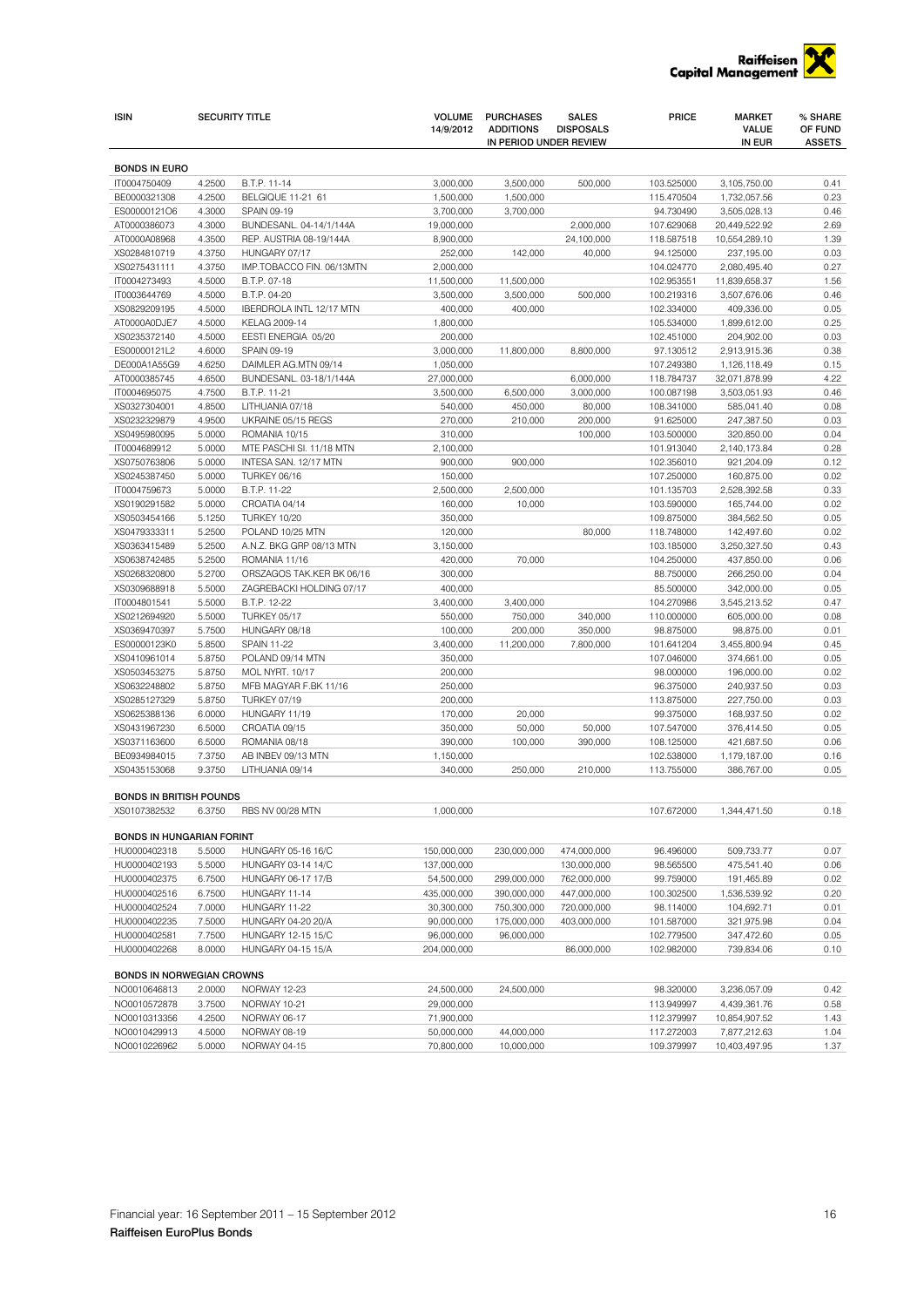

| ISIN                                         | <b>SECURITY TITLE</b> |                                                   | <b>VOLUME</b>            | <b>PURCHASES</b>                           | <b>SALES</b>       | POOL          | <b>PRICE</b>             | <b>MARKET</b>              | % SHARE                  |
|----------------------------------------------|-----------------------|---------------------------------------------------|--------------------------|--------------------------------------------|--------------------|---------------|--------------------------|----------------------------|--------------------------|
|                                              |                       |                                                   | 14/9/2012                | <b>ADDITIONS</b><br>IN PERIOD UNDER REVIEW | <b>DISPOSALS</b>   | <b>FACTOR</b> |                          | <b>VALUE</b><br>IN EUR     | OF FUND<br><b>ASSETS</b> |
|                                              |                       |                                                   |                          |                                            |                    |               |                          |                            |                          |
| <b>BONDS IN POLISH ZLOTY</b><br>PL0000106340 | 5.0000                | POLAND 10-16                                      | 11,700,000               | 11,700,000                                 |                    |               | 102.690000               | 2,929,243.11               | 0.38                     |
| PL0000102836                                 | 5.0000                | POLAND 02/13 1013                                 | 8,900,000                | 7,000,000                                  | 10,400,000         |               | 100.920000               | 2,189,821.17               | 0.29                     |
| PL0000106126                                 | 5.2500                | POLAND 10-20                                      | 13,200,000               | 13,050,000                                 | 5,200,000          |               | 103.850000               | 3,342,118.42               | 0.44                     |
| PL0000104543                                 | 5.2500                | POLAND 06/17                                      | 9,500,000                | 8,850,000                                  | 7,800,000          |               | 104.150000               | 2,412,260.92               | 0.32                     |
| PL0000105441                                 | 5.5000                | POLAND 08-19                                      | 3,400,000                | 4,150,000                                  | 10,700,000         |               | 105.740000               | 876,515.55                 | 0.12                     |
| PL0000105953                                 | 5.5000                | POLAND 09-15                                      | 21,700,000               | 10,300,000                                 |                    |               | 103.455000               | 5,473,342.44               | 0.72                     |
| PL0000102646                                 | 5.7500                | POLAND 02/22 0922                                 | 8,590,000                |                                            | 1,500,000          |               | 106.800000               | 2,236,690.11               | 0.29                     |
| PL0000105433                                 | 5.7500                | POLAND 08-14                                      | 17,150,000               | 5,400,000                                  | 3,300,000          |               | 102.490000               | 4,285,357.11               | 0.56                     |
| PL0000103602                                 | 6.2500                | POLAND <sub>2015</sub>                            | 4,375,000                | 2,400,000                                  | 4,400,000          |               | 106.110000               | 1,131,815.85               | 0.15                     |
| <b>BONDS IN RUSSIAN RUBLES</b>               |                       |                                                   |                          |                                            |                    |               |                          |                            |                          |
| RU000A0JQZ18                                 | 6.9000                | RUSSIAN FED. 10-16                                | 4,800,000                | 4,800,000                                  |                    |               | 98.750000                | 117,379.90                 | 0.02                     |
| RU000A0JR779                                 | 7.1000                | RUSSIAN FED. 11-14                                | 19,600,000               | 29,000,000                                 | 9,400,000          |               | 100.900000               | 489,736.69                 | 0.06                     |
| RU000A0JR7G1                                 | 7.3500                | RUSSIAN FED. 11-16                                | 27,000,000               |                                            |                    |               | 100.700000               | 673,300.03                 | 0.09                     |
| RU000A0GKM53                                 | 7.3500                | A.P.I.ZHIL.KREDIT.05-12                           | 10,000,000               |                                            |                    | 0.600000      | 100.200000               | 148,879.32                 | 0.02                     |
| RU000A0JRJU8<br>RU000A0JRCJ6                 | 7.4000<br>7.5000      | RUSSIAN FED. 11-17<br>RUSSIAN FED. 11-18          | 97,200,000<br>21,700,000 | 97,200,000<br>21,900,000                   | 17,700,000         |               | 100.100000<br>100.550000 | 2,409,437.94<br>540,327.67 | 0.32<br>0.07             |
| RU000A0JREQ7                                 | 7.6000                | RUSSIAN FED. 11-21                                | 15,000,000               | 15,000,000                                 |                    |               | 99.700000                | 370,341.02                 | 0.05                     |
| RU000A0D0G29                                 | 8.0000                | RUSSIAN FED. 05/21                                | 7,800,000                |                                            |                    |               | 93.417520                | 180,442.29                 | 0.02                     |
| RU000A0JQCL4                                 | 11.2000               | RUSSIAN FED. 09-14                                | 20,250,000               | 1,400,000                                  |                    |               | 109.650000               | 549,856.12                 | 0.07                     |
|                                              |                       |                                                   |                          |                                            |                    |               |                          |                            |                          |
| BONDS IN SWEDISH CROWNS<br>SE0004517290      | 2.2500                | SWEDEN 12-32 1056                                 | 15,000,000               | 15,000,000                                 |                    |               | 104.287034               | 1,831,492.84               | 0.24                     |
| SE0001517699                                 | 3.0000                | SWEDEN 05-16 1050                                 | 30,000,000               |                                            |                    |               | 107.849258               | 3,788,105.51               | 0.50                     |
| SE0003784461                                 | 3.5000                | SWEDEN 11-22 1054                                 | 35,000,000               |                                            |                    |               | 118.086037               | 4,838,940.07               | 0.63                     |
| SE0002829192                                 | 3.5000                | SWEDEN 09-39 1053                                 | 21,000,000               |                                            | 7,000,000          |               | 128.828758               | 3, 167, 493. 74            | 0.42                     |
| SE0001811399                                 | 3.7500                | SWEDEN 06-17 1051                                 | 36,200,000               |                                            |                    |               | 113.058677               | 4,791,771.73               | 0.63                     |
| XS0605525764                                 | 4.0000                | EIB EUR. INV.BK 11/16 MTN                         | 6,800,000                | 6,800,000                                  |                    |               | 106.860000               | 850,761.31                 | 0.11                     |
| SE0002241083                                 | 4.2500                | SWEDEN 07-19 1052                                 | 37,000,000               |                                            |                    |               | 119.091946               | 5,159,026.60               | 0.68                     |
| SE0001250135                                 | 4.5000                | SWEDEN 04-15 1049                                 | 34,000,000               |                                            |                    |               | 110.451143               | 4,396,760.23               | 0.58                     |
| SE0001149311                                 | 5.0000                | SWEDEN 03-20 1047                                 | 31,000,000               |                                            |                    |               | 128.192793               | 4,652,741.82               | 0.61                     |
| SE0000412389                                 | 6.7500                | SWEDEN 97-14 1041                                 | 11,800,000               |                                            | 11,000,000         |               | 109.628560               | 1,514,570.06               | 0.20                     |
|                                              |                       | EURO BONDS DENOMINATED IN SLOVAK CROWNS           |                          |                                            |                    |               |                          |                            |                          |
| XS0246643687                                 | 4.2000                | RABOBK NEDERLD 06/26 MTN                          | 10,000,000               |                                            |                    |               | 102.645000               | 340,718.98                 | 0.04                     |
|                                              |                       |                                                   |                          |                                            |                    |               |                          |                            |                          |
| <b>BONDS IN US DOLLARS</b>                   |                       |                                                   |                          |                                            |                    |               |                          |                            |                          |
| US731011AT95<br>XS0504954180                 | 3.0000<br>3.6250      | POLAND 12/23<br>RUSSIAN FED. 10/15 REGS           | 200,000                  | 200,000                                    |                    |               | 97.170000                | 150,569.46                 | 0.02<br>0.01             |
| US731011AS13                                 | 3.8750                | POLAND 10/15                                      | 100,000<br>300,000       | 600,000                                    | 400,000            |               | 105.000000<br>107.000000 | 81,351.20<br>248,702.25    | 0.03                     |
| US445545AC05                                 | 4.7500                | HUNGARY 05/15                                     | 150,000                  |                                            | 100,000            |               | 100.119000               | 116,354.30                 | 0.02                     |
| US857524AB80                                 | 5.0000                | POLAND 11/22                                      | 180,000                  | 490,000                                    | 310,000            |               | 115.625000               | 161,249.71                 | 0.02                     |
| US731011AP73                                 | 5.0000                | POLAND 05/15                                      | 240,000                  |                                            |                    |               | 111.000000               | 206,399.63                 | 0.03                     |
| US857524AA08                                 | 5.1250                | POLAND 11/21                                      | 50,000                   |                                            | 650,000            |               | 116.375000               | 45,082.13                  | 0.01                     |
| XS0541528682                                 | 5.1250                | LITHUANIA 10/17 REGS                              | 100,000                  |                                            | 100,000            |               | 111.244000               | 86,188.89                  | 0.01                     |
| US731011AN26                                 | 5.2500                | POLAND 03/14                                      | 40,000                   |                                            | 50,000             |               | 105.380000               | 32,658.25                  | 0.00                     |
| XS0701688128                                 | 5.3750                | TUE.IHRACAT K.B.11/16REGS                         | 200,000                  | 200,000                                    |                    |               | 106.650000               | 165,259.16                 | 0.02                     |
| XS0570541317                                 | 5.5000                | CJSC DEV.BK KAZAKHS.10/15                         | 100,000                  |                                            |                    |               | 109.000000               | 84,450.30                  | 0.01                     |
| US900123BH29                                 | 5.6250                | <b>TURKEY 10/21</b>                               | 300,000                  |                                            |                    |               | 114.375000               | 265,844.12                 | 0.04                     |
| XS0767473852<br>XS0499245180                 | 5.6250<br>5.7390      | RUSSIAN FED. 12/42 REGS<br>RZD CAPITAL 10/17 REGS | 200,000<br>100,000       | 400,000                                    | 200,000            |               | 120.000000<br>110.750000 | 185,945.61<br>85,806.15    | 0.02<br>0.01             |
| XS0632887997                                 | 6.0000                | RSHB CAPITAL 11/21 FLRMTN                         | 200,000                  |                                            |                    |               | 102.500000               | 158,828.54                 | 0.02                     |
| US900123BZ27                                 | 6.2500                | <b>TURKEY 12/22</b>                               | 500,000                  | 500,000                                    |                    |               | 119.750000               | 463,895.56                 | 0.06                     |
| XS0638552942                                 | 6.2500                | UKRAINE 11/16 REGS                                | 200,000                  | 500,000                                    | 300,000            |               | 96.250000                | 149,143.88                 | 0.02                     |
| XS0510820011                                 | 6.2500                | KAZATOMPROM 10/15 REGS                            | 100,000                  |                                            |                    |               | 110.000000               | 85,225.07                  | 0.01                     |
| US445545AD87                                 | 6.2500                | HUNGARY 10/20                                     | 300,000                  |                                            | 100,000            |               | 108.375000               | 251,898.19                 | 0.03                     |
| XS0556885753                                 | 6.3750                | KAZMUNAYGAS 10/21MTN REGS                         | 200,000                  | 200.000                                    |                    |               | 120.750000               | 187,107.77                 | 0.02                     |
| US731011AR30                                 | 6.3750                | POLAND 09/19                                      | 280,000                  |                                            | 120,000            |               | 123.250000               | 267,374.29                 | 0.04                     |
| XS0607904264                                 | 6.3750                | CROATIA 11/21 REGS                                | 400,000                  |                                            |                    |               | 112.500000               | 348,648.02                 | 0.05                     |
| US445545AE60                                 | 6.3750                | HUNGARY 11/21                                     | 300,000                  |                                            | 400,000            |               | 108.487000               | 252,158.52                 | 0.03                     |
| XS0276053112                                 | 6.5800                | UKRAINE 06/16 REGS                                | 100,000                  | 100,000                                    | 400,000            |               | 96.500000                | 74,765.63                  | 0.01                     |
| US77586TAA43<br>XS0457764339                 | 6.7500<br>6.7500      | ROMANIA 12/22 MTN REGS<br>LITHUANIA 09/15 REGS    | 200,000                  | 370,000                                    | 170,000<br>250,000 |               | 111.625000               | 172,968.16                 | 0.02<br>0.02             |
| XS0464257152                                 | 6.7500                | CROATIA 09/19 REGS                                | 200,000<br>100,000       | 250,000                                    | 400,000            |               | 109.738000<br>113.880000 | 170,044.16<br>88,231.19    | 0.01                     |
| XS0559915961                                 | 6.8000                | VEB FINANCE 10/25MTN REGS                         | 100,000                  |                                            |                    |               | 118.250000               | 91,616.95                  | 0.01                     |
| XS0543783434                                 | 6.8750                | UKRAINE 10/15 REGS                                | 30,000                   |                                            | 120,000            |               | 98.750000                | 22,952.66                  | 0.00                     |
| XS0524610812                                 | 6.9020                | VEB FINANCE 10/20MTN REGS                         | 150,000                  |                                            |                    |               | 117.875000               | 136,989.62                 | 0.02                     |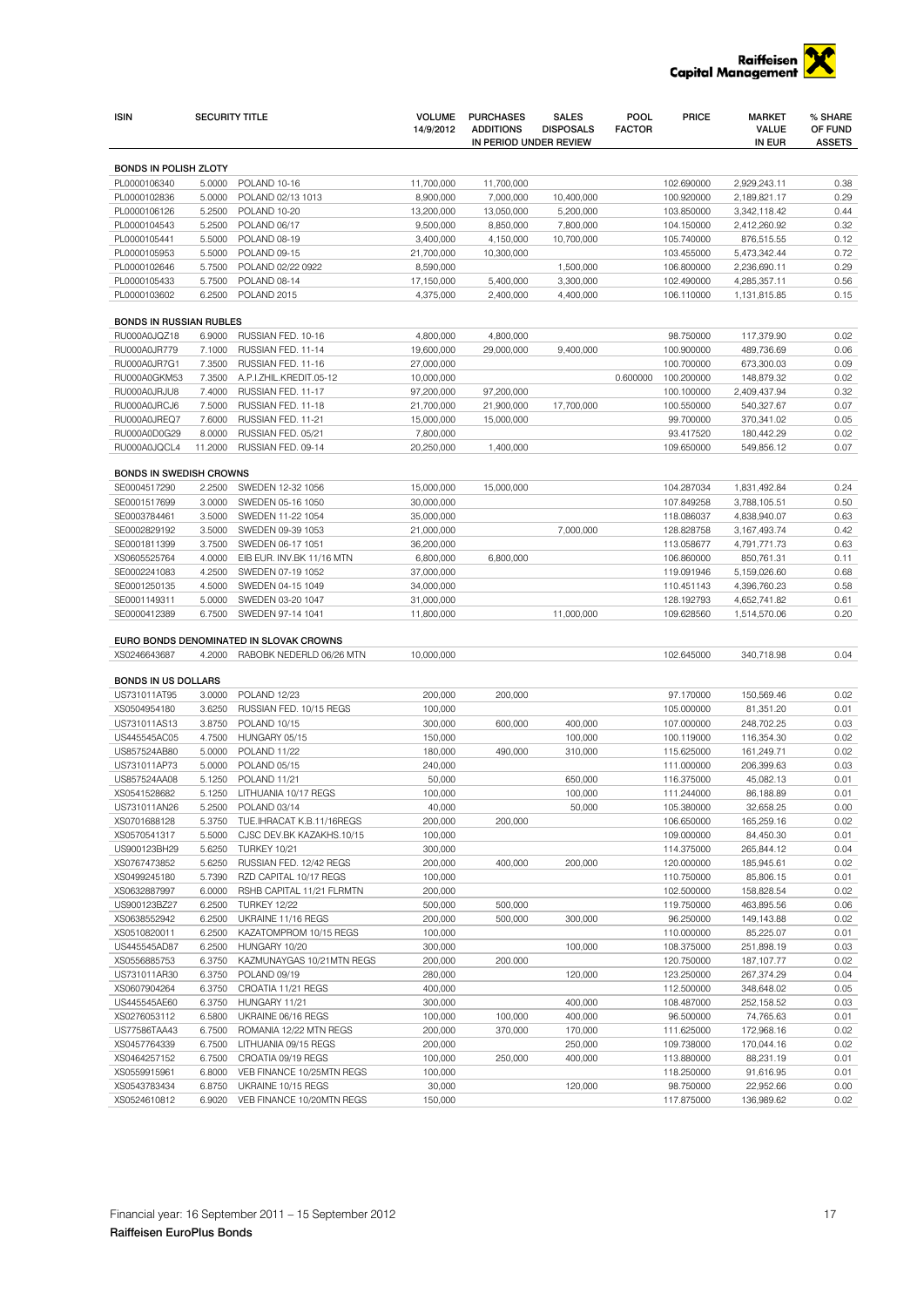

| <b>ISIN</b>                          | <b>SECURITY TITLE</b> |                                                            | <b>VOLUME</b><br>14/9/2012<br>UNITS/NOM. | <b>PURCHASES</b><br><b>ADDITIONS</b><br>IN PERIOD UNDER REVIEW<br>UNITS/NOM. | <b>SALES</b><br><b>DISPOSALS</b> | POOL<br><b>FACTOR</b> | <b>PRICE</b>             | <b>MARKET</b><br><b>VALUE</b><br>IN EUR | % SHARE<br>OF FUND<br><b>ASSETS</b> |
|--------------------------------------|-----------------------|------------------------------------------------------------|------------------------------------------|------------------------------------------------------------------------------|----------------------------------|-----------------------|--------------------------|-----------------------------------------|-------------------------------------|
| <b>BONDS IN US DOLLARS</b>           |                       |                                                            |                                          |                                                                              |                                  |                       |                          |                                         |                                     |
| US900123BD15                         |                       | 7.0000 TURKEY 08/19                                        | 70,000                                   |                                                                              |                                  |                       | 122.250000               | 66,301.23                               | 0.01                                |
| US900123AZ36                         | 7.0000                | TURKEY 06/16                                               | 150,000                                  |                                                                              |                                  |                       | 116.625000               | 135,536.92                              | 0.02                                |
| US900123AX87                         |                       | 7.0000 TURKEY 05/20                                        | 250,000                                  |                                                                              |                                  |                       | 124.625000               | 241,390.33                              | 0.03                                |
| XS0506527851                         | 7.0000                | KAZMUNAYGAS 10/20                                          | 100,000                                  | 150,000                                                                      | 550,000                          |                       | 123.250000               | 95,490.82                               | 0.01                                |
| XS0366599800                         | 7.1250                | RSHB CAPITAL 08/14 REGS                                    | 300,000                                  |                                                                              | 400,000                          |                       | 106.000000               | 246,377.93                              | 0.03                                |
| US900123AW05<br>XS0485991417         | 7.3750                | 7.3750 TURKEY 05/25<br>LITHUANIA 10/20 REGS                | 200,000<br>400,000                       | 400,000                                                                      | 60,000                           |                       | 130.250000<br>125.991000 | 201,828.47<br>390,457.89                | 0.03<br>0.05                        |
| XS0114288789                         | 7.5000                | RUSSIAN FED. 00/30 REGS                                    | 640,000                                  | 1,050,000                                                                    |                                  | 560,000 0.805000      | 125.500000               | 500,949.87                              | 0.07                                |
| US445545AF36                         | 7.6250                | HUNGARY 11/41                                              | 50,000                                   |                                                                              |                                  |                       | 113.749000               | 44,064.85                               | 0.01                                |
| XS0594390816                         | 7.9500                | UKRAINE 11/21 REGS                                         | 200,000                                  |                                                                              |                                  |                       | 100.500000               | 155,729.45                              | 0.02                                |
| XS0233620235                         | 8.0000                | CS INT. 05/15 REGS                                         | 200,000                                  |                                                                              |                                  |                       | 88.500000                | 137,134.89                              | 0.02                                |
| XS0145623624                         | 8.2500                | BULGARIA 02/15 REGS                                        | 170,000                                  | 170,000                                                                      |                                  |                       | 114.500000               | 150,809.64                              | 0.02                                |
| XS0373642585                         | 8.3750<br>8.7500      | KAZMUNAYGAS 08/13<br>BELARUS 10/15                         | 150,000                                  |                                                                              |                                  |                       | 105.177000               | 122,232.51                              | 0.02<br>0.01                        |
| XS0529394701<br>XS0583616239         | 8.9500                | BELARUS 11/18                                              | 50,000<br>100,000                        | 250,000                                                                      | 300,000<br>100,000               |                       | 100.000000<br>97.250000  | 38,738.67<br>75,346.71                  | 0.01                                |
| XS0373641009                         | 9.1250                | KAZMUNAYGAS 08/18                                          | 100,000                                  |                                                                              | 200,000                          |                       | 130.500000               | 101,107.93                              | 0.01                                |
| XS0459207121                         | 9.5000                | NJSC NAFTOGAZ UKR. 09/14                                   | 170,000                                  |                                                                              |                                  |                       | 101.250000               | 133,357.87                              | 0.02                                |
| <b>BONDS IN TURKISH LIRA</b>         |                       |                                                            |                                          |                                                                              |                                  |                       |                          |                                         |                                     |
| TRT200213T25                         | 0.0000                | <b>TURKEY 2013 ZO</b>                                      | 2,250,000                                |                                                                              | 2,450,000                        |                       | 96.875000                | 933,045.46                              | 0.12                                |
| TRT091013T12                         | 8.0000                | <b>TURKEY 10/13</b>                                        | 1,850,000                                |                                                                              | 1,100,000                        |                       | 100.800000               | 798,253.50                              | 0.10                                |
| TRT040614T12                         | 8.0000                | <b>TURKEY 11-14</b>                                        | 1,900,000                                | 1,900,000                                                                    |                                  |                       | 101.000000               | 821,454.56                              | 0.11                                |
| TRT270116T18                         | 9.0000                | <b>TURKEY 11/16</b>                                        | 5,450,000                                | 6,700,000                                                                    | 1,250,000                        |                       | 103.900000               | 2,423,933.05                            | 0.32                                |
| TRT120122T17                         | 9.5000                | <b>TURKEY 12-22</b>                                        | 1,250,000                                | 1,250,000                                                                    |                                  |                       | 108.250000               | 579,223.92                              | 0.08                                |
| TRT170615T16                         | 10.0000               | <b>TURKEY 10-15</b>                                        | 3,750,000                                | 3,030,000                                                                    | 300,000                          |                       | 106.000000               | 1,701,553.87                            | 0.22                                |
| TRT150120T16                         | 10.5000               | <b>TURKEY 10/20</b>                                        | 3,250,000                                | 2,550,000                                                                    | 1,250,000                        |                       | 112.500000               | 1,565,108.51                            | 0.21                                |
| TRT060814T18                         | 11.0000               | <b>TURKEY 09/14</b>                                        | 1,100,000                                |                                                                              | 1,200,000                        |                       | 106.000000               | 499,122.47                              | 0.07                                |
| TRT280813T13                         | 16.0000               | <b>TURKEY 08/13</b>                                        | 250,000                                  |                                                                              |                                  |                       | 108.100000               | 115,684.26                              | 0.01                                |
| <b>BONDS IN ROMANIAN LEI</b>         |                       |                                                            |                                          |                                                                              |                                  |                       |                          |                                         |                                     |
| RO1114DBN011                         | 6.2500                | ROMANIA 11-14                                              | 3,500,000                                | 3,500,000                                                                    |                                  |                       | 99.752000                | 773,871.22                              | 0.10                                |
| TOTAL SECURITIES PORTFOLIO           |                       |                                                            |                                          |                                                                              |                                  |                       | <b>EUR</b>               | 736,300,255.76                          | 96.81                               |
| FINANCIAL FUTURES IN EURO            |                       |                                                            |                                          |                                                                              |                                  |                       |                          |                                         |                                     |
| FGBM20121206                         |                       | BOBL FUTURE AS OF 6/12/2012                                | $-130$                                   |                                                                              | 130                              |                       | 125.130000               | 83,200.00                               | 0.01                                |
| FGBM20121206                         |                       | BOBL FUTURE AS OF 6/12/2012                                | $-19$                                    |                                                                              | 19                               |                       | 125.130000               | 12,160.00                               | 0.00                                |
| FGBL20121206<br>FGBL20121206         |                       | BUND FUTURE AS OF 6/12/2012<br>BUND FUTURE AS OF 6/12/2012 | $\overline{\mathbf{c}}$<br>$-141$        | 2<br>31                                                                      | 172                              |                       | 140.290000<br>140.290000 | $-700.00$<br>13,534.59                  | 0.00<br>0.00                        |
| FGBL20121206                         |                       | BUND FUTURE AS OF 6/12/2012                                | 1                                        | 4                                                                            | 3                                |                       | 140.290000               | $-621.97$                               | 0.00                                |
| FGBS20121206                         |                       | SCHATZ FUTURE AS OF 6/12/2012                              | 361                                      | 361                                                                          |                                  |                       | 110.635000               | $-66,785.00$                            | 0.00                                |
| FGBS20121206                         |                       | SCHATZ FUTURE AS OF 6/12/2012                              | $-20$                                    |                                                                              | 20                               |                       | 110.635000               | 3,600.00                                | 0.00                                |
| FINANCIAL FUTURES IN US DOLLARS      |                       |                                                            |                                          |                                                                              |                                  |                       |                          |                                         |                                     |
| FTN220121231                         |                       | 2YR TREASURY NOTE FUTURE AS OF 31/12/2012                  | 5                                        | 5                                                                            |                                  |                       | 110.265625               | 423.70                                  | 0.00                                |
| FTN120121219                         |                       | 10YR TREASURY NOTE FUTURE AS OF 19/12/2012                 | -9                                       |                                                                              | 9                                |                       | 132.765625               | 5,338.67                                | 0.00                                |
| FTN120121219                         |                       | 10YR TREASURY NOTE FUTURE AS OF 19/12/2012                 | $-11$                                    | 3                                                                            | 14                               |                       | 132.765625               | 732.41                                  | 0.00                                |
| FTN120121219                         |                       | 10YR TREASURY NOTE FUTURE AS OF 19/12/2012                 | $-2$                                     |                                                                              | $\overline{c}$                   |                       | 132.765625               | 133.17                                  | 0.00                                |
| FTBU20121219                         |                       | ULTRA TREASURY BOND FUTURE AS OF 19/12/2012                | $-1$                                     |                                                                              | 1                                |                       | 161.625000               | 4,237.04                                | 0.00                                |
| FTBU20121219                         |                       | ULTRA TREASURY BOND FUTURE AS OF 19/12/2012                | $-2$                                     |                                                                              | $\overline{c}$                   |                       | 161.625000               | 2,421.17                                | 0.00                                |
| TOTAL FINANCIAL FUTURES <sup>1</sup> |                       |                                                            |                                          |                                                                              |                                  |                       | <b>EUR</b>               | 57,673.78                               | 0.01                                |
|                                      |                       | FORWARD EXCHANGE TRANSACTIONS IN CZECH CROWNS              |                                          |                                                                              |                                  |                       |                          |                                         |                                     |
| DTG016351                            |                       | DTG CZK EUR AS OF 25/9/2012                                | 10,000,000                               |                                                                              |                                  |                       | 24.474316                | 13,240.93                               | 0.00                                |
| DTG016923                            |                       | DTG CZK EUR AS OF 25/9/2012                                | $-20,000,000$                            |                                                                              |                                  |                       | 24.474316                | $-8,514.29$                             | 0.00                                |
| DTG015880                            |                       | DTG CZK USD AS OF 25/9/2012                                | 19,500,000                               |                                                                              |                                  |                       | 18.961349                | 70,537.73                               | 0.01                                |
| DTG016244                            |                       | DTG CZK USD AS OF 25/9/2012                                | 39,800,000                               |                                                                              |                                  |                       | 18.961349                | 118,308.93                              | 0.01                                |
| DTG016176                            |                       | DTG CZK USD AS OF 25/9/2012                                | $-39,400,000$                            |                                                                              |                                  |                       | 18.961349                | $-161,323.44$                           | $-0.02$                             |
|                                      |                       | FORWARD EXCHANGE TRANSACTIONS IN BRITISH POUNDS            |                                          |                                                                              |                                  |                       |                          |                                         |                                     |
| DTG015806                            |                       | DTG GBP EUR AS OF 25/9/2012                                | $-1,000,000$                             |                                                                              |                                  |                       | 0.800924                 | 14,865.31                               | 0.00                                |

1 Price gains and losses as of cut-off date.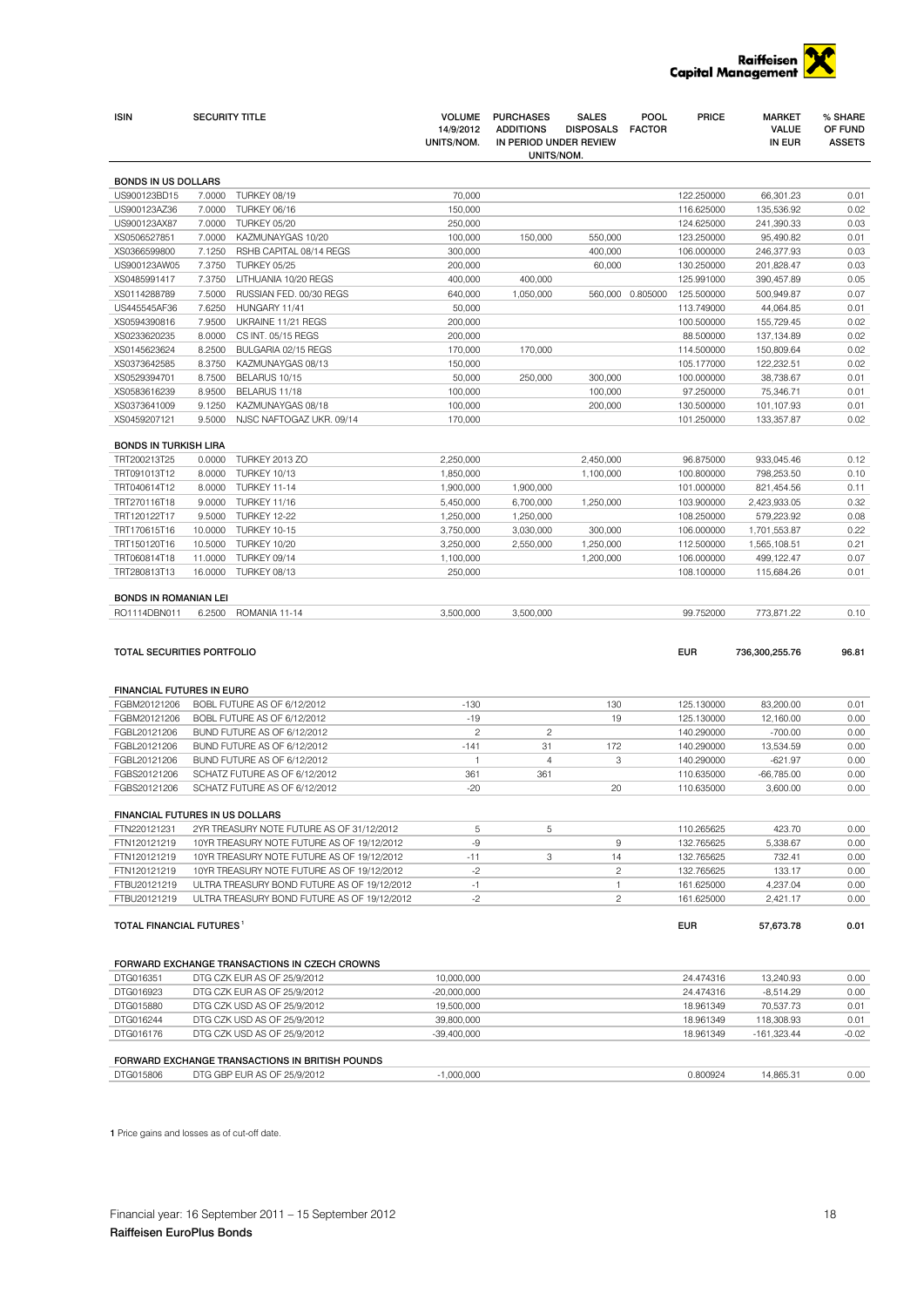

| <b>ISIN</b>          | <b>SECURITY TITLE</b>                             |            | <b>VOLUME</b><br>14/9/2012 | <b>PRICE</b> | <b>MARKET</b><br><b>VALUE</b><br>IN EUR | % SHARE<br>OF FUND<br><b>ASSETS</b> |
|----------------------|---------------------------------------------------|------------|----------------------------|--------------|-----------------------------------------|-------------------------------------|
|                      | FORWARD EXCHANGE TRANSACTIONS IN HUNGARIAN FORINT |            |                            |              |                                         |                                     |
| DTG016917            | DTG HUF EUR AS OF 25/9/2012                       |            | 115,000,000                | 284.445993   | 232.97                                  | 0.00                                |
| DTG015948            | DTG HUF EUR AS OF 25/9/2012                       |            | $-115,000,000$             | 284.445993   | $-10.728.62$                            | 0.00                                |
|                      |                                                   |            |                            |              |                                         |                                     |
|                      | FORWARD EXCHANGE TRANSACTIONS IN NORWEGIAN CROWNS |            |                            |              |                                         |                                     |
| DTG015822            | DTG NOK EUR AS OF 25/9/2012                       |            | 50,710,000                 | 7.447145     | 20,652.30                               | 0.00                                |
|                      | FORWARD EXCHANGE TRANSACTIONS IN POLISH ZLOTY     |            |                            |              |                                         |                                     |
| DTG015893            | DTG PLN EUR AS OF 25/9/2012                       |            | 1,630,000                  | 4.107511     | 13,124.04                               | 0.00                                |
| DTG016913            | DTG PLN EUR AS OF 25/9/2012                       |            | 1,650,000                  | 4.107511     | 6,919.08                                | 0.00                                |
| DTG016346            | DTG PLN EUR AS OF 25/9/2012                       |            | $-1,630,000$               | 4.107511     | $-2,428.29$                             | 0.00                                |
| DTG015828            | DTG PLN USD AS OF 25/9/2012                       |            | 3,300,000                  | 3.182273     | 67.785.76                               | 0.01                                |
|                      | FORWARD EXCHANGE TRANSACTIONS IN RUSSIAN RUBLES   |            |                            |              |                                         |                                     |
| DTG016857            | DTG RUB EUR AS OF 25/9/2012                       |            | $-31,900,000$              | 40.445878    | $-8,222.89$                             | 0.00                                |
| DTG015908            | DTG RUB EUR AS OF 25/9/2012                       |            | 15,500,000                 | 40.445878    | $-359.23$                               | 0.00                                |
| DTG015872            | DTG RUB USD AS OF 25/9/2012                       |            | 15,500,000                 | 31.335234    | 20,103.90                               | 0.00                                |
| DTG016862            | DTG RUB USD AS OF 25/9/2012                       |            | $-31,900,000$              | 31.335234    | $-27,635.23$                            | 0.00                                |
|                      | FORWARD EXCHANGE TRANSACTIONS IN SWEDISH CROWNS   |            |                            |              |                                         |                                     |
| DTG016043            | DTG SEK EUR AS OF 25/9/2012                       |            | 27,000,000                 | 8.544652     | 21,540.44                               | 0.00                                |
|                      | FORWARD EXCHANGE TRANSACTIONS IN US DOLLARS       |            |                            |              |                                         |                                     |
| DTG016405            | DTG USD EUR AS OF 25/9/2012                       |            | $-3,920,000$               | 1.290748     | 130,165.25                              | 0.02                                |
| DTG016392            | DTG USD EUR AS OF 25/9/2012                       |            | $-1,040,000$               | 1.290748     | 35,893.63                               | 0.00                                |
| DTG016000            | DTG USD EUR AS OF 25/9/2012                       |            | 3,260,000                  | 1.290748     | $-140,998.59$                           | $-0.02$                             |
| DTG016850            | DTG USD EUR AS OF 3/10/2012                       |            | $-10,000,000$              | 1.290793     | 196,774.86                              | 0.03                                |
|                      |                                                   |            |                            |              |                                         |                                     |
|                      | FORWARD EXCHANGE TRANSACTIONS IN TURKISH LIRA     |            |                            |              |                                         |                                     |
| DTG016602            | DTG TRY EUR AS OF 25/9/2012                       |            | $-1,750,000$               | 2.339701     | 34,513.72                               | 0.00                                |
| DTG015878            | DTG TRY USD AS OF 25/9/2012                       |            | 850,000                    | 1.812671     | 5,298.82                                | 0.00                                |
| DTG016610            | DTG TRY USD AS OF 25/9/2012                       |            | $-1,750,000$               | 1.812671     | 566.18                                  | 0.00                                |
|                      | FORWARD EXCHANGE TRANSACTIONS IN ROMANIAN LEI     |            |                            |              |                                         |                                     |
| DTG016838            | DTG RON EUR AS OF 25/9/2012                       |            | $-400,000$                 | 4.518593     | 399.36                                  | 0.00                                |
| DTG015954            | DTG RON EUR AS OF 25/9/2012                       |            | 15,000,000                 | 4.518593     | 62,075.95                               | 0.01                                |
| DTG016301            | DTG RON EUR AS OF 25/9/2012                       |            | 1,100,000                  | 4.518593     | 4,806.17                                | 0.00                                |
| DTG016614            | DTG RON EUR AS OF 25/9/2012                       |            | $-100,000$                 | 4.518593     | $-27.91$                                | 0.00                                |
| DTG016448            | DTG RON USD AS OF 25/9/2012                       |            | 7,000,000                  | 3.500757     | 79,810.39                               | 0.01                                |
| DTG015866            | DTG RON USD AS OF 25/9/2012                       |            | $-3,500,000$               | 3.500757     | $-55,701.65$                            | 0.00                                |
|                      | TOTAL FORWARD EXCHANGE TRANSACTIONS <sup>1</sup>  |            |                            | <b>EUR</b>   | 501,675.58                              | 0.06                                |
| <b>BANK BALANCES</b> |                                                   |            |                            |              |                                         |                                     |
| EUR BALANCES         |                                                   | <b>EUR</b> | 10,470,231.39              |              |                                         |                                     |
|                      | BALANCES IN OTHER EU CURRENCIES                   |            |                            |              |                                         |                                     |
| CZK                  |                                                   | <b>EUR</b> | 30,996.25                  |              |                                         |                                     |
| <b>DKK</b>           |                                                   | <b>EUR</b> | 56.24                      |              |                                         |                                     |
| GBP                  |                                                   | <b>EUR</b> | 80,849.30                  |              |                                         |                                     |
| <b>HUF</b>           |                                                   | <b>EUR</b> | 36,153.87                  |              |                                         |                                     |
| <b>NOK</b>           |                                                   | <b>EUR</b> | 187,012.59                 |              |                                         |                                     |
| PLN                  |                                                   | <b>EUR</b> | 420,971.64                 |              |                                         |                                     |
| <b>SEK</b>           |                                                   | <b>EUR</b> | 674,919.46                 |              |                                         |                                     |
|                      | BALANCES IN NON-EU CURRENCIES                     |            |                            |              |                                         |                                     |
| <b>HRK</b>           |                                                   | <b>EUR</b> | 437.60                     |              |                                         |                                     |
| <b>RON</b>           |                                                   | <b>EUR</b> | 9,433.65                   |              |                                         |                                     |
| <b>RUB</b>           |                                                   | <b>EUR</b> | 54,626.55                  |              |                                         |                                     |
| <b>TRY</b>           |                                                   | <b>EUR</b> | 319,715.80                 |              |                                         |                                     |

USD EUR -353,398.96 EUR 11,932,005.38 1.57

1 Price gains and losses as of cut-off date.

TRY EUR 319,715.80<br>USD EUR -353,398.96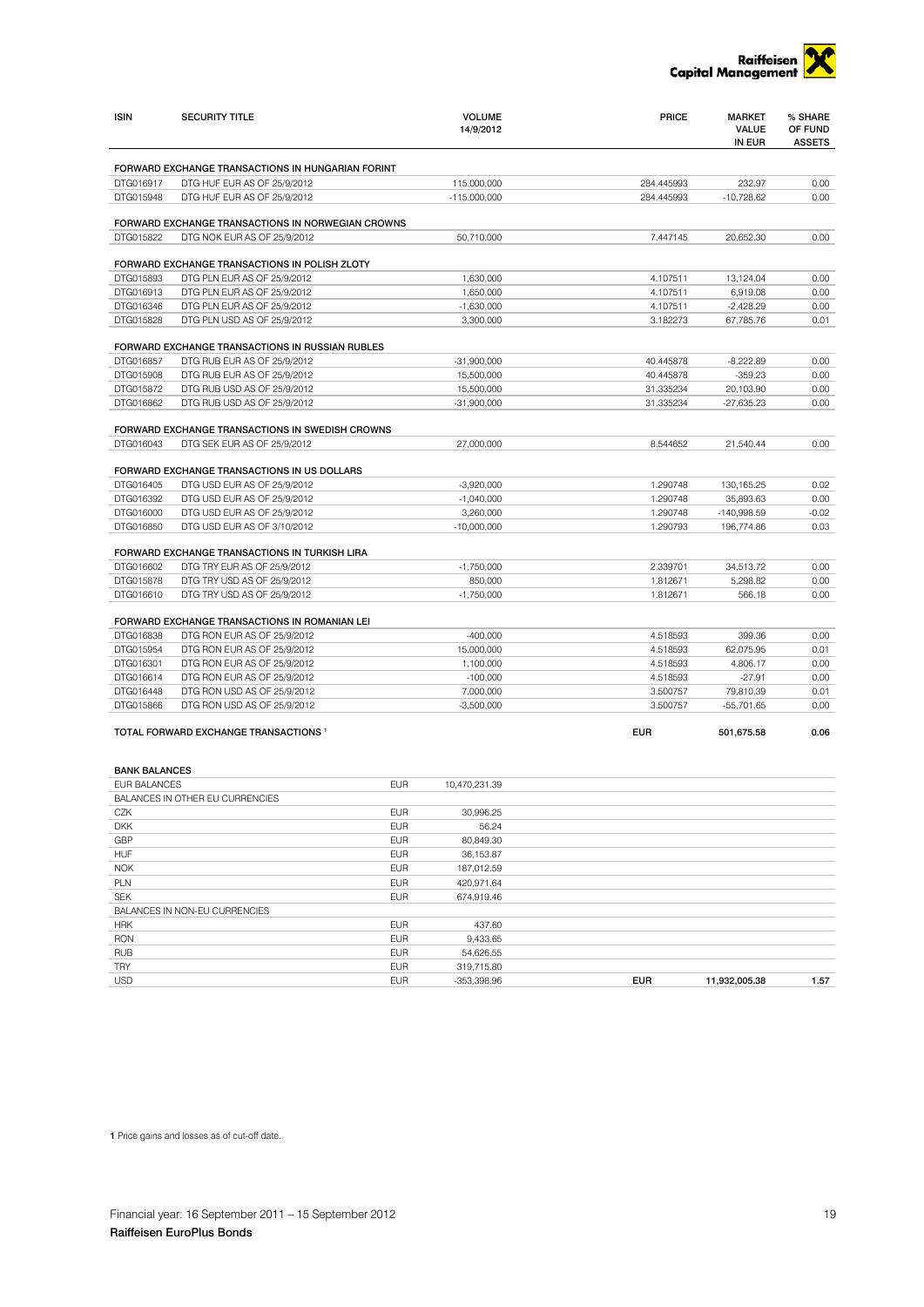

| <b>VALUE</b><br>OF FUND<br><b>ASSETS</b><br>IN EUR<br><b>ACCRUALS AND DEFERRALS</b><br><b>INTEREST CLAIMS</b><br><b>EUR</b><br>11,790,721.01<br>1.55<br><b>EUR</b><br><b>TOTAL FUND ASSETS</b><br>760,582,331.51<br>100.00<br>NET ASSET VALUE PER UNIT<br><b>EUR</b><br>TRANCHE R INCOME-DISTRIBUTING<br>7.62<br><b>TRANCHE S DISTRIBUTING</b><br><b>EUR</b><br>7.60<br>TRANCHE R INCOME-RETAINING<br><b>EUR</b><br>11.76<br>TRANCHE R FULL INCOME-RETAINING<br><b>FUR</b><br>12.85<br>TRANCHE I FULL INCOME-RETAINING<br><b>EUR</b><br>12.91<br>UNITS IN CIRCULATION<br><b>UNITS</b><br>TRANCHE R INCOME-DISTRIBUTING<br>62.315.554.101<br><b>TRANCHE S DISTRIBUTING</b><br><b>UNITS</b><br>52.353.439<br>TRANCHE R INCOME-RETAINING<br><b>UNITS</b><br>22,492,555.662<br>TRANCHE R FULL INCOME-RETAINING<br><b>UNITS</b><br>1,558,142.584 |                                 | <b>CURRENCY</b> | <b>MARKET</b> | % SHARE |
|---------------------------------------------------------------------------------------------------------------------------------------------------------------------------------------------------------------------------------------------------------------------------------------------------------------------------------------------------------------------------------------------------------------------------------------------------------------------------------------------------------------------------------------------------------------------------------------------------------------------------------------------------------------------------------------------------------------------------------------------------------------------------------------------------------------------------------------------|---------------------------------|-----------------|---------------|---------|
|                                                                                                                                                                                                                                                                                                                                                                                                                                                                                                                                                                                                                                                                                                                                                                                                                                             |                                 |                 |               |         |
|                                                                                                                                                                                                                                                                                                                                                                                                                                                                                                                                                                                                                                                                                                                                                                                                                                             |                                 |                 |               |         |
|                                                                                                                                                                                                                                                                                                                                                                                                                                                                                                                                                                                                                                                                                                                                                                                                                                             |                                 |                 |               |         |
|                                                                                                                                                                                                                                                                                                                                                                                                                                                                                                                                                                                                                                                                                                                                                                                                                                             |                                 |                 |               |         |
|                                                                                                                                                                                                                                                                                                                                                                                                                                                                                                                                                                                                                                                                                                                                                                                                                                             |                                 |                 |               |         |
|                                                                                                                                                                                                                                                                                                                                                                                                                                                                                                                                                                                                                                                                                                                                                                                                                                             |                                 |                 |               |         |
|                                                                                                                                                                                                                                                                                                                                                                                                                                                                                                                                                                                                                                                                                                                                                                                                                                             |                                 |                 |               |         |
|                                                                                                                                                                                                                                                                                                                                                                                                                                                                                                                                                                                                                                                                                                                                                                                                                                             |                                 |                 |               |         |
|                                                                                                                                                                                                                                                                                                                                                                                                                                                                                                                                                                                                                                                                                                                                                                                                                                             |                                 |                 |               |         |
|                                                                                                                                                                                                                                                                                                                                                                                                                                                                                                                                                                                                                                                                                                                                                                                                                                             |                                 |                 |               |         |
|                                                                                                                                                                                                                                                                                                                                                                                                                                                                                                                                                                                                                                                                                                                                                                                                                                             |                                 |                 |               |         |
|                                                                                                                                                                                                                                                                                                                                                                                                                                                                                                                                                                                                                                                                                                                                                                                                                                             |                                 |                 |               |         |
|                                                                                                                                                                                                                                                                                                                                                                                                                                                                                                                                                                                                                                                                                                                                                                                                                                             |                                 |                 |               |         |
|                                                                                                                                                                                                                                                                                                                                                                                                                                                                                                                                                                                                                                                                                                                                                                                                                                             |                                 |                 |               |         |
|                                                                                                                                                                                                                                                                                                                                                                                                                                                                                                                                                                                                                                                                                                                                                                                                                                             |                                 |                 |               |         |
|                                                                                                                                                                                                                                                                                                                                                                                                                                                                                                                                                                                                                                                                                                                                                                                                                                             |                                 |                 |               |         |
|                                                                                                                                                                                                                                                                                                                                                                                                                                                                                                                                                                                                                                                                                                                                                                                                                                             |                                 |                 |               |         |
|                                                                                                                                                                                                                                                                                                                                                                                                                                                                                                                                                                                                                                                                                                                                                                                                                                             |                                 |                 |               |         |
|                                                                                                                                                                                                                                                                                                                                                                                                                                                                                                                                                                                                                                                                                                                                                                                                                                             | TRANCHE I FULL INCOME-RETAINING | <b>UNITS</b>    | 10,000        |         |

### FROZEN SECURITIES FORMING PART OF THE PORTFOLIO OF INVESTMENTS (SECURITIES LENDING TRANSACTIONS):

| DE0001141620 | 0.7500 | BUNDESOBL.V.12/17 S.162   | <b>EUR</b> | 10.000.000 |  |
|--------------|--------|---------------------------|------------|------------|--|
| DE0001135473 | 1.7500 | BUNDANL.V.12/22           | <b>EUR</b> | 6.000.000  |  |
| DE0001135465 | 2.0000 | BUNDANL.V. 11/22          | <b>EUR</b> | 5,000,000  |  |
| DE0001135457 | 2.2500 | <b>BUNDANL.V. 11/21</b>   | <b>EUR</b> | 3,000,000  |  |
| NL0010060257 | 2.2500 | NEDERLD 12-22             | <b>EUR</b> | 4,000,000  |  |
| FR0010888420 | 2.7500 | DEXIA MUN.AGEN. 10/15 MTN | <b>EUR</b> | 2,390,000  |  |
| BE0000327362 | 3.0000 | BELGIQUE 12-19 67         | <b>EUR</b> | 4,500,000  |  |
| DE0001135408 | 3.0000 | BUNDANL.V. 10/20          | <b>EUR</b> | 2,000,000  |  |
| AT0000A0GLY4 | 3.2000 | REP. AUSTRIA 10-17/1/144A | <b>EUR</b> | 35,000,000 |  |
| DE0001135390 | 3.2500 | BUNDANL.V. 09/20          | <b>EUR</b> | 6.000.000  |  |
| NL0000102242 | 3.2500 | NEDERLD 05-15             | <b>EUR</b> | 3,000,000  |  |
| AT0000A0CL73 | 3.4000 | REP. AUSTRIA 09-14/144A   | <b>EUR</b> | 33,000,000 |  |
| NL0009348242 | 3.5000 | NEDERLD 10-20             | <b>EUR</b> | 1,000,000  |  |
| AT0000386115 | 3.9000 | REP. AUSTRIA 05-20/1/144A | <b>EUR</b> | 37,000,000 |  |
| DE0001135341 | 4.0000 | BUNDANL.V. 07/18          | <b>EUR</b> | 1,000,000  |  |
| NL0009086115 | 4.0000 | NEDERLD 09-19             | <b>EUR</b> | 1,000,000  |  |
| IT0003719918 | 4.2500 | B.T.P. 04-15              | <b>EUR</b> | 3,000,000  |  |
| AT0000A08968 | 4.3500 | REP. AUSTRIA 08-19/144A   | <b>EUR</b> | 8,500,000  |  |
| IT0004695075 | 4.7500 | B.T.P. 11-21              | <b>EUR</b> | 3,500,000  |  |
| ES00000123K0 | 5.8500 | <b>SPAIN 11-22</b>        | <b>EUR</b> | 1,900,000  |  |

#### CONVERSION RATES/EXCHANGE RATES

## FOREIGN CURRENCY ASSETS WERE CONVERTED INTO EUR ON THE BASIS OF THE CONVERSION RATES/EXCHANGE RATES APPLICABLE ON 13/9/2012:

| <b>CURRENCY</b>         | <b>UNIT</b> |     | PRICE      |            |
|-------------------------|-------------|-----|------------|------------|
| <b>CZECH CROWN</b>      | <b>EUR</b>  | $=$ | 24.471500  | <b>CZK</b> |
| DANISH CROWN            | <b>EUR</b>  | $=$ | 7.453500   | <b>DKK</b> |
| <b>BRITISH POUND</b>    | <b>EUR</b>  | $=$ | 0.800850   | GBP        |
| CROATIAN KUNA           | <b>EUR</b>  | $=$ | 7.388950   | <b>HRK</b> |
| <b>HUNGARIAN FORINT</b> | <b>EUR</b>  | $=$ | 283.960000 | <b>HUF</b> |
| NORWEGIAN CROWN         | <b>EUR</b>  | $=$ | 7.443750   | <b>NOK</b> |
| POLISH 7LOTY            | <b>EUR</b>  | $=$ | 4.101650   | PLN        |
| ROMANIAN I FI           | <b>EUR</b>  | $=$ | 4.511500   | <b>RON</b> |
| <b>RUSSIAN RUBLE</b>    | <b>EUR</b>  | $=$ | 40.381700  | <b>RUB</b> |
| SWEDISH CROWN           | <b>EUR</b>  | $=$ | 8.541150   | <b>SEK</b> |
| SI OVAK CROWN           | <b>EUR</b>  | $=$ | 30.126000  | <b>SKK</b> |
| <b>TURKISH LIRA</b>     | <b>EUR</b>  | $=$ | 2.336100   | <b>TRY</b> |
| <b>US DOLLAR</b>        | <b>EUR</b>  | $=$ | 1.290700   | <b>USD</b> |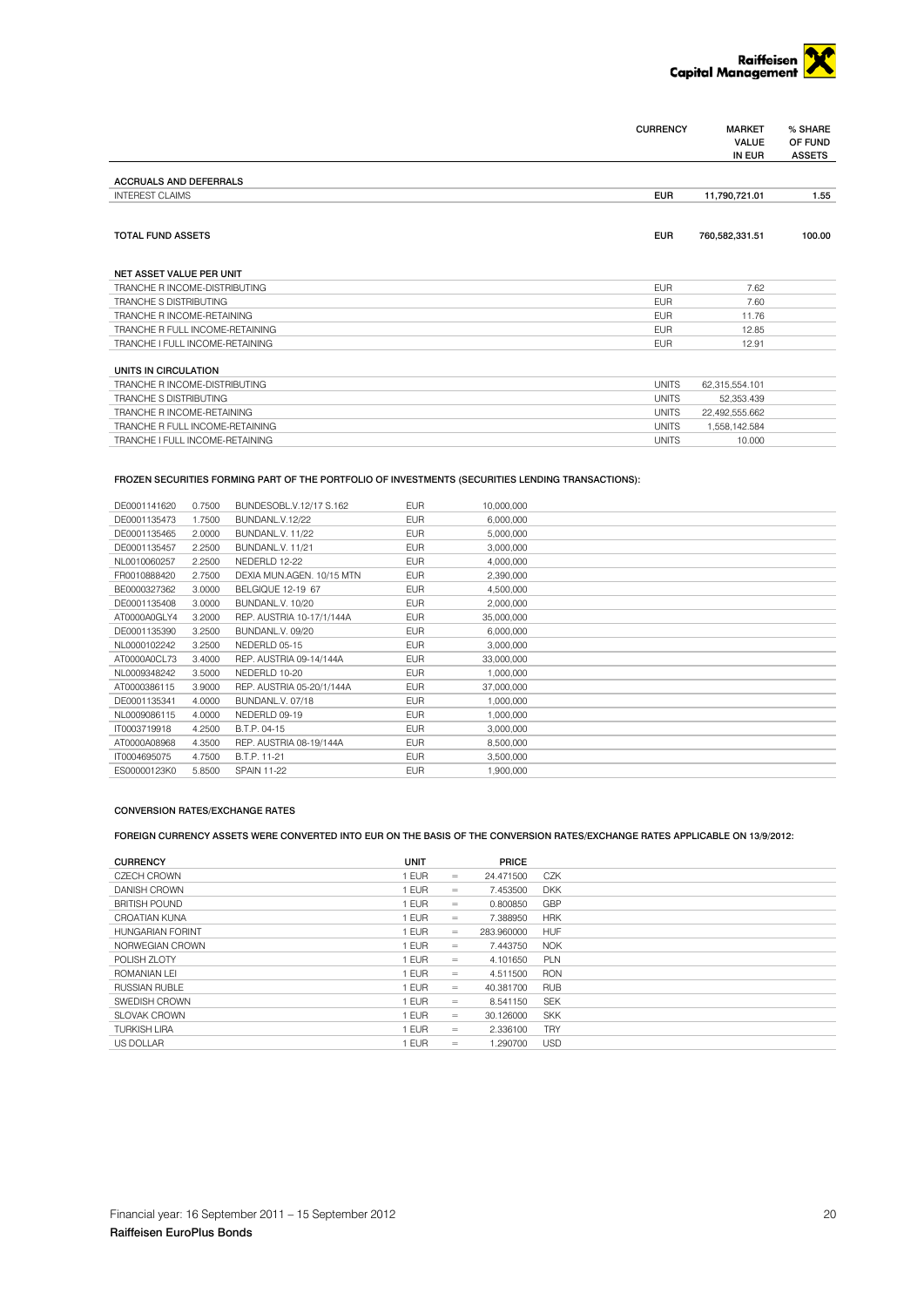### FUTURES EXCHANGE KEY:

| CODE<br>---- | <b>ГОСК FXCHANGF</b>                          |
|--------------|-----------------------------------------------|
| CBT          | CHICAGO BOARD<br><b>TRADF</b><br>$\mathbf{v}$ |
| <b>EUREX</b> | EUROPEAN EXCHANGE                             |

SECURITIES PURCHASES AND SALES DURING THE PERIOD UNDER REVIEW NOT LISTED UNDER THE PORTFOLIO OF ASSETS:

| <b>ISIN</b>                  | <b>SECURITY TITLE</b> |                                                             | <b>PURCHASES</b><br><b>ADDITIONS</b> | <b>SALES</b><br><b>DISPOSALS</b> |
|------------------------------|-----------------------|-------------------------------------------------------------|--------------------------------------|----------------------------------|
|                              |                       |                                                             |                                      |                                  |
|                              |                       | STRUCTURED PRODUCTS: INFLATION-LINKED EURO BONDS            |                                      |                                  |
| FR0010850032                 | 1.3000                | REP. FSE 10-19 O.A.T.                                       | 8,700,000                            | 8,700,000                        |
| IT0004682107                 | 2.1000                | B.T.P. 11-16 FLR                                            |                                      | 7,300,000                        |
|                              |                       | STRUCTURED PRODUCTS: INFLATION-LINKED BONDS IN TURKISH LIRA |                                      |                                  |
| TRT110215T16                 | 4.5000                | TURKEY 10-15 FLR                                            | 1,500,000                            | 1,500,000                        |
| TRT150212T15                 | 10.0000               | TURKEY 07-12 FLR                                            |                                      | 1,400,000                        |
|                              |                       |                                                             |                                      |                                  |
| <b>BONDS IN CZECH CROWNS</b> |                       |                                                             |                                      |                                  |
| CZ0001002869                 | 2.7500                | CZECH REP. 201462                                           |                                      | 750,000                          |
| CZ0001002737                 | 3.4000                | CZECH REP. 2015                                             | 1,000,000                            | 6,300,000                        |
| CZ0001000814                 | 3.7000                | CZECH REP. 2013                                             |                                      | 6,400,000                        |
| CZ0001001796                 | 4.2000                | CZECH REP. 203649                                           |                                      | 4,300,000                        |
| CZ0001002059                 | 4.8500                | <b>CZECH REP. 205753</b>                                    |                                      | 7,000,000                        |
| <b>BONDS IN EURO</b>         |                       |                                                             |                                      |                                  |
| FR0118462128                 | 2.0000                | REP. FSE 10-15 B.T.A.N.                                     | 7,000,000                            | 7,000,000                        |
| DE0001135416                 | 2.2500                | BUNDANL.V. 10/20                                            | 9,000,000                            | 13,500,000                       |
| XS0702340505                 | 2.2500                | VOLKSWAGEN LEASING 11/14                                    | 3,500,000                            | 3,500,000                        |
| XS0470740969                 | 2.3750                | SPAREBK 1 BOLIG.09/12 MTN                                   |                                      | 2,150,000                        |
| ES00000122R7                 | 2.5000                | <b>SPAIN 10-13</b>                                          |                                      | 500,000                          |
| EU000A1GVJX6                 | 2.7500                | EU EUROP. UNION 11/21 MTN                                   | 1,000,000                            | 1,000,000                        |
| ES00000122F2                 | 3.0000                | <b>SPAIN 10-15</b>                                          | 3.000.000                            | 3,000,000                        |
| FR0011196856                 | 3.0000                | REP. FSE 12-22 O.A.T.                                       | 1,500,000                            | 1,500,000                        |
| XS0447005223                 | 3.0000                | SVENSK.HDLSB. 09/12 MTN                                     |                                      | 2,300,000                        |
| ES0314840176                 | 3.0000                | CATALUNYA BANC 09-12                                        |                                      | 6,000,000                        |
| FR0010288357                 | 3.2500                | REP. FSE 06-16 O.A.T.                                       | 11,000,000                           | 11,000,000                       |
| IT0004603434                 | 3.2500                | INTESA SAN. 10/17 MTN                                       |                                      | 1,850,000                        |
| XS0742069643                 | 3.2500                | MOTABIL.OP.GRP 12/18 MTN                                    | 1,200,000                            | 1,200,000                        |
| ES00000121P3                 | 3.3000                | SPAIN 09-14                                                 | 6,000,000                            | 6,000,000                        |
| FR0010210054                 | 3.3750                | SFR 05/12                                                   |                                      | 1,900,000                        |
| FR0010854182                 | 3.5000                | REP. FSE 10-20 O.A.T.                                       | 6,000,000                            | 6,000,000                        |
| XS0556096831                 | 3.5000                | NYKREDIT BK 10/15 MTN                                       |                                      | 1,300,000                        |
| DE0001141521                 | 3.5000                | BUNDESOBL.V.08/13 S.152                                     |                                      | 10,000,000                       |
| XS0541140793                 | 3.6250                | CZECH REP. 10/21 MTN                                        |                                      | 380,000                          |
| IT0003844534                 | 3.7500                | B.T.P. 05-15                                                |                                      | 2,200,000                        |
| IT0004634132                 | 3.7500                | B.T.P. 10-21                                                | 8,000,000                            | 8,000,000                        |
| FR0010776161                 | 3.7500                | REP. FSE 09-19 O.A.T.                                       | 11,000,000                           | 11,000,000                       |
| FR0010415331                 | 3.7500                | REP. FSE 07-17 O.A.T.                                       | 3,000,000                            | 3,000,000                        |
| FR0010192997                 | 3.7500                | REP. FSE 05-21 O.A.T.                                       | 3,000,000                            | 3,000,000                        |
| DE0001135317                 | 3.7500                | BUNDANL.V. 06/17                                            | 4,000,000                            | 4,000,000                        |
| XS0732015945                 | 3.7500                | POLAND 12/17 MTN 2                                          | 250,000                              | 250,000                          |
| AT000B063102                 | 3.7500                | RLB VLBG OBL 06-11/13/PP                                    |                                      | 3,000,000                        |
| XS0272191791                 | 3.7500                | NORDEA HYPO 06/11                                           |                                      | 4,000,000                        |
| FR0011182641                 | 3.8750                | EL. FRANCE 12-22 MTN                                        | 3,300,000                            | 3,300,000                        |
| XS0212993678                 | 3.8750                | HUNGARY 05/20                                               | 220,000                              | 220,000                          |
| IT0004164775                 | 4.0000                | B.T.P. 07-17                                                | 12,500,000                           | 12,500,000                       |
| XS0482810958                 | 4.0000                | BK OF IRELD 10/15 MTN                                       |                                      | 1,150,000                        |
| IT0004594930                 | 4.0000                | B.T.P. 10-20                                                | 5,000,000                            | 5,000,000                        |
| XS0543882095                 | 4.0000                | POLAND 10/21 MTN                                            | 90,000                               | 170,000                          |
| BE0000312216                 | 4.0000                | BELGIQUE 08-18 52                                           |                                      | 4,000,000                        |
| XS0502258790                 | 4.0000                | IRISH BK RES. 10/15 MTN                                     |                                      | 1,150,000                        |
| XS0273120716                 | 4.0000                | YORKSHIRE BLDG 06/11 MTN                                    |                                      | 2,550,000                        |
| ES00000121A5                 | 4.1000                | SPAIN 08-18                                                 | 3,000,000                            | 7,500,000                        |
| XS0625353262                 | 4.1250                | MTE PASCHI SI. 11/13 MTN                                    |                                      | 1,800,000                        |
| XS0747771128                 | 4.1250                | TERNA S.P.A. 12/17 MTN                                      | 690,000                              | 690,000                          |
| XS0647288140                 | 4.1250                | ENEL FIN.INTL 11/17 MTN                                     |                                      | 1,500,000                        |
| AT0000A04967                 | 4.1500                | REP. AUSTRIA 07-37/1/144 A                                  |                                      | 2,100,000                        |
| IT0003472336                 | 4.2500                | B.T.P. 2013<br>01.08                                        | 7,000,000                            | 7,000,000                        |
|                              |                       |                                                             |                                      |                                  |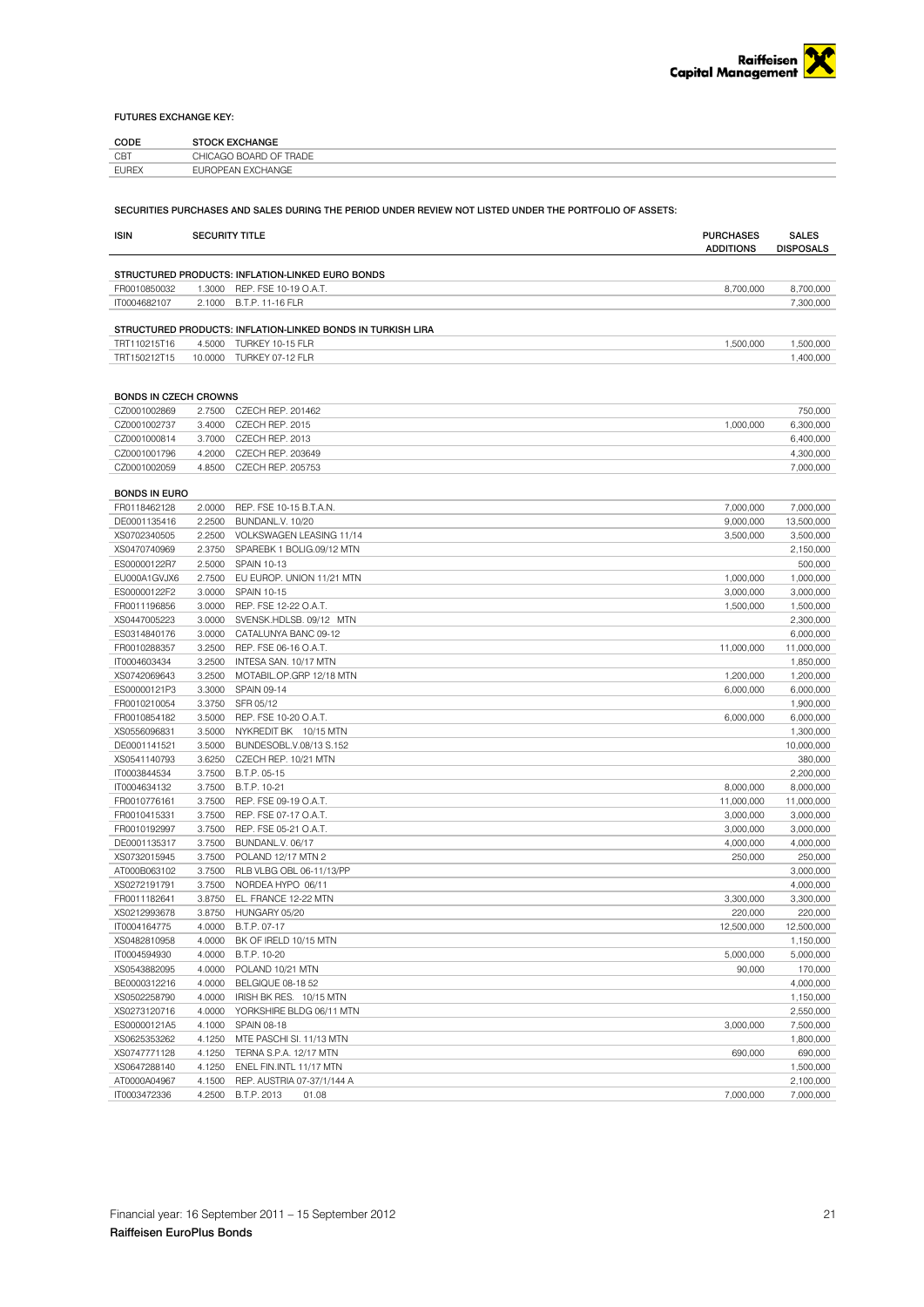

| <b>ISIN</b>                                                                              | <b>SECURITY TITLE</b> |                                    | <b>PURCHASES</b><br><b>ADDITIONS</b> | <b>SALES</b><br><b>DISPOSALS</b> |
|------------------------------------------------------------------------------------------|-----------------------|------------------------------------|--------------------------------------|----------------------------------|
| <b>BONDS IN EURO</b>                                                                     |                       |                                    |                                      |                                  |
| FR0010670737                                                                             | 4.2500                | REP. FSE 08-18 O.A.T.              | 6,000,000                            | 6,000,000                        |
| FR0000189151                                                                             | 4.2500                | REP. FSE 03-19 O.A.T.              | 3,000,000                            | 3,000,000                        |
| DE0001135333                                                                             | 4.2500                | BUNDANL.V. 07/17 II                |                                      | 8,500,000                        |
| XS0616431689                                                                             | 4.2500                | EG MED.-TERM. 11-16/D1031          |                                      | 1,400,000                        |
| XS0803479442                                                                             | 4.3750                | SNAM 12/16 MTN                     | 1,490,000                            | 1,490,000                        |
| ES0000012916                                                                             | 4.4000                | <b>SPAIN 04-15</b>                 |                                      | 6,000,000                        |
| IT0004361041                                                                             | 4.5000                | B.T.P. 08-18                       | 1,000,000                            | 12,000,000                       |
| IE00B28HXX02                                                                             | 4.5000                | <b>IRELD 2018</b>                  |                                      | 500,000                          |
| XS0289338609                                                                             | 4.5000                | RZB MTN 07-19/54 TR1               |                                      | 1,300,000                        |
| XS0754795739                                                                             | 4.5000                | MTE PASCHI SI. 12/14 MTN           | 1,800,000                            | 1,800,000                        |
| XS0282701514                                                                             | 4.5000                | POLAND 07/22 MTN                   |                                      | 150,000                          |
| XS0183747905                                                                             | 4.5000                | HUNGARY 04/14                      | 220,000                              | 220,000                          |
| XS0163880502                                                                             | 4.5000                | LITHUANIA 03/13                    | 50,000                               | 350,000                          |
| IE0006857530                                                                             | 4.6000                | IRELD TREASURY 2016 18.04          |                                      | 1,000,000                        |
| XS0542298012                                                                             | 4.6250                | RWE AG NRA 10/UNBEFR.              |                                      | 1,165,000                        |
| ES0413440217                                                                             | 4.6250                | BCO ESP.CRED. 11/15                |                                      | 500,000                          |
| XS0304458721                                                                             | 4.6250                | BK SCOTLAND 07/17 MTN              |                                      | 2,100,000                        |
| PTCGFC1E0029                                                                             | 4.6250                | CAIXA GERAL 07-12 MTN              |                                      | 2,800,000                        |
| XS0308736023                                                                             | 4.6250                | DNB BOLIGKRED. 07/12 MTN           |                                      | 2,000,000                        |
| IT0004761950                                                                             | 4.7500                | B.T.P. 11-16                       | 5,000,000                            | 5,000,000                        |
| XS0772910831                                                                             | 4.8500                | LITHUANIA 12/18 2                  | 450,000                              | 450,000                          |
| IE00B60Z6194                                                                             | 5.0000                | <b>IRELD 10-20</b>                 |                                      | 3,500,000                        |
| IT0003242747                                                                             | 5.2500                | B.T.P. 2017<br>01.08               |                                      | 5,200,000                        |
| ES00000123B9<br>XS0386772924                                                             | 5.5000<br>5.6250      | SPAIN 11-21<br>TESCO PLC 08/12 MTN |                                      | 1,500,000<br>1,350,000           |
| XS0202356167                                                                             | 6.4500                | COBA LOAN PART.04/11               |                                      | 150,000                          |
| XS0629626663                                                                             | 6.7500                | OMV FLR MTN 11/UND                 |                                      | 1,050,000                        |
| XS0145624432                                                                             | 7.5000                | BULGARIA 02/13 REGS                | 50,000                               | 480.000                          |
| <b>BONDS IN HUNGARIAN FORINT</b><br>HU0000402417                                         |                       | 6.0000 HUNGARY 07-12 12/C          |                                      | 20,000,000                       |
| HU0000402433                                                                             |                       | 6.5000 HUNGARY 08-19 19/A          | 80,000,000                           | 625,000,000                      |
| HU0000402045                                                                             | 6.7500                | HUNGARY 02-13 13/D                 | 67,000,000                           | 260,000,000                      |
| HU0000402466                                                                             |                       | 7.5000 HUNGARY 09-13 13/E          | 75,000,000                           | 549,000,000                      |
| <b>BONDS IN NORWEGIAN CROWNS</b>                                                         |                       |                                    |                                      |                                  |
| NO0010144843                                                                             |                       | 6.5000 NORWAY 02-13                |                                      | 93,500,000                       |
| <b>BONDS IN POLISH ZLOTY</b>                                                             |                       |                                    |                                      |                                  |
| PL0000104659                                                                             | 4.7500                | POLAND 06/12                       |                                      | 7,225,000                        |
| PL0000105037                                                                             | 5.2500                | POLAND 07-13                       |                                      | 11,070,000                       |
| <b>BONDS IN RUSSIAN RUBLES</b>                                                           |                       |                                    |                                      |                                  |
| RU0001707572                                                                             | 6.0000                | RUSSIAN FED. 02-12                 | 2,000,000                            | 4,000,000                        |
| RU000A0JPLJ1                                                                             |                       | 6.1000 RUSSIAN FED, 08-13          |                                      | 13,400,000                       |
| RU000A0DY8K8                                                                             |                       | 7.0000 RUSSIAN FED. 05/16          |                                      | 7,500,000                        |
| RU000A0JNZ11                                                                             |                       | 7.1000 LUKOIL N.K. 06-11           |                                      | 18,700,000                       |
| RU000A0JQQE9                                                                             |                       | 7.1500 RUSSIAN FED. 10-13          |                                      | 3,000,000                        |
| XS0564087541                                                                             |                       | 7.8500 RUSSIAN FED. 11/18 REGS     | 35,000,000                           | 35,000,000                       |
| RU000A0JQ987                                                                             |                       | 11.3000 RUSSIAN FED. 09-12         |                                      | 2,000,000                        |
| <b>BONDS IN SWEDISH CROWNS</b><br>SE0000909640<br>5.5000 SWEDEN 02-12 1046<br>27,000,000 |                       |                                    |                                      |                                  |
|                                                                                          |                       |                                    |                                      |                                  |
| <b>BONDS IN US DOLLARS</b>                                                               |                       |                                    |                                      |                                  |
| XS0602546136                                                                             |                       | 6.1250 LITHUANIA 11/21 REGS        | 400,000                              | 400,000                          |
| XS0525827845                                                                             |                       | 6.6250 CROATIA 10/20 REGS          |                                      | 170,000                          |
| US900123BG46                                                                             |                       | 6.7500 TURKEY 10/40                |                                      | 100,000                          |
| US900123AY60                                                                             |                       | 6.8750 TURKEY 06/36                |                                      | 80,000                           |
| XS0680231908                                                                             |                       | 7.2500 SERBIA 11/21 REGS           | 200,000                              | 200,000                          |
| US900123AV22                                                                             |                       | 7.2500 TURKEY 04/15                |                                      | 50,000                           |
| US900123BE97                                                                             |                       | 7.5000 TURKEY 09/17                |                                      | 150,000                          |
| XS0170177306                                                                             |                       | 7.6500 UKRAINE 03/13 REGS          |                                      | 50,000                           |
| XS0089375249                                                                             |                       | 11.0000 RUSSIAN FED. 98/18 REGS    |                                      | 100,000                          |
| XS0088543193                                                                             |                       | 12.7500 RUSSIAN FED. 98/28 REGS    |                                      | 40,000                           |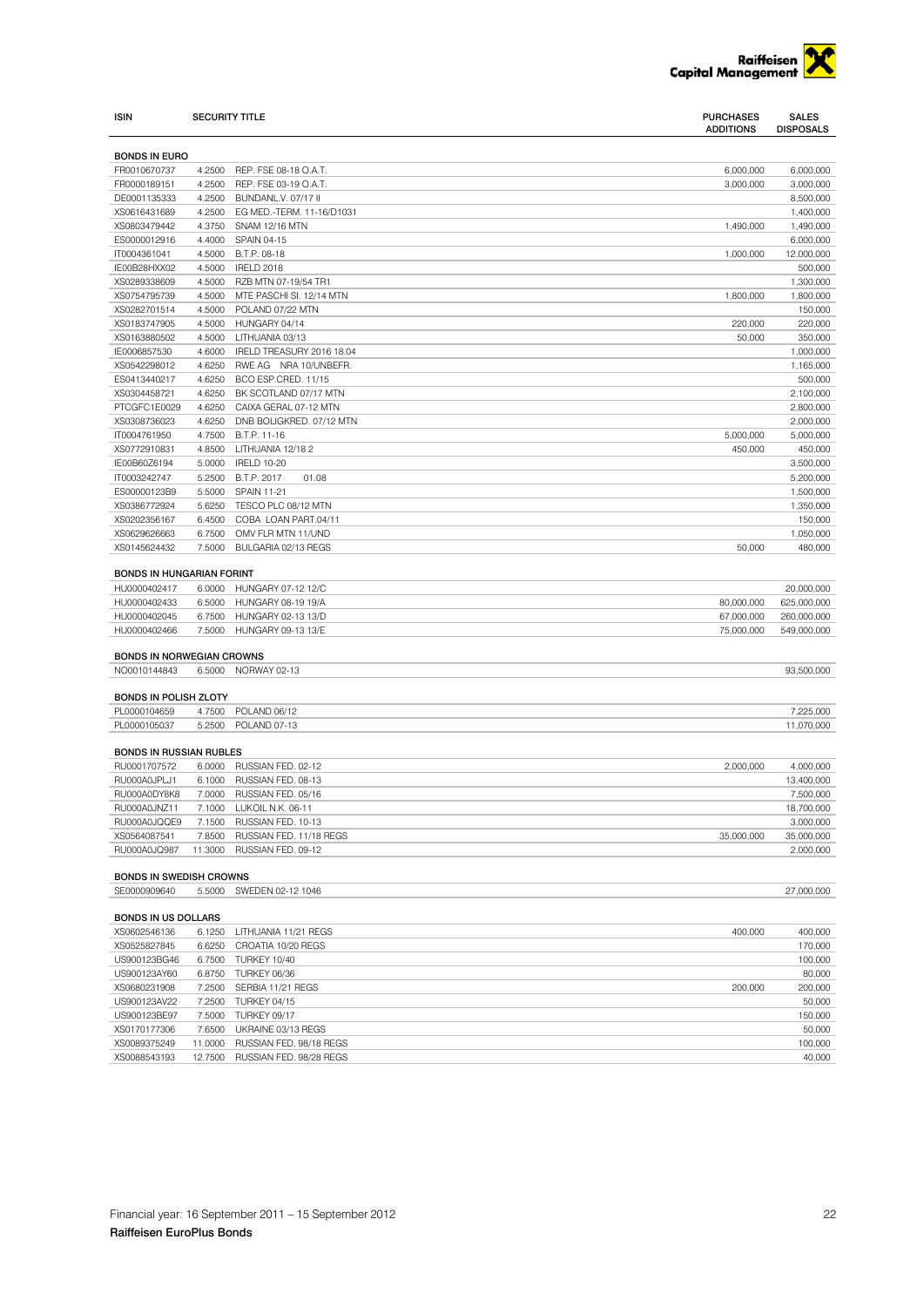

| <b>ISIN</b>                  | <b>SECURITY TITLE</b> |                      | <b>PURCHASES</b><br><b>ADDITIONS</b> | <b>SALES</b><br><b>DISPOSALS</b> |
|------------------------------|-----------------------|----------------------|--------------------------------------|----------------------------------|
| <b>BONDS IN TURKISH LIRA</b> |                       |                      |                                      |                                  |
| TRT100413T17                 | 10.0000               | <b>TURKEY 10/13</b>  |                                      | 2,320,000                        |
| TRT090113T13                 | 10.0000               | <b>TURKEY 10/13</b>  |                                      | 1,700,000                        |
| TRT260912T15                 |                       | 14.0000 TURKEY 07/12 | 50,000                               | 2,500,000                        |
|                              |                       |                      |                                      |                                  |
| <b>BONDS IN ROMANIAN LEI</b> |                       |                      |                                      |                                  |
| RO0712DBN021                 | 6.5000                | ROMANIA 07/12        | 670.000                              | 4.500.000                        |
| XS0277799648                 | 7.7500                | BRD-GR.SOC.GEN.06/11 |                                      | 700.000                          |

## <span id="page-22-0"></span>Calculation method for overall risk

Calculation method for overall risk: Simplified approach

Raiffeisen Kapitalanlage-Gesellschaft m.b.H. complies with the code of conduct for the Austrian investment fund industry 2012.

Vienna, 14 November 2012

Raiffeisen Kapitalanlage-Gesellschaft, m. b. H. FHT Dieter Aigner Dr. Mathias Bauer Mag

Mag. Gerhard Aigner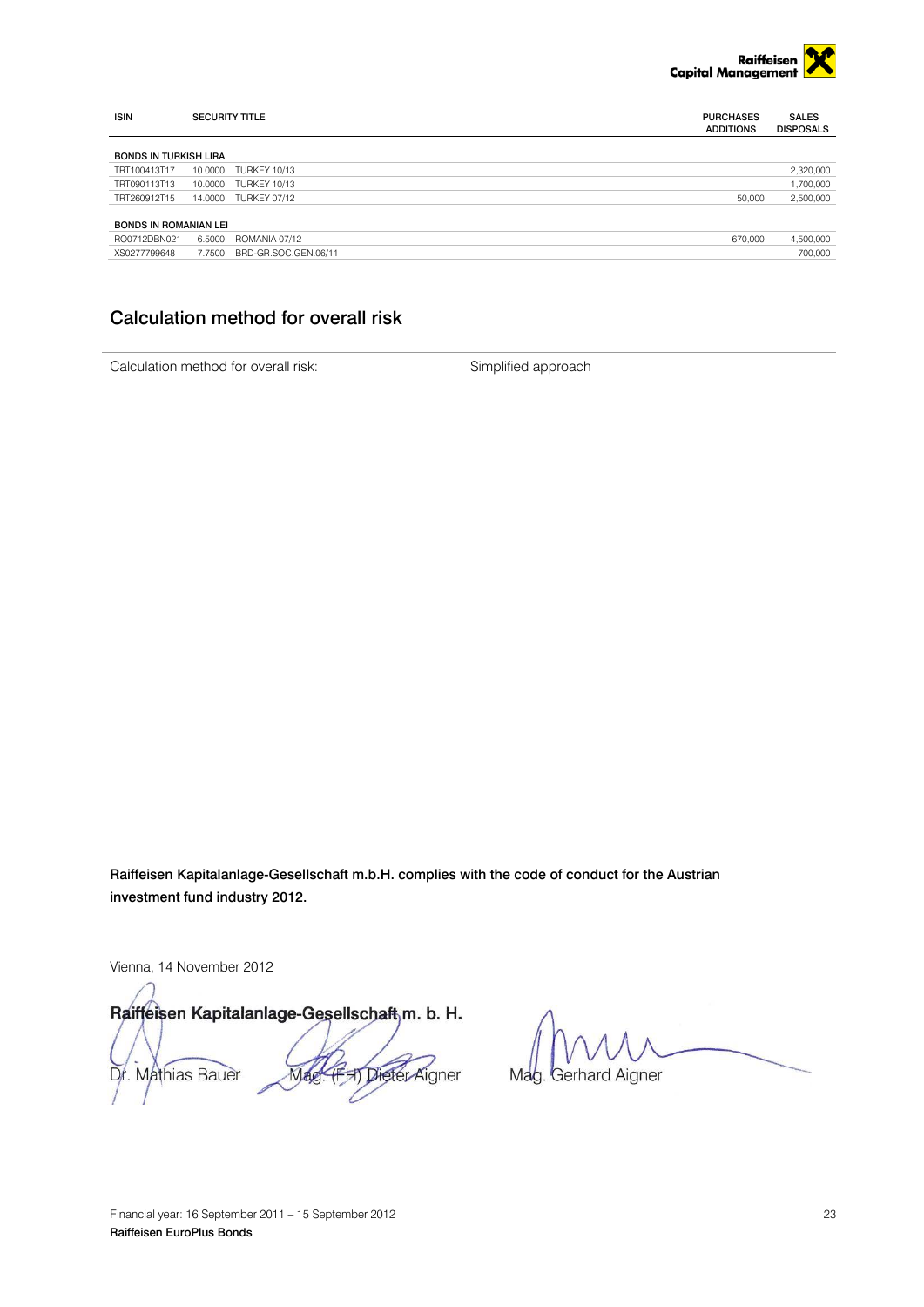

## <span id="page-23-0"></span>Audit opinion

## Unqualified audit opinion

We have audited the annual fund report including the accounting as of 15 September 2012 issued by Raiffeisen Kapitalanlage-Gesellschaft m. b. H., Vienna, for its fund Raiffeisen EuroPlus Bonds, a jointly owned fund pursuant to the 2011 Austrian Investment Fund Act (InvFG), as amended, for the financial year from 16 September 2011 to 15 September 2012.

## Responsibility of the statutory representatives for the annual fund report, management of the asset portfolio and the accounting

The statutory representatives of the management company/the custodian bank are responsible for the accounting, valuation of the asset portfolio, calculation of withholding taxes, preparation of the annual fund report and management of the asset portfolio in accordance with the provisions of the Austrian Investment Fund Act, the supplementary provisions in the fund regulations and the tax regulations. This responsibility includes the setup, execution and maintenance of an internal control system where this is significant for the registration and valuation of the fund and preparation of the annual fund report so that this report is free from significant factual misstatements resulting from intentional or unintentional errors; selection and application of suitable valuation methods; estimates which appear appropriate in view of applicable outline conditions.

## Responsibility of the bank auditor and description of the type and scope of the statutory audit of the annual fund report

We are responsible for providing an audit opinion for this annual fund report on the basis of our audit. We performed our audit pursuant to § 49 para. 5 of the Austrian Investment Fund Act whilst complying with the applicable Austrian statutory regulations and principles of proper balance-sheet auditing. These principles require our compliance with rules of professional conduct and our planning and execution of the audit so that we are able to form an opinion with a reasonable degree of certainty on whether the annual fund report is free from significant factual misstatements.

An audit includes the performance of audit activities to obtain documentation of the figures and other disclosures in the annual fund report. The audit activities are chosen at the discretion of the bank auditor, with consideration of its assessment of the risk of significant factual misstatements due to intentional or unintentional errors. In performing the risk assessment, the bank auditor gives consideration to the internal control system where this is of significance for preparation of the annual fund report and valuation of the asset portfolio, so as to specify suitable audit activities with consideration of the applicable outline conditions. No audit opinion is provided on the effectiveness of the internal control measures implemented by the management company and the custodian bank, however. The audit also includes an assessment of the appropriateness of the valuation methods used and the key estimates made by the statutory representatives as well as an evaluation of the overall statement provided in the annual fund report.

In our opinion we have obtained sufficient and suitable documentation for our audit, so that it provides an adequate degree of certainty on which to base our judgment.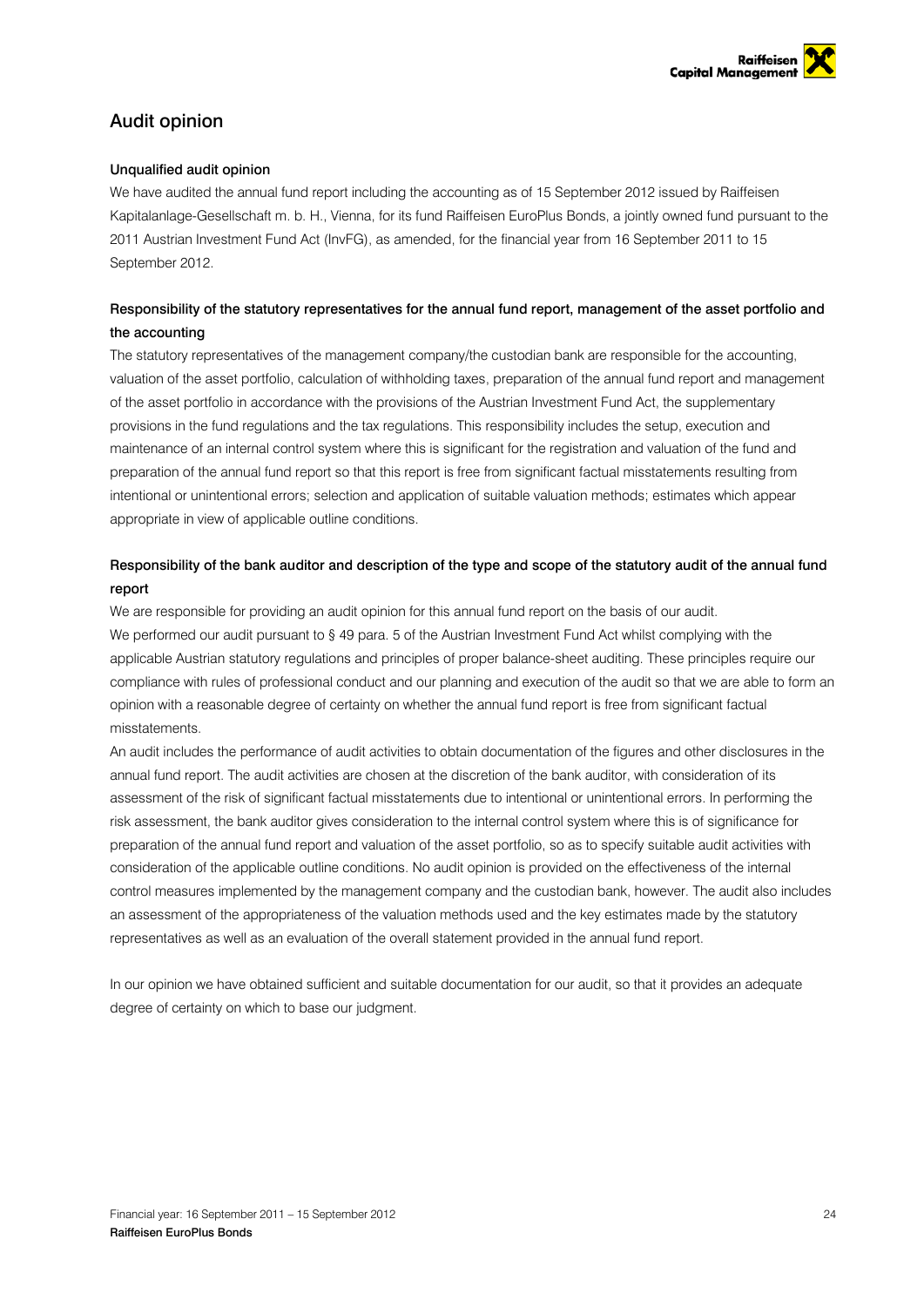

## Audit outcome

Our audit has not met with any objections. On the basis of our audit findings, in our view the annual fund report as of 15 September 2012 for Raiffeisen EuroPlus Bonds, a jointly owned fund pursuant to the 2011 Austrian Investment Fund Act (InvFG), as amended, complies with the statutory regulations.

## Compliance with the Austrian Investment Fund Act and the fund regulations

Pursuant to § 49 para. 5 InvFG our audit includes an assessment of whether this annual fund report complies with the Austrian Federal Act on Investment Funds (Austrian Investment Fund Act) and the fund regulations. We have implemented our audit in accordance with the above principles, so that we are able to determine with a sufficient level of certainty whether this annual fund report complies with the provisions of the Austrian Investment Fund Act and the fund regulations.

According to our audit findings, the provisions of the Austrian Federal Act on Investment Funds (Austrian Investment Fund Act) and the fund regulations have been complied with.

## Report on activities performed during the past financial year

We have undertaken a critical assessment of the disclosures provided by the management company's management in the annual fund report on its activities in the past financial year, but these were not subject to special audit activities in accordance with the above principles. Accordingly, our audit opinion does not include an evaluation of this information. In the context of the overall picture set out in this annual fund report, the disclosures concerning the financial year are consistent with the figures provided in the report.

Vienna, 14 November 2012

KPMG Austria AG, Wirtschaftsprüfungs- und Steuerberatungsgesellschaft

Auditor Auditor

Wilhelm Kovsca **pp. Franz Frauwallner**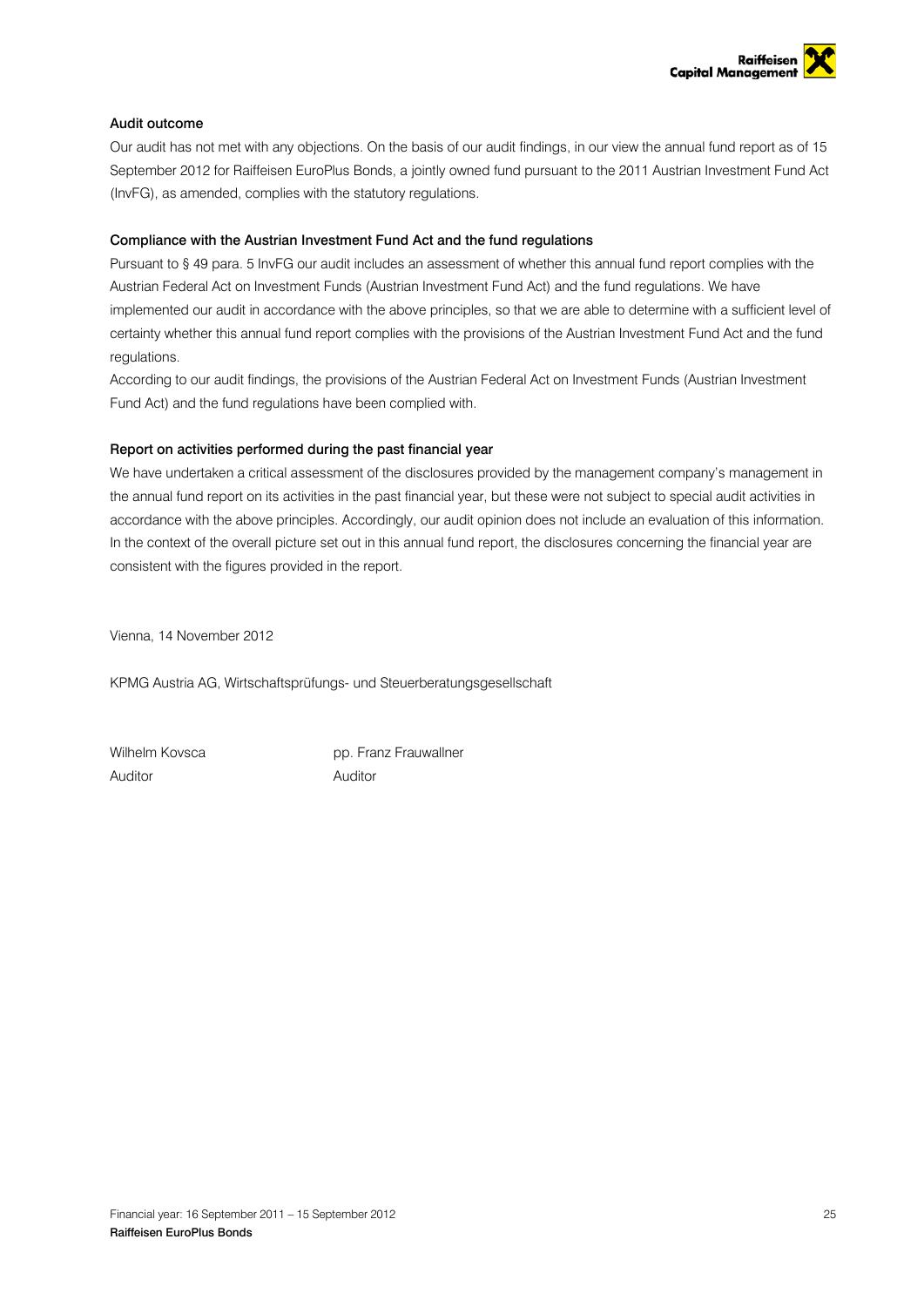

## <span id="page-25-0"></span>Tax treatment

Please see our website www.rcm.at for detailed information on the fund's tax treatment, prepared on the basis of the audited annual fund report.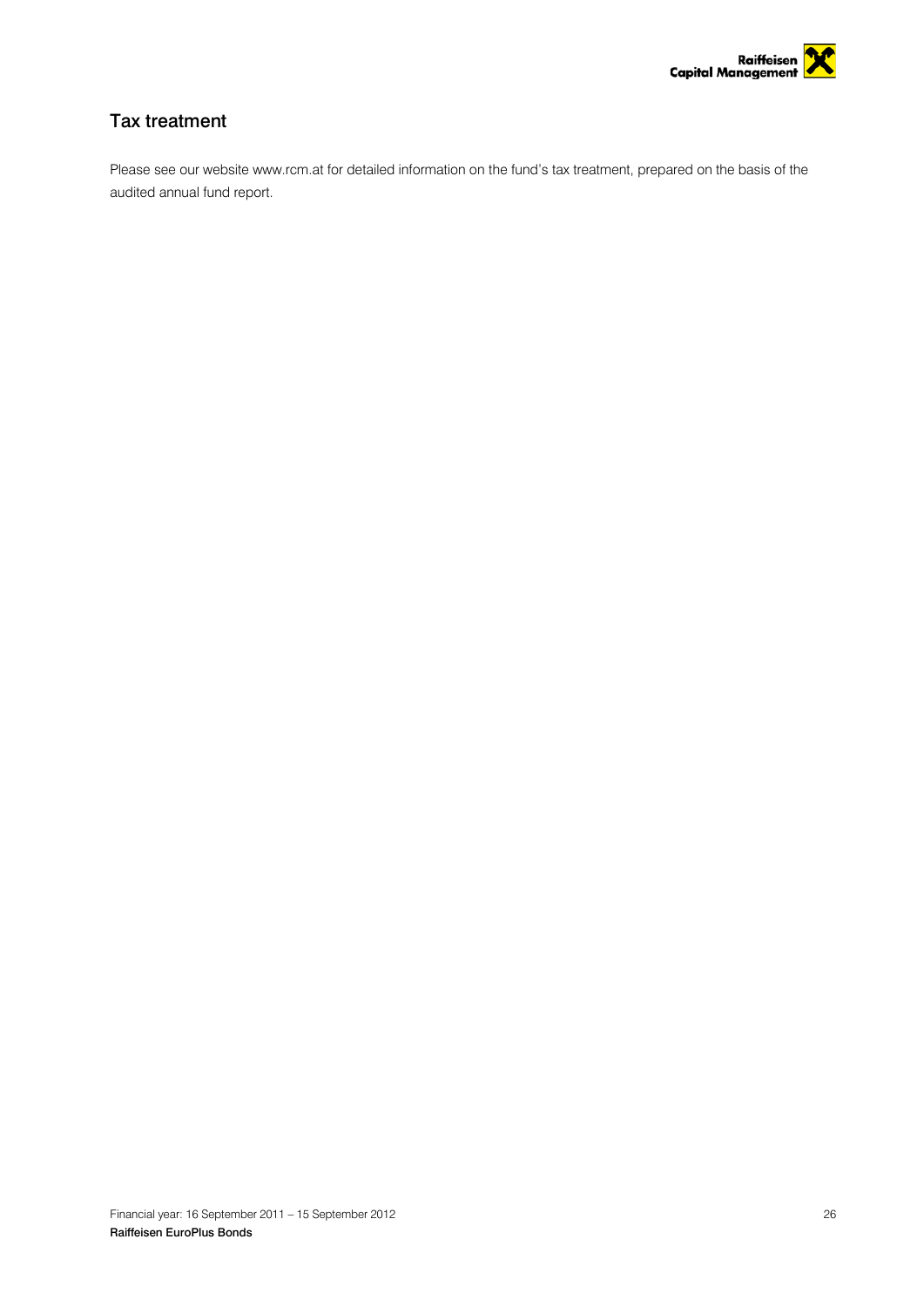

## <span id="page-26-0"></span>Fund regulations

## Fund regulations pursuant to the Austrian Investment Fund Act 2011

The Austrian Financial Market Authority (FMA) has approved the fund regulations for the investment fund Raiffeisen EuroPlus Bonds, a jointly owned fund pursuant to the Austrian Investment Fund Act (InvFG) 2011, as amended.

The investment fund is a fund complying with the Directive 85/611/EC and is managed by Raiffeisen-Kapitalanlage Gesellschaft m.b.H. (hereinafter: the "management company") which is headquartered in Vienna.

## Article 1 Fund units

The fund units are embodied in unit certificates with the character of financial instruments which are issued to bearer.

The unit certificates shall be represented by global certificates for each unit class and – at the discretion of the management company – by actual securities.

## Article 2 Custodian bank (custodian)

Raiffeisen Bank International AG, Vienna, is the investment fund's custodian bank (custodian).

The custodian bank (custodian), the regional Raiffeisen banks, Kathrein Privatbank Aktiengesellschaft, Vienna, and other payment offices referred to in the prospectus are the payment offices for unit certificates and the handover offices for income coupons (actual securities).

## Article 3 Investment instruments and principles

The following assets pursuant to InvFG may be selected for the investment fund.

The investment fund mainly invests (i.e. at least 51 per cent of its fund assets are invested in the form of directly purchased individual securities which are not held directly or indirectly through investment funds or derivatives) in bonds denominated in euro or other European (incl. Eastern European) currencies.

## **Securities**

Securities (including securities featuring embedded derivative instruments) will be purchased while complying with the investment focus outlined above.

### Money market instruments

Money market instruments may comprise up to 49 per cent of the fund assets.

### Securities and money market instruments

Securities or money market instruments issued or guaranteed by Austria, Germany, Belgium, Finland, France or the Netherlands may exceed 35 per cent of the fund assets if the fund assets are invested in at least six different issues of these issuers, with an investment in any single issue not exceeding 30 per cent of the fund assets.

Not fully paid-in securities or money market instruments and subscription rights for such instruments or other not fully paid-in financial instruments may only be purchased for up to 10 per cent of the fund assets.

Securities and money market instruments may be purchased if they comply with the criteria concerning listing and trading on a regulated market or a securities exchange pursuant to InvFG.

Securities and money market instruments which do not fulfill the criteria laid down in the above paragraph may be purchased for up to 10 per cent of the fund assets in total.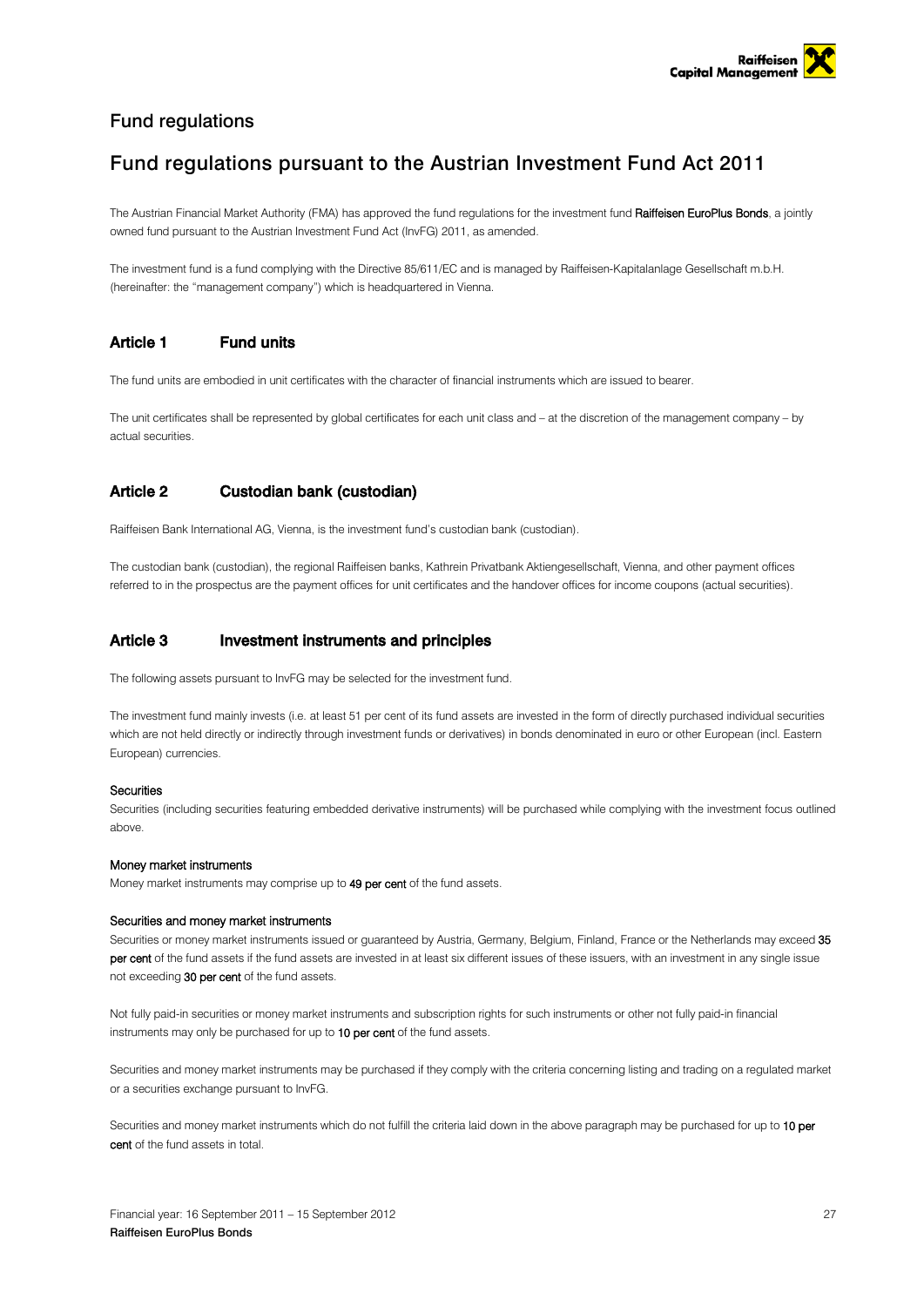

### Units in investment funds

Units in investment funds (UCITS, UCI) may each amount to up to 10 per cent of the fund assets - and up to 10 per cent of the fund assets in total – insofar as these UCITS or UCI do not for their part invest more than 10 per cent of their fund assets in units in other investment funds.

#### Derivative instruments

Derivative instruments may be used as part of the fund's investment strategy for up to 49 per cent of the fund assets (calculated on the basis of market prices) and for hedging purposes.

#### Investment fund's risk measurement method

The investment fund applies the following risk measurement method:

#### Commitment approach

The commitment figure is calculated pursuant to the  $3<sup>rd</sup>$  chapter of the 4<sup>th</sup> Austrian Derivatives Risk Calculation and Reporting Ordinance (Derivate-Risikoberechnungs- und Meldeverordnung).

The overall risk for derivative instruments which are not held for hedging purposes is limited to 75 per cent of the overall net value of the fund assets.

Please refer to the prospectus for details and comments.

### Sight deposits or deposits at notice

Sight deposits and deposits at notice with notice periods not exceeding 12 months may amount to up to 25 per cent of the fund assets. No minimum bank balance is required.

Within the framework of restructuring of the fund portfolio and/or a justified assumption of impending losses for securities, the investment fund may hold a lower proportion of securities and a higher proportion of sight deposits or deposits at notice with notice periods not exceeding 12 months.

### Short-term loans

The management company may take up short-term loans of up to 10 per cent of the fund assets for account of the investment fund.

#### Repos

Repurchase agreements may comprise up to 100 per cent of the fund assets.

### Securities lending

Securities lending transactions may comprise up to 30 per cent of the fund assets.

Investment instruments may only be acquired uniformly for the entire investment fund, not for an individual unit class or for a group of unit classes.

However, this does not apply for currency hedge transactions. These transactions may only be entered into in relation to a single unit class. Expenses and income resulting from a currency hedge transaction shall exclusively be allocated to the relevant unit class.

Please refer to the prospectus for further details.

## Article 4 Issuance and redemption modalities

The unit value shall be calculated in EUR or the currency of the unit class. Please refer to the prospectus for further details.

The value of units will be calculated on each day of stock market trading.

#### Issuance and subscription fee

Units will be issued on any banking day.

The issue price is the unit value plus a fee per unit of up to 2.50 per cent to cover the management company's issuing costs.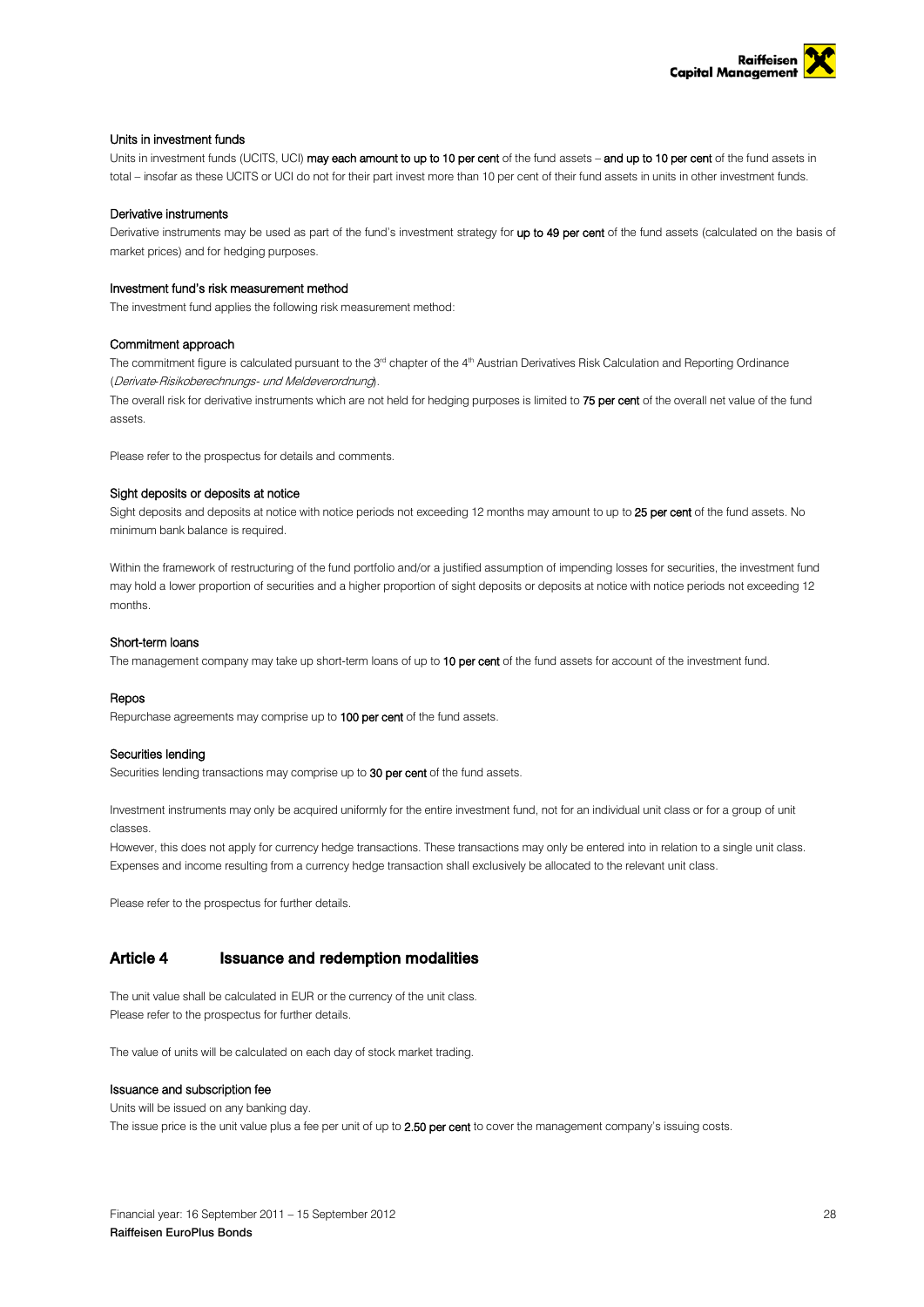

For unit certificates of the investment fund sold outside Austria, to cover the issuing costs instead of the subscription fee a redemption fee of up to 2.5 per cent or a combination of a subscription fee and a redemption fee which may not exceed 2.5 per cent may be added to the calculated value.

Unit issuance shall not in principle be subject to limitation; however, the management company reserves the right temporarily or entirely to discontinue its issuance of unit certificates.

The management company shall be entitled to introduce a graduated subscription fee. Please refer to the prospectus for further details.

### Redemption and redemption fee

Units will be redeemed on any banking day.

The redemption price is based on the value of a unit. No redemption fee will be charged.

At the request of a unit holder, its unit shall be redeemed out of the investment fund at the applicable redemption price, against surrender of the unit certificate, those income coupons which are not yet due and the renewal certificate.

The management company shall be entitled to introduce a graduated redemption fee. Please refer to the prospectus for further details.

## Article 5 Accounting year

The investment fund's accounting year runs from September 16 to September 15.

## Article 6 Unit classes and appropriation of income

Income-distributing unit certificates, income-retaining unit certificates with capital gains tax deducted and income-retaining unit certificates without capital gains tax deducted may be issued for the investment fund.

Various classes of unit certificates may be issued for this investment fund. The management company may decide to establish unit classes or to issue units in a given unit class. Please refer to the prospectus for further details.

#### Appropriation of income for income-distributing unit certificates (income distribution)

Once costs have been covered, the income received during the past accounting year (interest and dividends) may be distributed at the discretion of the management company. Distribution may be waived subject to due consideration of the unit holders' interests. The distribution of income from the sale of assets of the investment fund including subscription rights shall likewise be at the discretion of the management company. A distribution from the fund assets and interim distributions are also permissible.

The fund assets may not through distributions fall below the minimum volume for a termination which is stipulated by law.

From November 15 of the following accounting year the amounts are to be distributed to the holders of income-distributing unit certificates. Any remaining balances shall be carried forward to a new account.

In any case, from November 15 an amount calculated pursuant to InvFG shall be paid out, to be used where applicable to meet any capital gains tax commitments on the distribution-equivalent return on those unit certificates, unless the management company ensures through appropriate proof from the custodians that at the time of payout the unit certificates may only be held by unitholders who are either not subject to Austrian income or corporate income tax or who fulfill the requirements for an exemption pursuant to § 94 of the Austrian Income Tax Act or for a capital gains tax exemption.

Unitholders' entitlement to the distribution of income shares shall become time-barred after five years. After this period, such income shares shall be treated as income of the investment fund.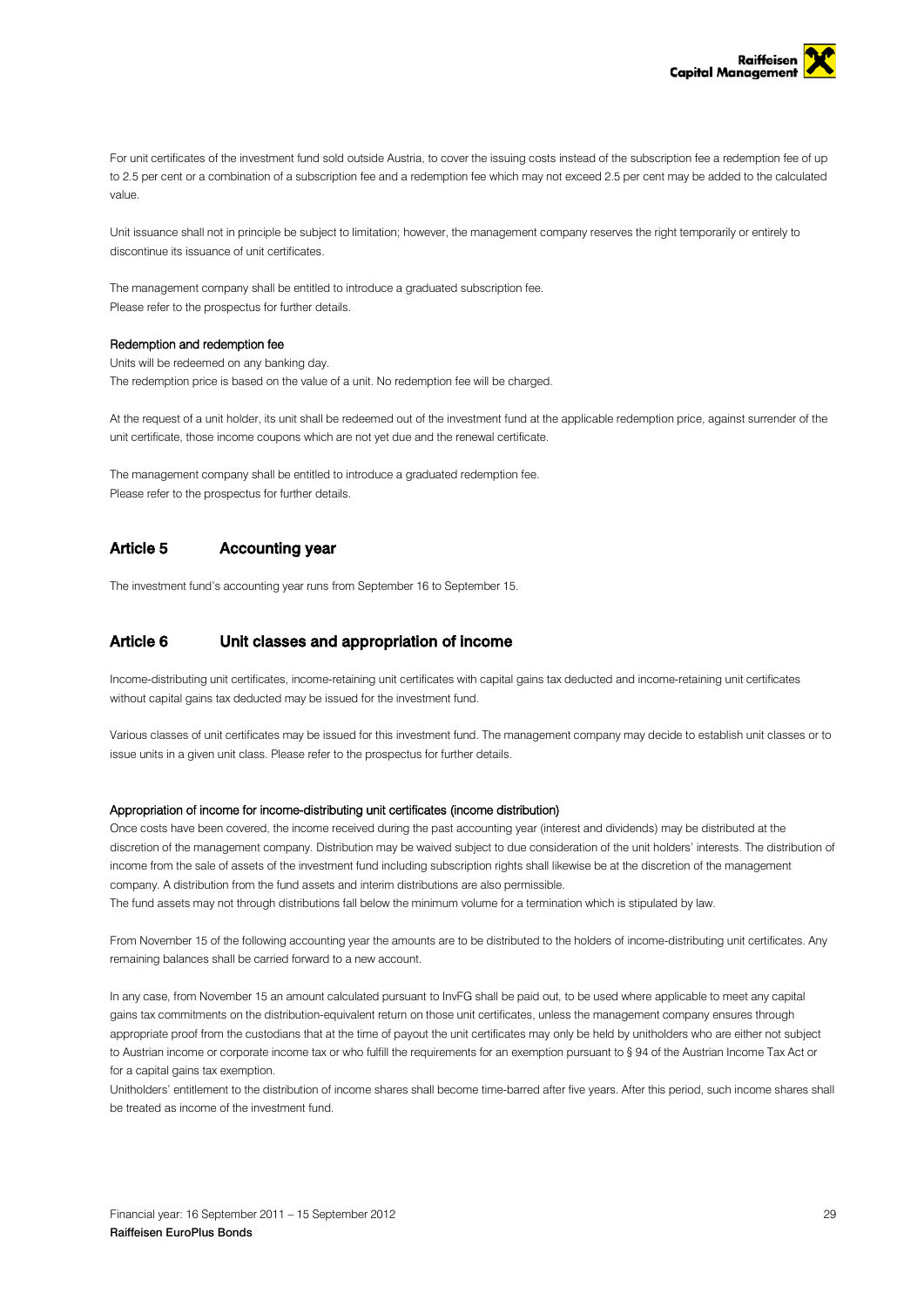

### Appropriation of income in case of income-retaining unit certificates with capital gains tax deducted (income retention)

Income during the accounting year net of costs shall not be distributed. In case of income-retaining unit certificates, from November 15 an amount calculated pursuant to InvFG shall be paid out, to be used where applicable to meet any capital gains tax commitments on the distribution-equivalent return on those unit certificates, unless the management company ensures through appropriate proof from the custodians that at the time of payout the unit certificates are only held by unit holders who are either not subject to Austrian income or corporate income tax or who fulfill the requirements for an exemption pursuant to § 94 of the Austrian Income Tax Act or for a capital gains tax exemption.

## Appropriation of income in case of income-retaining unit certificates without capital gains tax deducted (full income retention – domestic and foreign tranches)

Income during the accounting year net of costs shall not be distributed. No payment pursuant to InvFG will be made. November 15 of the following accounting year shall be the key date pursuant to InvFG in case of failure to pay capital gains tax on the annual income. The management company shall ensure through appropriate proof from the custodians that at the time of the payout the unit certificates may only be held by unit holders who are either not subject to Austrian income or corporate income tax or who fulfill the requirements for an exemption pursuant to the Austrian Income Tax Act (§ 94).

If these preconditions have not been met as of the outpayment date, the amount calculated pursuant to InvFG shall be paid out by the custodian bank in the form of credit.

## Appropriation of income in case of income-retaining unit certificates without capital gains tax deducted (full income retention – foreign tranche)

Income-retaining unit certificates without deducted capital gains tax shall only be sold outside Austria. Income during the accounting year net of costs shall not be distributed. No payment pursuant to InvFG will be made. The management company shall ensure through appropriate proof that at the time of payout the unit certificates may only be held by unit holders who are either not subject to Austrian income or corporate income tax or who fulfill the requirements for exemption pursuant to the Austrian Income Tax Act (§ 94) or for an exemption from capital gains tax.

## Article 7 Management fee, reimbursement of expenses, liquidation fee

The management company shall receive for its management activity an annual remuneration of up to 1.50 per cent of the fund assets, calculated on the basis of the values at the end of each month.

The management company shall be entitled to introduce a graduated management fee. Please refer to the prospectus for further details.

The management company is entitled to reimbursement of all expenses associated with its management of the fund. Please refer to the prospectus for further details.

The costs arising at the introduction of new unit classes for existing asset portfolios shall be deducted from the unit prices of the new unit classes.

At the liquidation of the investment fund, the custodian bank shall receive remuneration amounting to 0.5 per cent of the fund assets.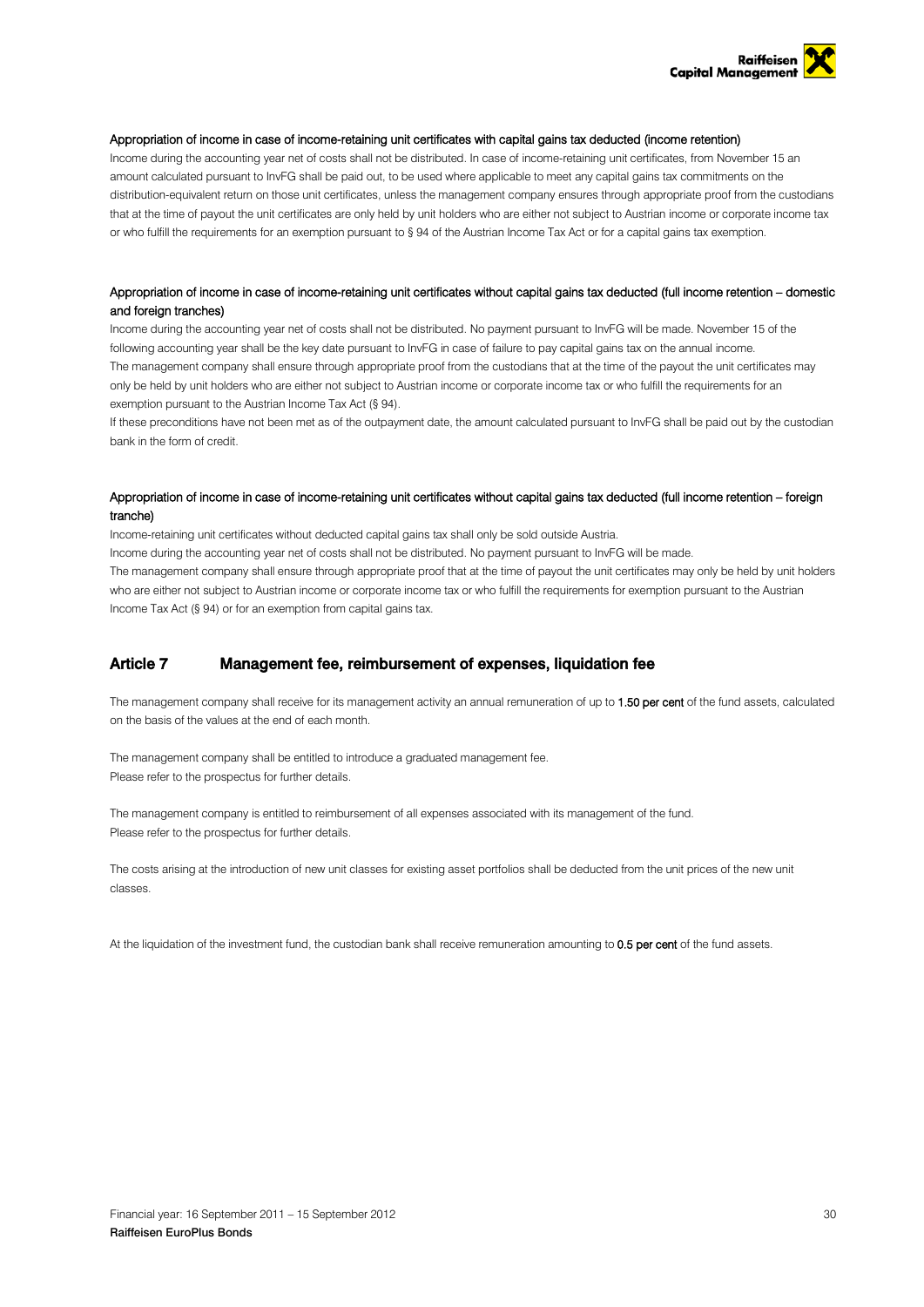

### Appendix

### List of stock exchanges with official trading and organized markets

#### 1. Stock exchanges with official trading and organized markets in the member states of the EEA

According to Article 16 of Directive 93/22/EEC (investment services in the securities field), each member state is obliged to maintain an up-todate directory of its licensed markets. This directory is to be made available to the other member states and to the Commission. According to this provision, the Commission is obliged to publish once a year a directory of the regulated markets of which it has received notice.

Due to decreasing restrictions and to trading segment specialization, the directory of "regulated markets" is undergoing great changes. In addition to the annual publication of a directory in the official gazette of the European Communities, the Commission will therefore provide an updated version on its official internet site.

#### 1.1. The current directory of regulated markets is available at:

http://mifiddatabase.esma.europa.eu/Index.aspx?sectionlinks\_id=23&language=0&pageName=REGULATED\_MARKETS\_Display&subsection  $id=0<sup>1</sup>$  $id=0<sup>1</sup>$  $id=0<sup>1</sup>$  $id=0<sup>1</sup>$ 

### 1.2. The following stock exchanges are to be included in the directory of Regulated Markets:

1.2.1. Luxembourg Euro MTF Luxembourg

### 1.3. Recognized markets in the EEA pursuant to § 67 (2) item 2 InvFG:

Markets in the EEA classified as recognized markets by the relevant supervisory authorities.

#### 2. Stock exchanges in European states which are not members of the EEA

| 2.1. | Bosnia & Herzegovina:  | Sarajevo, Banja Luka                                |
|------|------------------------|-----------------------------------------------------|
| 2.2. | Croatia:               | Zagreb Stock Exchange                               |
| 2.3. | Russia:                | Moscow (RTS Stock Exchange);                        |
|      |                        | Moscow Interbank Currency Exchange (MICEX)          |
| 2.4. | Switzerland:           | SWX Swiss-Exchange                                  |
| 2.5. | Serbia and Montenegro: | Belarade                                            |
| 2.6. | Turkey:                | Istanbul (for stock market, "National Market" only) |

#### 3. Stock exchanges in non-European states

| 3.1.  | Australia:   | Sydney, Hobart, Melbourne, Perth                                  |
|-------|--------------|-------------------------------------------------------------------|
| 3.2.  | Argentina:   | <b>Buenos Aires</b>                                               |
| 3.3.  | Brazil:      | Rio de Janeiro, Sao Paulo                                         |
| 3.4.  | Chile:       | Santiago                                                          |
| 3.5.  | China:       | Shanghai Stock Exchange, Shenzhen Stock Exchange                  |
| 3.6.  | Hong Kong:   | Hong Kong Stock Exchange                                          |
| 3.7.  | India:       | Mumbai                                                            |
| 3.8.  | Indonesia:   | Jakarta                                                           |
| 3.9.  | Israel:      | Tel Aviv                                                          |
| 3.10. | Japan:       | Tokyo, Osaka, Nagoya, Kyoto, Fukuoka, Niigata, Sapporo, Hiroshima |
| 3.11. | Canada:      | Toronto, Vancouver, Montreal                                      |
| 3.12. | Colombia:    | Bolsa de Valores de Columbia                                      |
| 3.13. | Korea:       | Korea Exchange (Seoul, Busan)                                     |
| 3.14. | Malaysia:    | Kuala Lumpur, Bursa Malaysia Berhad                               |
| 3.15. | Mexico:      | Mexico City                                                       |
| 3.16. | New Zealand: | Wellington, Christchurch/Invercargill, Auckland                   |
| 3.17. | Philippines: | Manila                                                            |
| 3.18. | Singapore:   | Singapore Stock Exchange                                          |
|       |              |                                                                   |

<span id="page-30-0"></span><sup>1</sup> Click on "view all" to open the directory. The link may be modified by the Austrian Financial Market Authority (FMA) or by the European Securities and Markets Authority (ESMA). [You may access the directory as follows by way of the FMA's website:

<http://www.fma.gv.at/de/unternehmen/boerse-wertpapierhandel/boerse.html> - scroll down - link "List of Regulated Markets (MiFID Database; ESMA)" – "view all"]

-